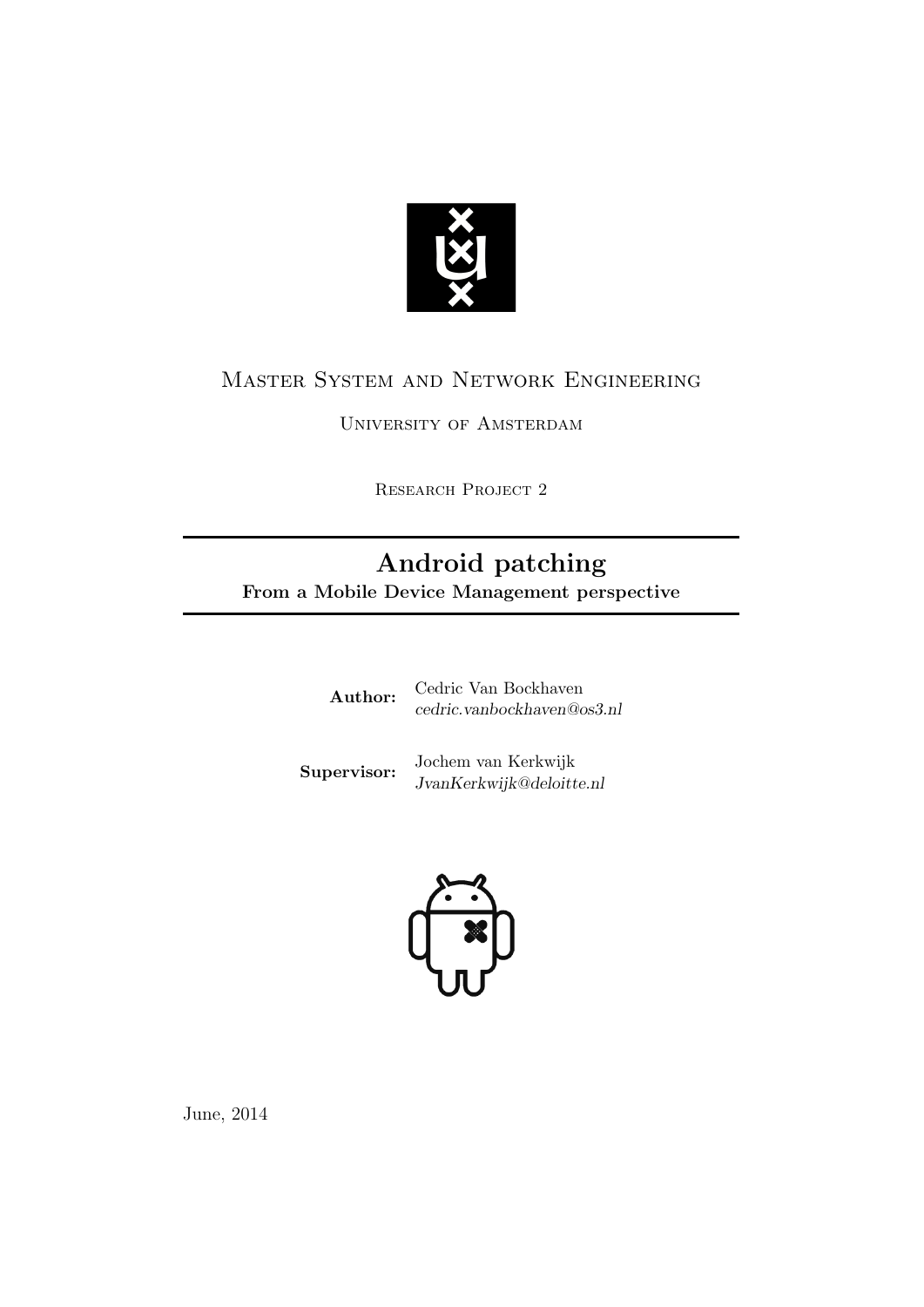#### Abstract

Android is currently the most popular smartphone OS in the world. Many different devices with outdated Android versions and kernels pose a risk as they become a potential target for attackers, making enterprises reluctant to allow employees to bring their Android devices to the workplace.

Fixing vulnerabilities by patching the kernel and Android runtime in-memory allows leaving the underlying system mostly untouched while providing protection against emerging threats. The proposed techniques allow to shift the responsibility of bringing out patches from the mobile device vendor to the MDM solution.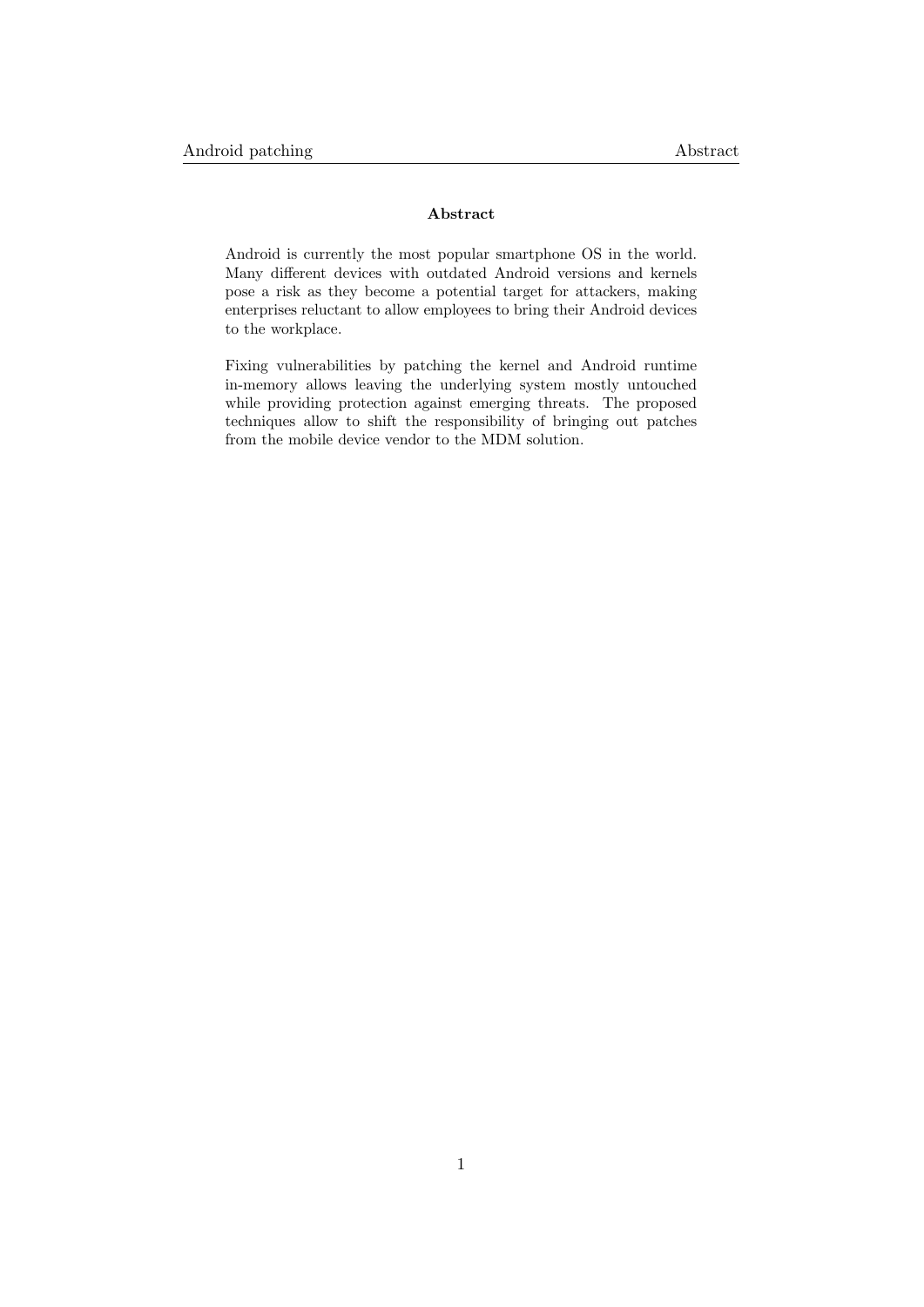#### Acknowledgements

I would like to thank the people at Deloitte Risk Services, where I conducted my research, for their insights and support: my supervisor Jochem van Kerkwijk, Werner Alsemgeest, Joost Kremers, and Thomas Bosboom. They provided a nice work environment and Android devices to test my research on.

The Android robot on the title page is modified from work created by Google and used according to the [CC BY 3.0](http://creativecommons.org/licenses/by/3.0/) license. The patch on the robot is a vector icon by Laura Reen.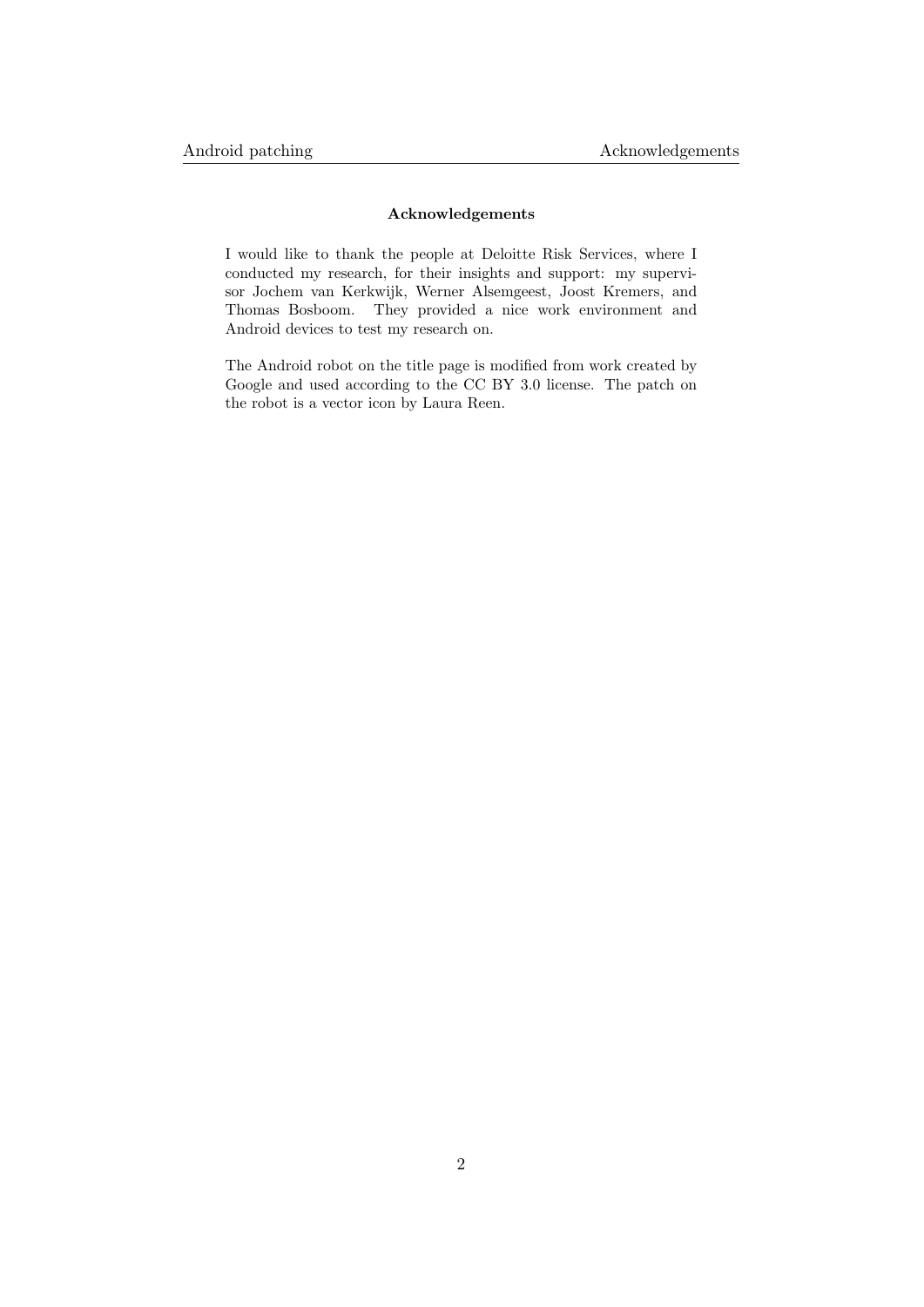# Contents

| 1        |         | Introduction                                                                   | 5                   |
|----------|---------|--------------------------------------------------------------------------------|---------------------|
| $\bf{2}$ | $2.1\,$ | Problem statement                                                              | 6<br>$\overline{7}$ |
| 3        |         | Related research                                                               | 8                   |
| 4        | Primer  |                                                                                | 9                   |
|          | 4.1     |                                                                                | 9                   |
|          |         | 10<br>4.1.1<br>Dalvik runtime                                                  |                     |
|          |         | 10<br>4.1.2                                                                    |                     |
|          |         | 4.1.3<br>11                                                                    |                     |
| 5        |         | Hooking<br>12                                                                  |                     |
|          | 5.1     | 12                                                                             |                     |
|          |         | 12<br>5.1.1                                                                    |                     |
|          |         | 13<br>5.1.2                                                                    |                     |
|          | 5.2     | 14                                                                             |                     |
|          |         | Ksplice, kGraft, kpatch<br>15<br>5.2.1                                         |                     |
|          |         | 5.2.2<br>16                                                                    |                     |
|          |         | 5.2.3<br>17                                                                    |                     |
|          |         | $5.2.3.1$ Kernel symbols<br>17                                                 |                     |
|          |         | 19<br>5.2.3.2<br>$\text{Read}/\text{write}$ access to kernel memory $\ldots$ . |                     |
|          |         | Kernel exploiting and patching $\ldots \ldots$<br>20<br>5.2.3.3                |                     |
|          |         | Kernel protections<br>21<br>5.2.3.4                                            |                     |
|          | 5.3     | 22                                                                             |                     |
|          |         | 22<br>5.3.1<br>Obstacle: dm-verity $\dots \dots \dots \dots \dots \dots \dots$ |                     |
|          |         | 5.3.2<br>Approach: broadcast receiver<br>22                                    |                     |
|          |         | 23<br>5.3.3<br>Approach: modifying init files                                  |                     |
|          |         | 5.3.4<br>Approach: modifying app_process binary<br>23                          |                     |
|          |         | 5.3.5<br>Overview<br>24                                                        |                     |
| 6        |         | Expat MDM<br>25                                                                |                     |
|          | 6.1     | 26                                                                             |                     |
|          | 6.2     | 26                                                                             |                     |
|          |         | 6.2.1<br>27                                                                    |                     |
|          |         | Miscellaneous information<br>6.2.1.1<br>27                                     |                     |
|          |         | 6.2.1.2<br>Determining the runtime $\ldots \ldots \ldots$<br>27                |                     |
|          |         | 6.2.1.3<br>Linux vermagic string<br>28                                         |                     |
|          |         | 6.2.1.4<br>Status of dm-verity $\dots \dots \dots \dots$<br>$\,29$             |                     |
|          |         | $\,29$<br>6.2.2                                                                |                     |
|          | 6.3     | 30                                                                             |                     |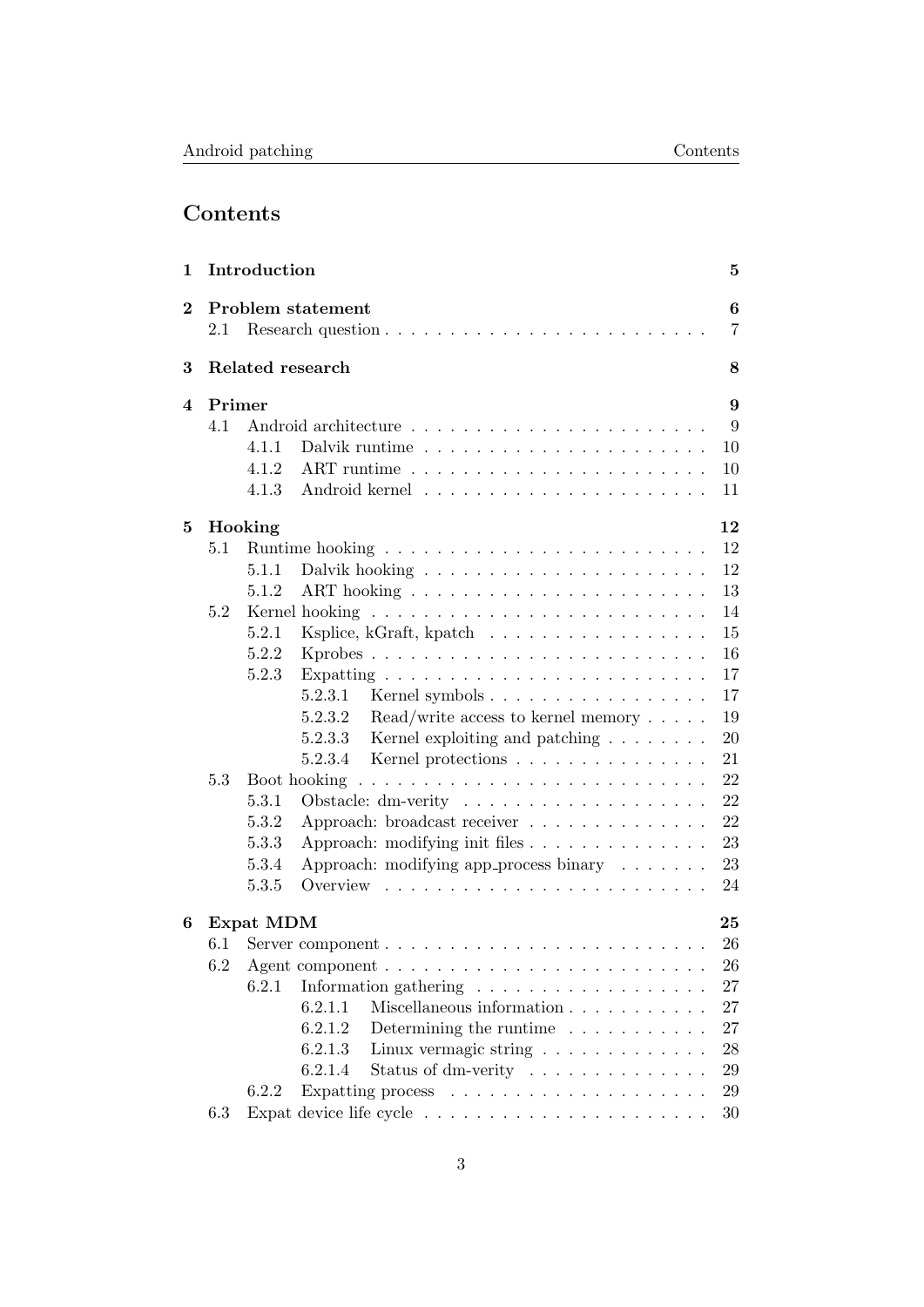|                            | 7 Practical evaluation      | 33 |
|----------------------------|-----------------------------|----|
| 8                          | Ethical considerations      | 34 |
| $\mathbf{Q}$               | Conclusion                  | 36 |
|                            | 10 Future work              | 37 |
|                            | 11 References               | 38 |
|                            | Appendix A: Code repository | 41 |
| Appendix B: Acronyms<br>41 |                             |    |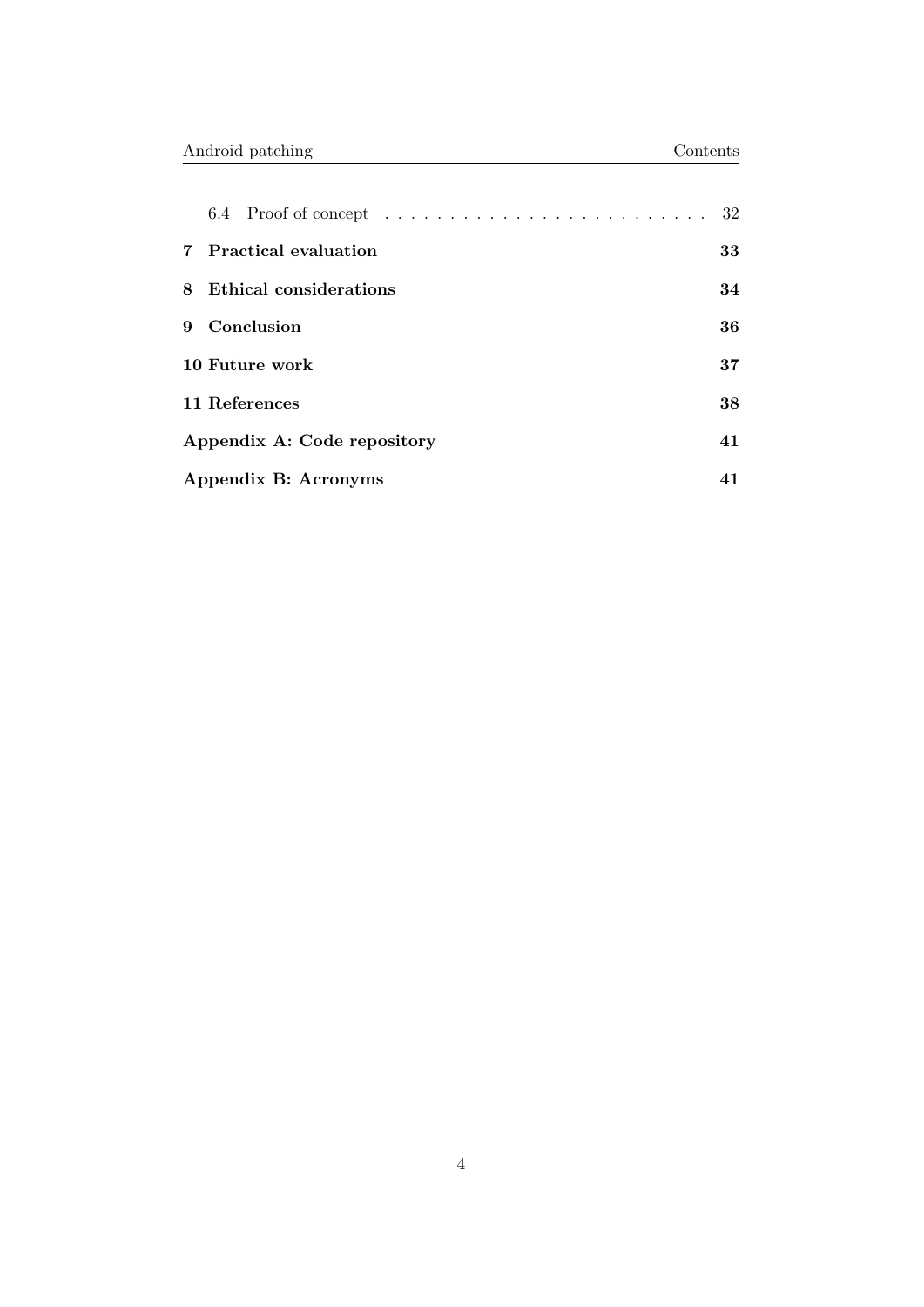# <span id="page-5-0"></span>1 Introduction

Enterprises allow employees to bring their own device to the workplace under a Bring Your Own Device (BYOD) policy. These devices are usually smartphones and are hooked onto corporate data or corporate infrastructure. More and more Mobile Device Management (MDM) solutions emerge that can monitor and control these devices.

Of all smartphone owners in the world, about 80% has an Android device [\[1\]](#page-38-1). In stark contrast to this number stands the Android market share for enterprise environments where people are allowed to bring their own device, which is only  $26\%$  [\[2\]](#page-38-2).

The reason for this significant difference can be found in a broad panoply of different Android devices and versions. These systems often contain outdated (vulnerable) Android versions, and do not always receive updates, which make them an additional security and data leak risk for the company.

Google's Android relies on the vendors of the devices to push updates. In many cases, vendors do not bring out updates, do not offer over-the-air updates, or drop support for the device. It is then up to the user to manually conduct a firmware update, which is not always in reach for non-technical people.

In June 2014, Gartner published a comparative report, dubbed the "Magic Quadrant for Enterprise Mobility Management Suites" in which MDM systems were evaluated according to the current needs of the business world [\[3\]](#page-38-3). The report also stated the importance and ever growing need for Android support and data loss prevention (DLP) in the MDM world.

This research investigates if it is feasible to patch the Android operating system through the MDM solution when new security vulnerabilities are discovered. There is no longer any need to rely upon the vendor to push updates as this responsibility is shifted to the MDM.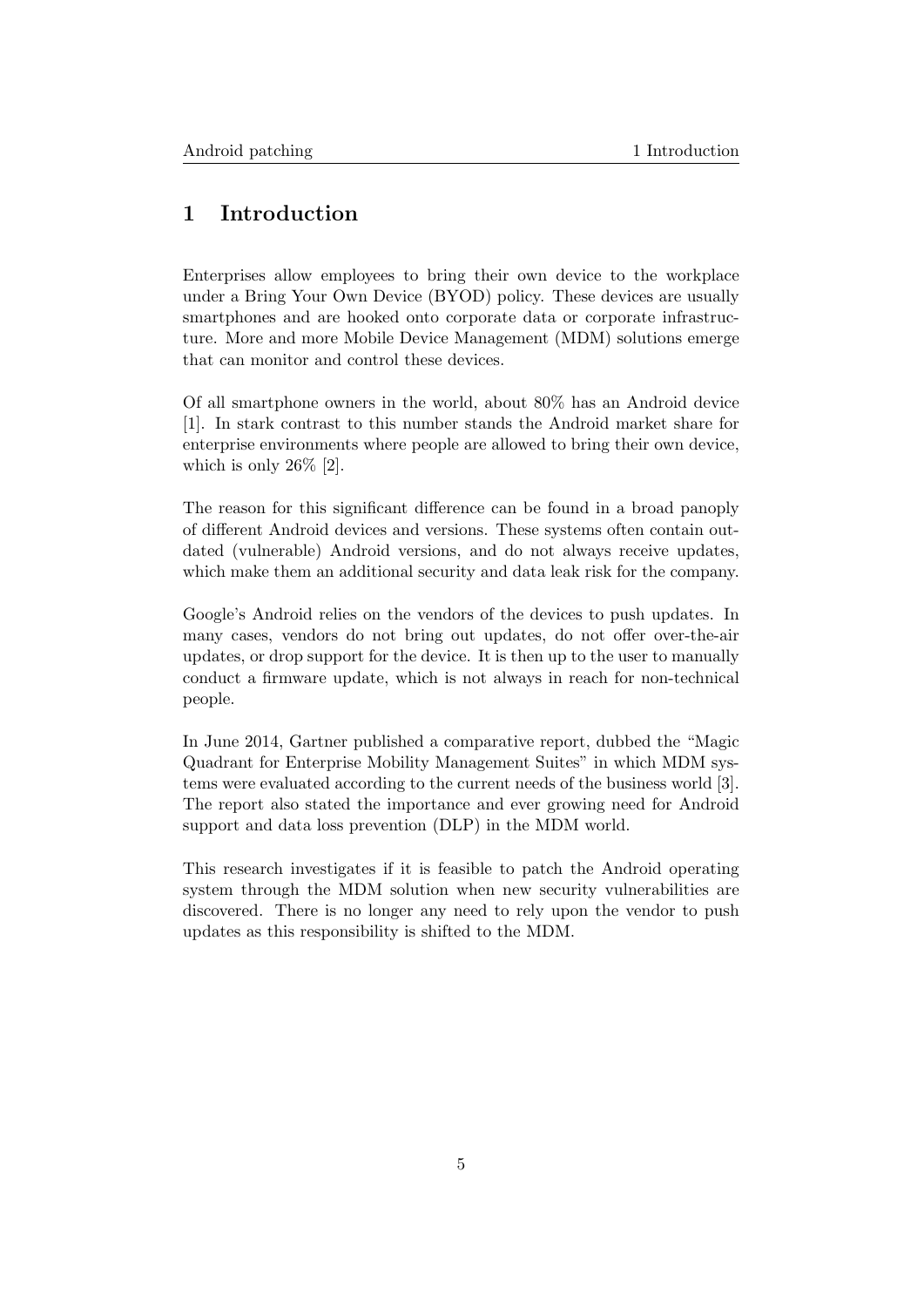# <span id="page-6-0"></span>2 Problem statement

One of the reasons why Android has become such a success and has a world wide adoption, is that other companies, besides Google, can also benefit from the same technology as the operating system has been open-sourced. Android has become the operating system of choice for many smartphone manufacturers. Adapted versions of the Android operating system are being made by these vendors to support different device models, and usually include a modified kernel and extra drivers to support the hardware. Whenever an Android device is released onto the market, it ships with a certain version of the Android OS.

Even though the Android OS is maintained by Google, the responsibility of bringing updates to the end-user devices is in the hands of the mobile device vendors. Google does not push updates to devices of other mobile device vendors. However, not many other device vendors actually bring out updates, or offer over-the-air updates. All vendors have a limited support window in which they bring out updates. This, combined with little update initiative from the end users, leads to a slow adoption of newer Android versions and a spectrum of different versions and builds that can be found in the wild, as illustrated by Figure [1.](#page-6-1) Android 2.3 Gingerbread, which was released in December 2010, still accounts for 20% of the Android version distribution anno 2014.

<span id="page-6-1"></span>

Figure 1: Android version distribution Source: Adopted version of Fjkumar's original, [CC BY-SA 3.0](http://creativecommons.org/licenses/by-sa/3.0/)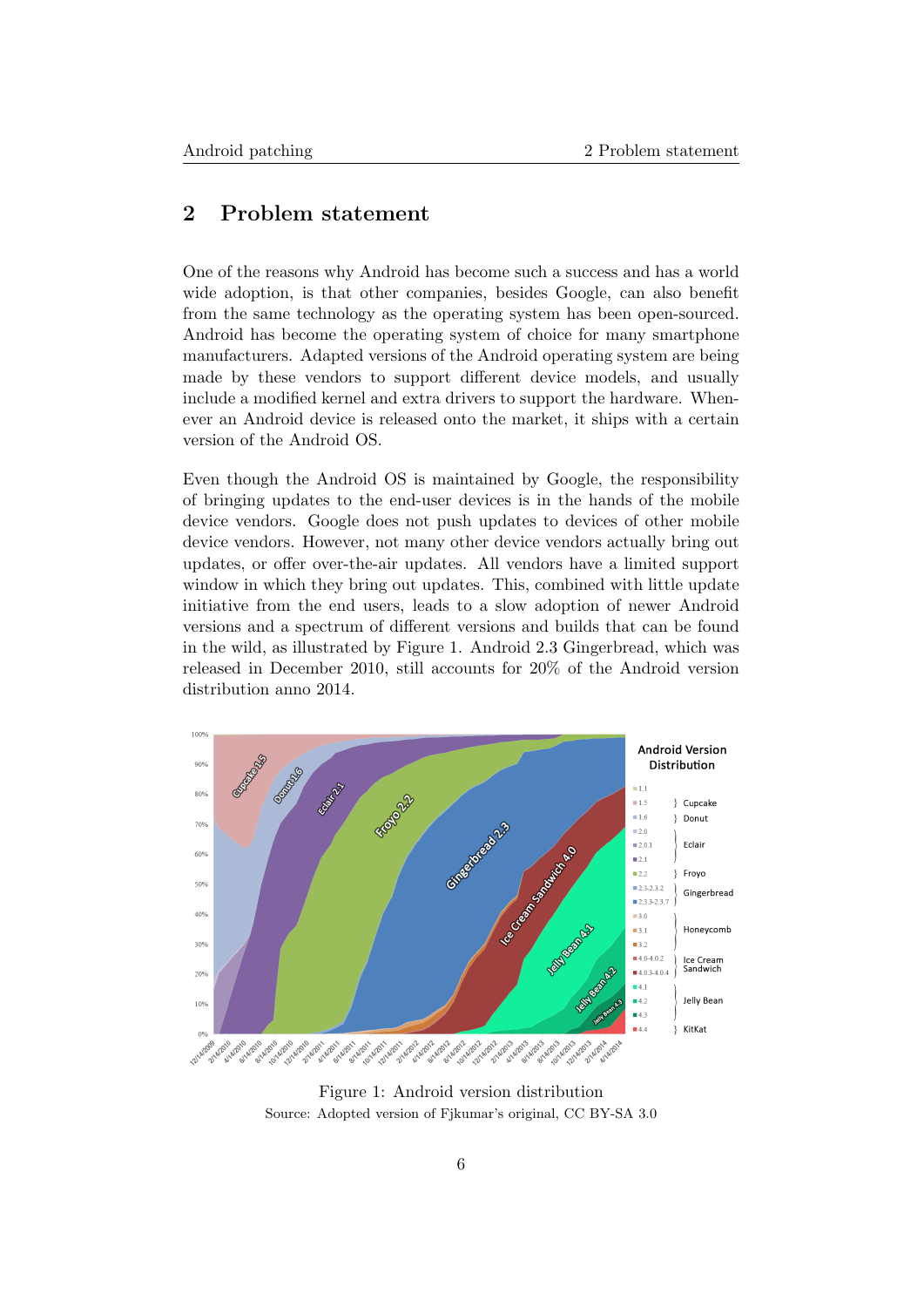The story is different for iOS, where the maker of the OS and the firmware is also the vendor of the device. The amount of different devices that have to be supported is significantly lower. Updates can be easily pushed overthe-air in this case.

All these different Android devices, firmware builds and kernels are consequently prone to security vulnerabilities when they become outdated. They may then become the target of malevolent parties that may exploit these vulnerabilities (either as part of a targeted or non-targeted attack). Risks include the theft of company secrets, unprivileged access to company equipment, and sensitive data exposure, which may all lead to financial losses.

In an enterprise environment, this may explain why employers are reluctant to adopt Android devices in their BYOD policies. It is hard to support all the different devices and many could introduce security risks for the company, such as data leaks. There is a significant difference in the global Android market share (80%) and in enterprises (26%) [\[1,](#page-38-1) [2\]](#page-38-2).

Moreover, Android devices with vulnerabilities can often be rooted to obtain unrestricted access to the lowest device levels. This makes the devices unpredictable as it is no longer possible to warrant the integrity of the device. Using privileged root access, security measures can be easily disabled or circumvented. The integrity and confidentiality of the MDM and company data can no longer be warranted from that moment on.

All of the above demonstrates the need for an out-of-band update mechanism that no longer relies on the vendor. The MDM solution could provide security updates for the device in order to maintain a protected environment. An Android agent application that is installed on the user's device could be created that performs patches, regardless of the underlying hardware and OS version.

# <span id="page-7-0"></span>2.1 Research question

Given the arguments in the previous section, an out-of-band update mechanism for mobile devices is desired. The main research question is therefore:

− In an environment where outdated devices have to be considered, such as workplaces with a BYOD policy; is it possible to patch security vulnerabilities in Android devices through the MDM?

Subquestions that arise during the conduction of the research are:

− How can patches be created (and applied) for the different system architectures in an easy fashion?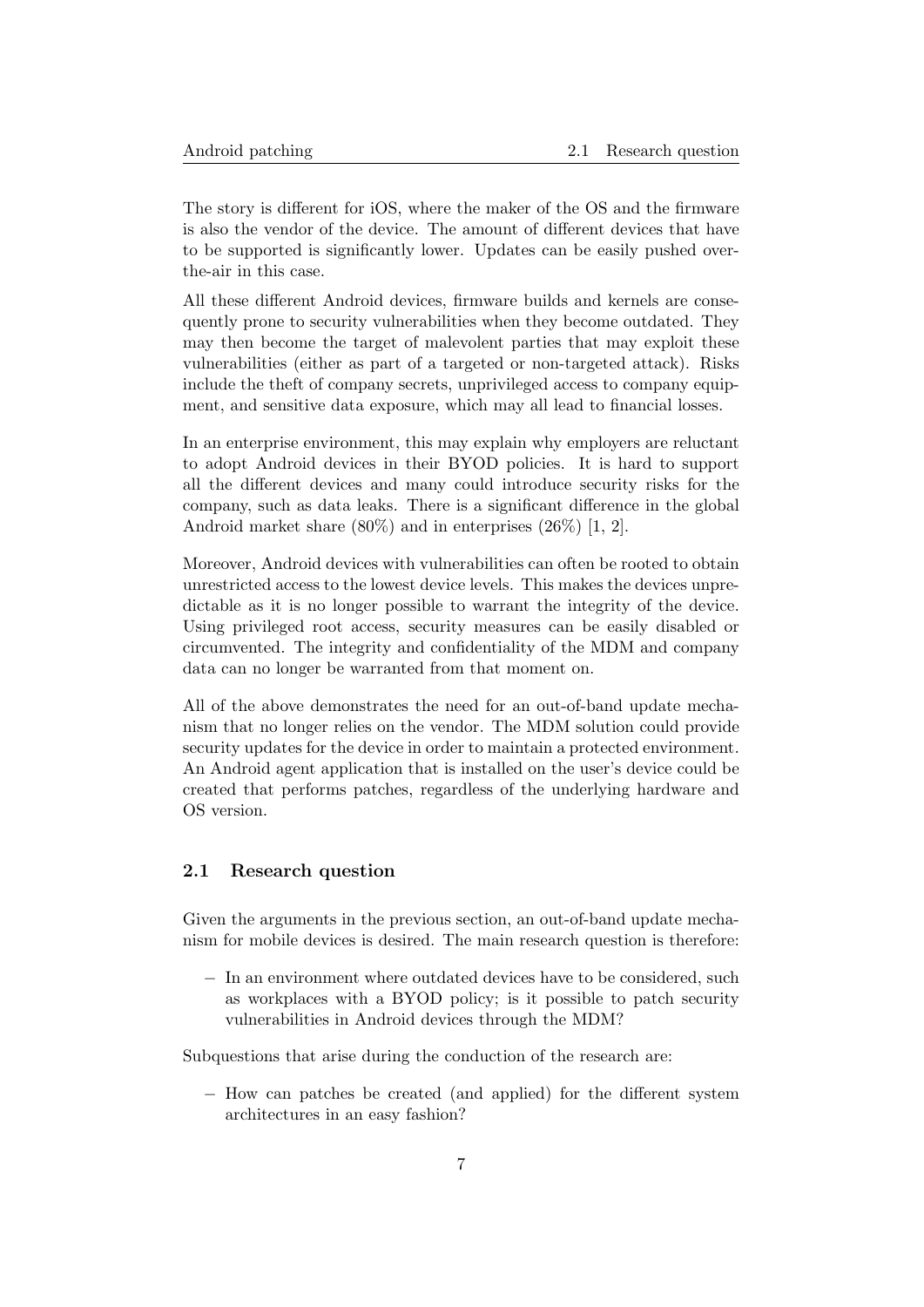# <span id="page-8-0"></span>3 Related research

The most relevant research on patching Android devices was conducted by Mulliner et al. [\[4\]](#page-38-4) in 2013. Their solution, PatchDroid, describes in-memory patching of both native and managed code. However, kernel-level vulnerabilities were not considered in this paper.

In 2010, Enck et al. [\[5\]](#page-38-5) published a paper on TaintDroid, an informationflow tracking system for Android by using variable-level tracking within the Dalvik VM. This research was followed up by Sarwar et al. [\[6\]](#page-38-6), who prove that the effectiveness of TaintDroid is not airtight. A similar system was developed by Egele et al. [\[7\]](#page-38-7) for iOS, called PiOS.

In March 2014, Ho et al. [\[8\]](#page-38-8) presented the Practial Root Exploit Containment (PREC) framework. PREC can dynamically identify system calls from high-risk components such as third-party native libraries, and execute those system calls within isolated threads. Hence, PREC can detect and stop root exploits.

In May 2014, Joost Kremers [\[2\]](#page-38-2) completed his master's thesis on Mobile Device Management with relation to the Android OS. He provides a framework that allows to perform an evaluation of the implementation of the MDM system. This framework is based on Keunwoo Rhee's research and is therefore dubbed the "Extension of Rhee's framework" (ERF) [\[9,](#page-38-9) [10\]](#page-38-10).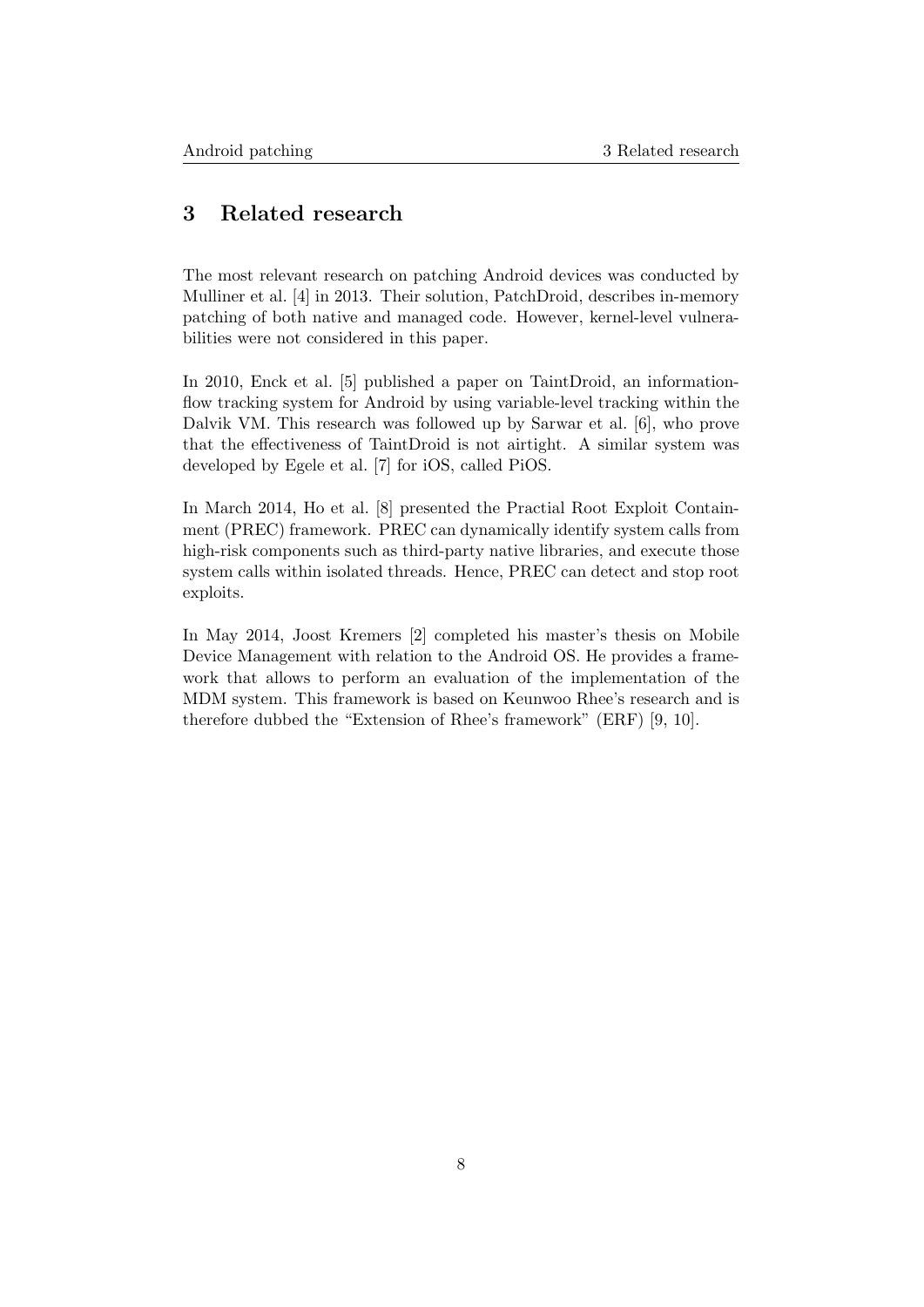# <span id="page-9-0"></span>4 Primer

<span id="page-9-1"></span>In the current section, the architecture of the Android OS will be discussed as an introduction to patching the components that the OS consists of.

|                                                                                                    |                      | <b>APPLICATIONS</b>                                |                             |
|----------------------------------------------------------------------------------------------------|----------------------|----------------------------------------------------|-----------------------------|
| Home<br>Contacts                                                                                   |                      | Phone<br><b>Browser</b>                            |                             |
|                                                                                                    |                      | <b>APPLICATION FRAMEWORK</b>                       |                             |
| <b>Activity Manager</b><br><b>Content Providers</b><br><b>View System</b><br><b>Window Manager</b> |                      |                                                    |                             |
| Package Manager<br><b>Telephony Manager</b>                                                        |                      | <b>Location Manager</b><br><b>Resource Manager</b> | <b>Notification Manager</b> |
|                                                                                                    | <b>LIBRARIES</b>     |                                                    | <b>ANDROID RUNTIME</b>      |
| Surface Manager                                                                                    | Media Framework      | <b>SQLite</b>                                      | <b>Core Libraries</b>       |
| OpenGL/ES                                                                                          | FreeType             | WebKit                                             | Dalvik / ART                |
| <b>SGL</b>                                                                                         | <b>SSL</b>           | libc                                               |                             |
| <b>LINUX KERNEL</b>                                                                                |                      |                                                    |                             |
| <b>Display Driver</b>                                                                              | <b>Camera Driver</b> | <b>Flash Memory Driver</b>                         | Binder (IPC) Driver         |
| <b>Keypad Driver</b>                                                                               | <b>WiFi Driver</b>   | <b>Audio Drivers</b>                               | Power Management            |

# 4.1 Android architecture

Figure 2: Android architecture Source: Selva Kumar, <http://goo.gl/k44A5j>

In the highest layer of the Android architecture, everyday Android applications can be found such as the ones that can be obtained from the Google Play store. Applications then hook into application framework functions. These API functions can for instance be used to obtain the current Wi-Fi status or send text messages.

The applications and application framework are programmed in Java and subsequently translated into an intermediary bytecode at compile-time that can then be interpreted by the runtime.

<span id="page-9-2"></span>At the moment, the Dalvik VM is the default runtime, which is soon to be replaced by the Android Runtime (ART). ART mainly features ahead-oftime compilation, but is still in development and only available in Android 4.4 KitKat.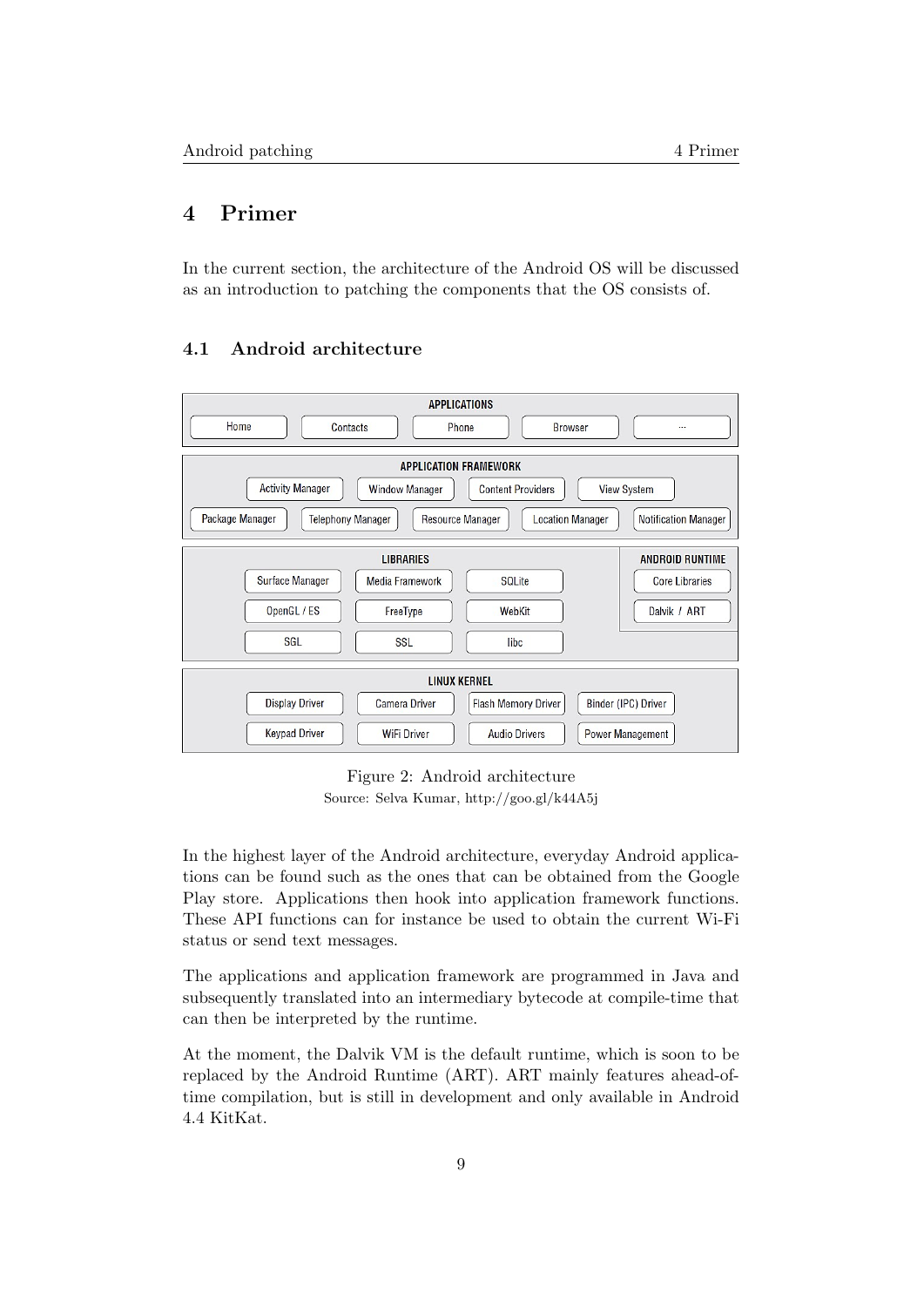# 4.1.1 Dalvik runtime

Dalvik is a process virtual machine in which Android applications run. The Dalvik VM runs executables in DEX (Dalvik Executable) format. The DEX format is designed for systems that are constrained in terms of memory and processor speed. Dalvik was originally authored by Bornstein [\[11\]](#page-38-11) and is open-source.

Android applications are mostly written in Java. The bytecode that is generated by the Java compiler has to be converted to Dalvik bytecode. The Dalvik bytecode is stored in DEX and/or ODEX (Optimized DEX) format. Since Android 2.2, Dalvik has a just-in-time (JIT) compiler [\[12\]](#page-38-12).

Zygote is the Dalvik VM master process. Zygote is responsible for starting and managing application processes. It preloads the shared libraries and forks off the application processes.

The Dalvik VM does not sandbox the applications: any application can run native code by embedding native libraries into the APK. The individual capabilities/permissions of the application are enforced by the Linux kernel [\[13\]](#page-39-0).

### <span id="page-10-0"></span>4.1.2 ART runtime

In Android 4.4, a new experimental runtime was introduced that will eventually replace Dalvik: the Android RunTime (ART).

ART features ahead-of-time (AOT) compilation. When an application is installed on a device running ART, it is compiled on the system itself. It generates native code from the Dalvik bytecode (DEX).

<span id="page-10-1"></span>This way, ART can profit of instructions that are specific for the CPU, and ultimately gain performance wins. Disadvantages may include the need for more storage space and a longer installation time.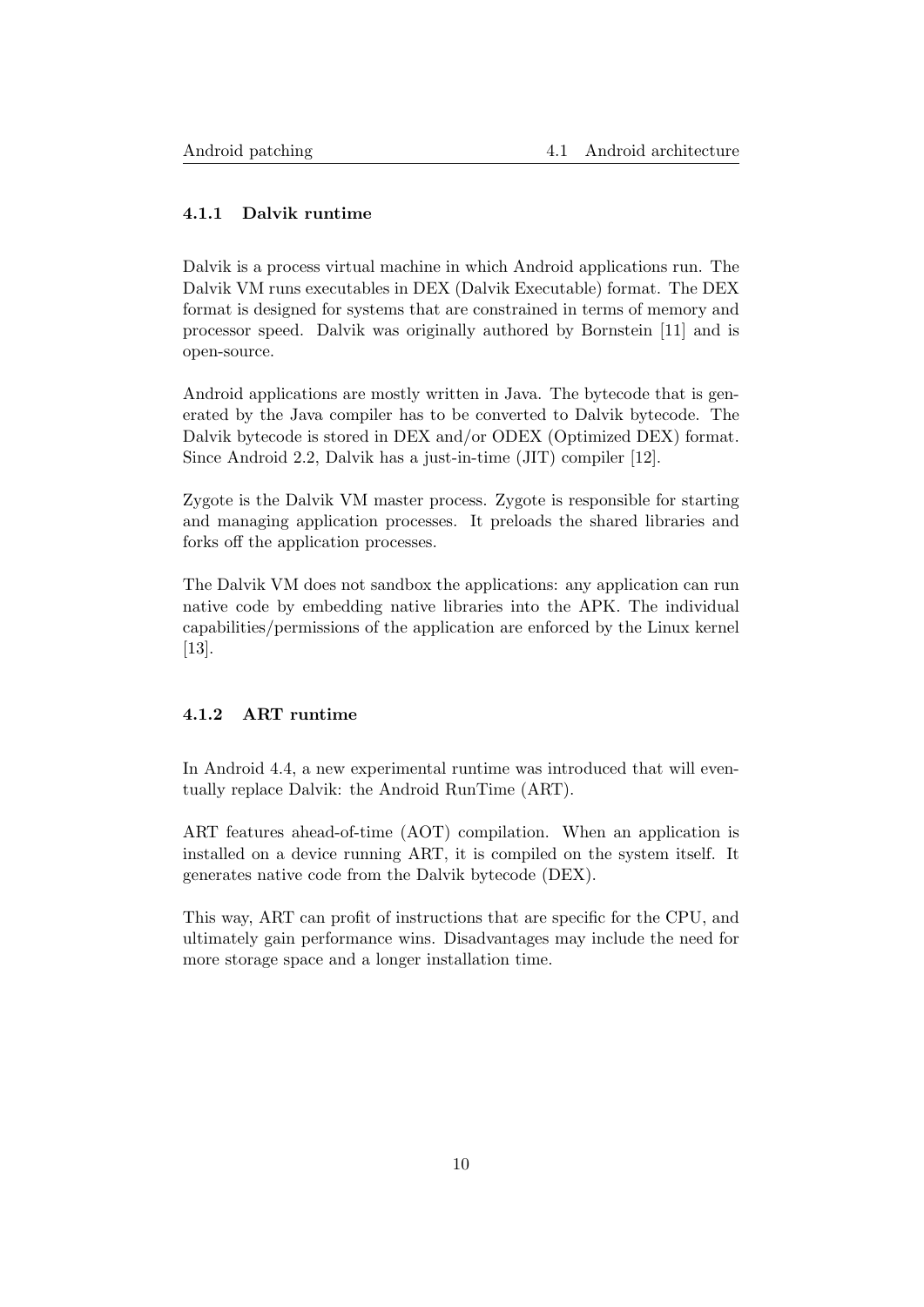### 4.1.3 Android kernel

The Android kernel is largely based on the Linux kernel. It has architectural changes that are implemented by Google outside the typical Linux kernel development cycle, such as the inclusion of components like Binder, ashmem, pmem, logger, and wakelocks [\[14\]](#page-39-1).

Operating systems provide different levels of access to resources, which are also referred to as privilege rings. The privileges are generally hardwareenforced by the CPU at hardware or microcode level. Rings are arranged in a hierarchy from most privileged (ring 0) to least privileged. On Android (and Linux) systems, ring 0 refers to the kernel, whereas ring 3 refers to user space applications. In between, device drivers can be found that may have more privileges than user space applications, but are more restricted than the kernel. [\[15\]](#page-39-2)



Figure 3: Privilege rings Source: Hertzsprung, [CC BY-SA 3.0](http://creativecommons.org/licenses/by-sa/3.0/)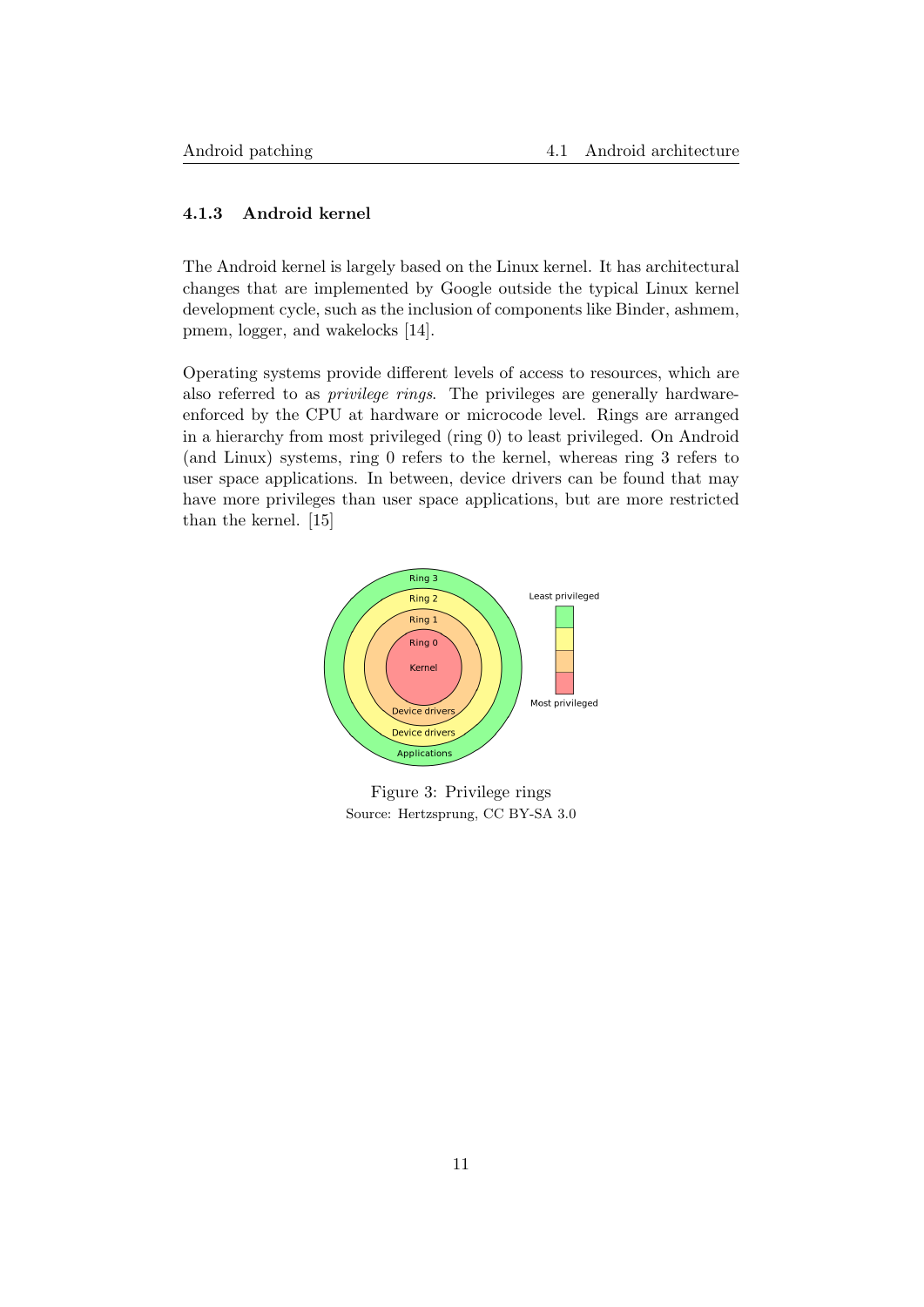# <span id="page-12-0"></span>5 Hooking

Android device owners are generally not given root access to the operating system by the vendor. However, root access can be obtained by exploiting security flaws in Android, which is used frequently by the open-source community to enhance the capabilities of their devices, but also by malicious parties to install malware [\[16\]](#page-39-3). In certain cases, vendors allow rooting of their devices and offer the methods to do so [\[17\]](#page-39-4).

Framework and kernel vulnerabilities may exist for Android devices, and methods will be described to patch vulnerabilities for both. This is usually done by hooking the original functions and replacing them with a patched version.

### <span id="page-12-1"></span>5.1 Runtime hooking

Framework vulnerabilities can usually be patched by hooking into the vulnerable functions through the runtime. This is why the terms "runtime hooking" and "framework hooking" will be used interchangeably. The two earlier described runtimes, Dalvik and ART, are the only ones in use on Android at this moment. Hooking techniques for both will be discussed in this section.

#### <span id="page-12-2"></span>5.1.1 Dalvik hooking

Solutions are already available that hook into the Dalvik VM, open-source as well as closed-source. Since Dalvik hooking has been researched in the past, only an overview of the available solutions is given:

## PatchDroid: DDI & ADBI

The Dalvik Dynamic Instrumentation (DDI) toolkit, which implements the concepts found in the PatchDroid paper [\[4\]](#page-38-4), can hook dynamically into the Dalvik VM and patch framework functions.

The Android Dynamic Binary Instrumentation (ADBI) toolkit is based on library injection and hooking function entry points (in-line hooking). It heavily relies on ptrace.

PatchDroid consists of a daemon, patchd, which is launched at system startup. It monitors the system for new processes in order to apply any necessary patches prior to process execution. Syscalls as well as framework functions can be hooked using the PatchDroid toolkits. Both are open-source.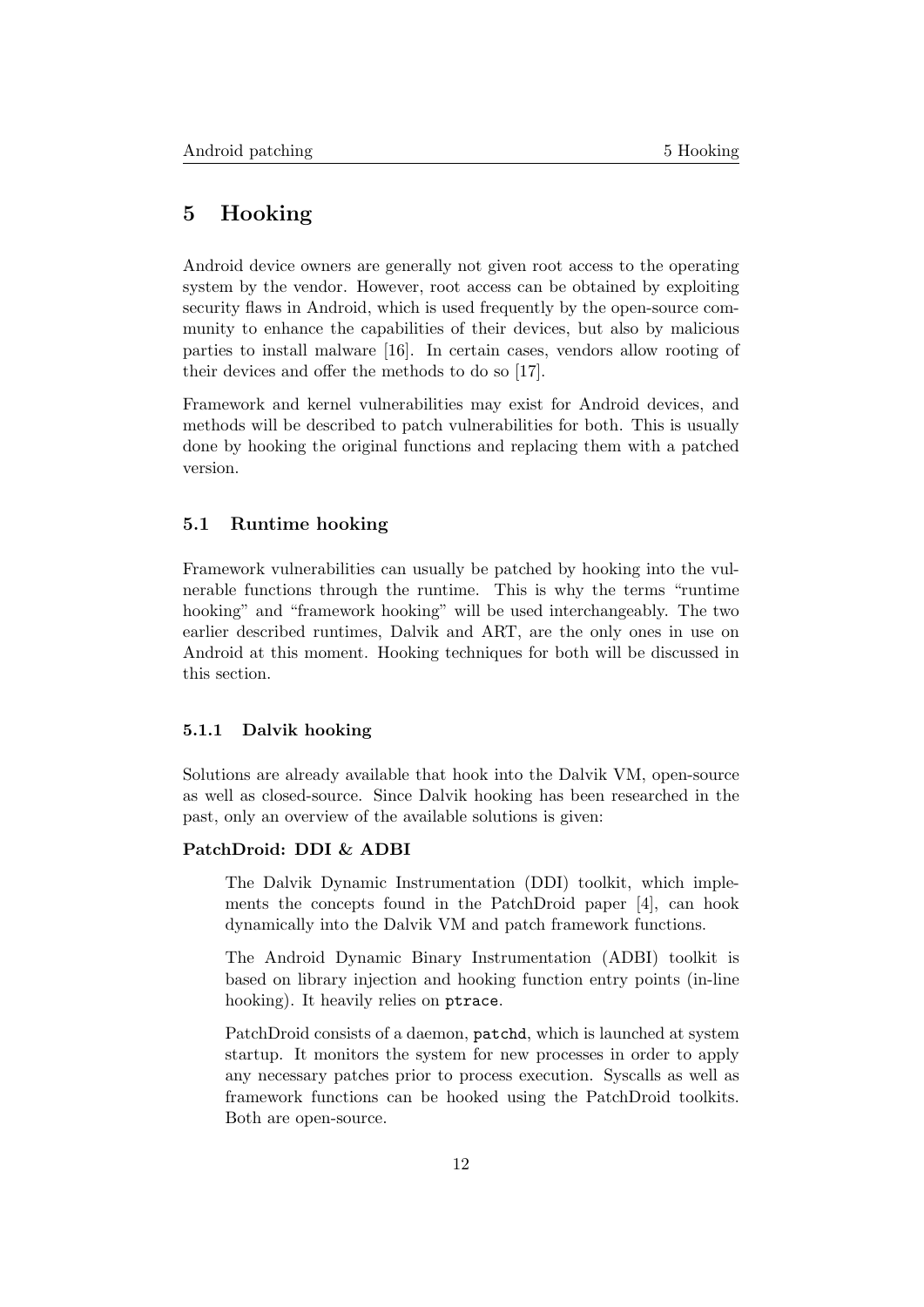### Xposed framework

The Xposed framework [\[18\]](#page-39-5) modifies the /system/bin/app process executable on Android to load a JAR file on application startup. The classes in that JAR file will be loaded into every application process, allowing to extend and override methods from the base framework. Xposed is open-source.

#### Cydia Substrate

Cydia Substrate, developed by saurik, allows modifying and hooking framework functions by preloading itself into all of the spawned Android application processes, much like the Xposed framework does. Substrate is closed-source.

As a proof of concept for the PatchDroid paper [\[4\]](#page-38-4), Rekey is an Android application that was developed to fix the Master Key vulnerability. The Master Key vulnerability exploited a bug in the ZipFile class which could be used to bypass signature verification of APK files, eventually leading to root access [\[19\]](#page-39-6).

# <span id="page-13-0"></span>5.1.2 ART hooking

ART is a new runtime for which no hooking system currently exists. ART is experimental and currently completely undocumented.

On devices with ART support, the dex2oat application compiles the DEX code found in APKs to native code. After enabling ART, a file boot.oat containing the framework classes, will be compiled upon reboot. Just like the Dalvik VM preloads the framework jars, this file is preloaded in all Android applications under ART.

Hooking into ART could involve patching the framework code in-memory, or preloading another library before boot.oat that hooks into the framework functions. Binary patching the boot.oat file, or recompiling with changed framework classes is a more permanent solution.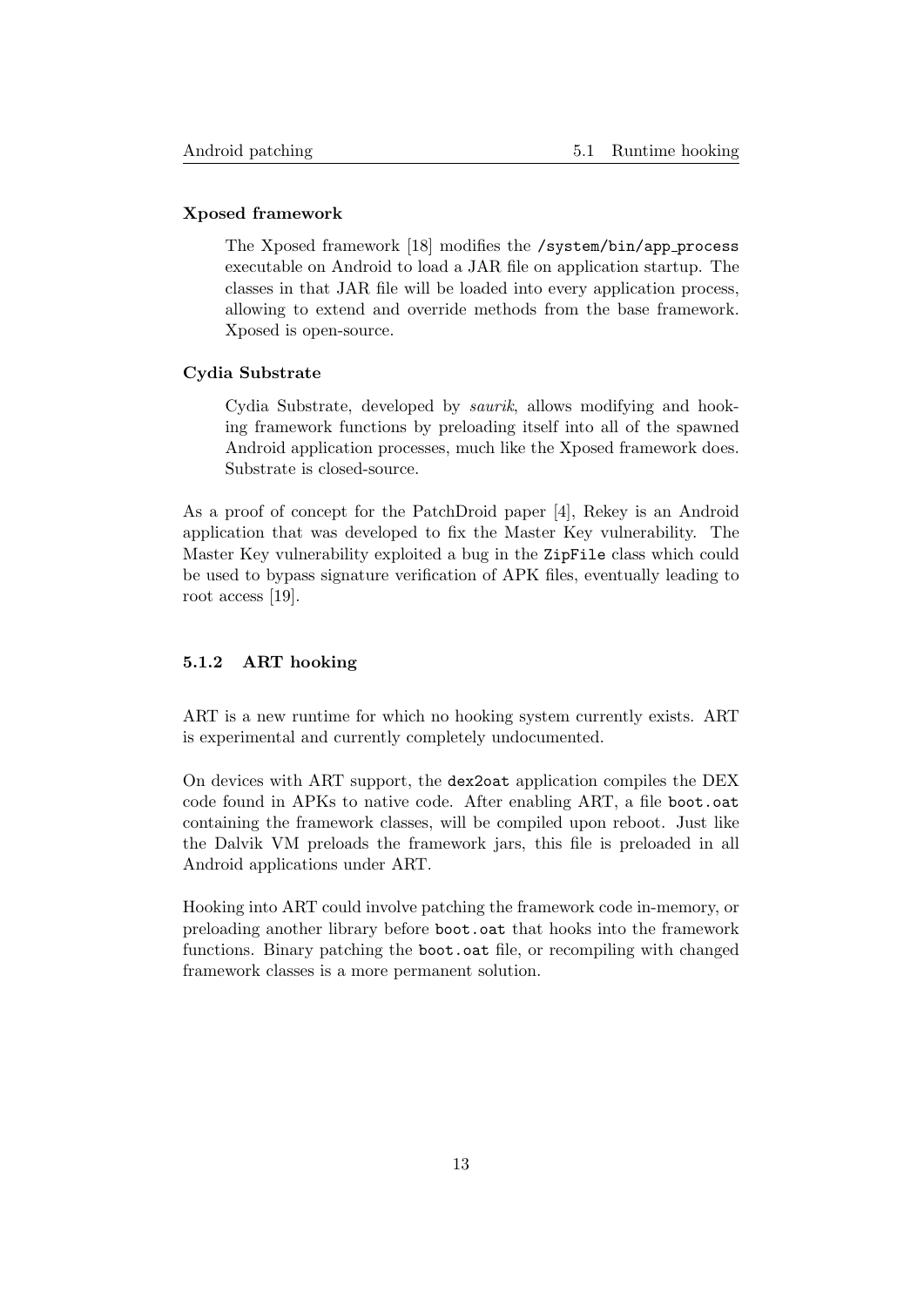In the compilation command we can find all framework libraries as they would be found in the BOOTCLASSPATH of the Dalvik VM:

```
/system/bin/dex2oat
--image=/data/dalvik-cache/system@framework@boot.art
--runtime-arg -Xms64m --runtime-arg -Xmx64m
--dex-file=/system/framework/core-libart.jar
--dex-file=/system/framework/conscrypt.jar
--dex-file=/system/framework/okhttp.jar
--dex-file=/system/framework/core-junit.jar
--dex-file=/system/framework/bouncycastle.jar
--dex-file=/system/framework/ext.jar
--dex-file=/system/framework/framework.jar
--dex-file=/system/framework/framework2.jar
--dex-file=/system/framework/telephony-common.jar
--dex-file=/system/framework/voip-common.jar
--dex-file=/system/framework/mms-common.jar
--dex-file=/system/framework/android.policy.jar
--dex-file=/system/framework/services.jar
--dex-file=/system/framework/apache-xml.jar
--dex-file=/system/framework/webviewchromium.jar
--oat-file=/data/dalvik-cache/system@framework@boot.oat
--runtimearg -implicit-checks:none --instruction-set=arm
--instruction-set-features=default --base=0x70000000
--image-classes-zip=/system/framework/framework.jar
```
Efforts are being made by the Xposed developer rovox89 [\[20\]](#page-39-7) to make the Xposed framework compatible with ART. Since ART is a work in progress, and only a preview is available to developers, Xposed will be updated once there is a stable codebase.

# <span id="page-14-0"></span>5.2 Kernel hooking

Occasionally, security vulnerabilities are found in the Linux kernel. Since the Android kernel is largely based off the Linux kernel, the same vulnerabilities are also introduced on Android. These weaknesses can be abused to gain illicit privileged access to the system, such as root and even ring 0 access. Among the exploitable bugs that can be observed, overflow vulnerabilities, race conditions, dereference vulnerabilities, and buggy drivers can be found. Popular solutions that provide live patching of kernel vulnerabilities often rely on the use of a Linux kernel module (LKM), as explained in the following sections.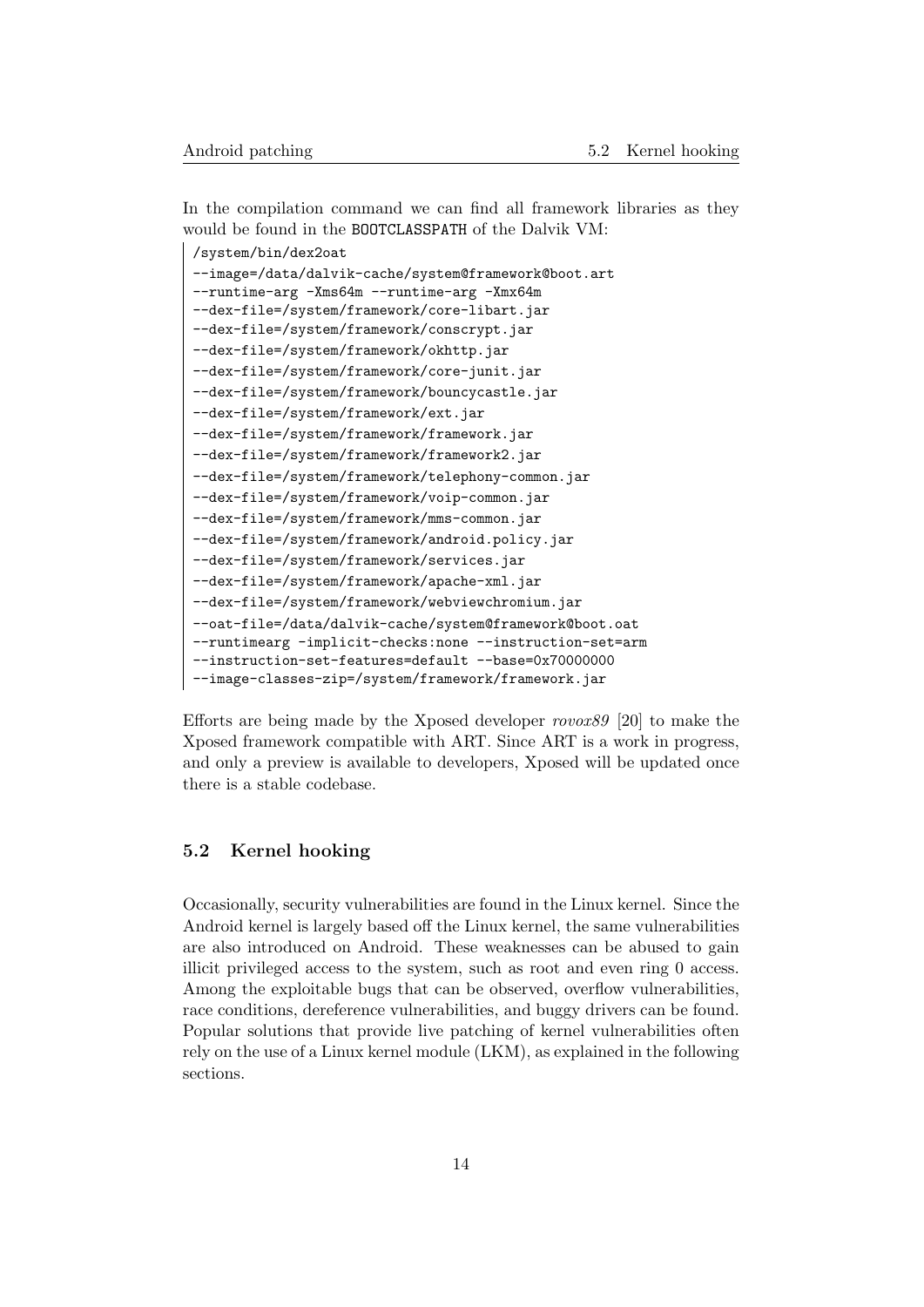The following solutions could be used to patch kernel vulnerabilities:

- − Binary in-memory kernel vulnerability patches such as with Ksplice using an LKM (section [5.2.1\)](#page-15-0).
- − Hooking addresses of variables and functions that reside in kernel space such as with Kprobes using an LKM (section [5.2.2\)](#page-16-0).
- − An approach will also be introduced to dynamically patch functions inmemory by exploiting the same vulnerabilities as the ones that have to be patched. This approach, dubbed expatting, aims to provide deviceindependent patching without the need for an LKM (section [5.2.3\)](#page-17-0).

<span id="page-15-0"></span>This section will discuss each solution and their viability.

# 5.2.1 Ksplice, kGraft, kpatch

Ksplice, kGraft and kpatch are all live kernel patching solutions. They allow to apply security patches to a running kernel without needing to reboot the system.

# Ksplice

Ksplice (Oracle) takes as input a unified diff and the original kernel source code, and it updates the running kernel in-memory. Ksplice determines what code within the kernel has been changed by the source code patch. Ksplice performs this analysis at the Executable and Linkable Format (ELF) object code layer, rather than at the C source code layer. The result is a loadable kernel module that performs the patching. [\[21\]](#page-39-8)

#### kGraft

The kGraft (SUSE) technology allows runtime patching of the Linux kernel by offering tools to create patch modules. The patch module is again a kernel module and fully relies on the in-kernel module loader to link the new code with the kernel. This again requires the original source code to compile against. [\[22\]](#page-39-9)

#### kpatch

Kpatch (Red Hat) offers a collection of tools which convert a source diff patch to a patch module, much like Ksplice. They work by compiling the kernel both with and without the source patch, comparing the binaries, and generating a patch module which includes new binary versions of the functions to be replaced. The patch module is a kernel module (.ko file) which includes the replacement functions and metadata about the original functions which can then be applied to the system. [\[23\]](#page-39-10)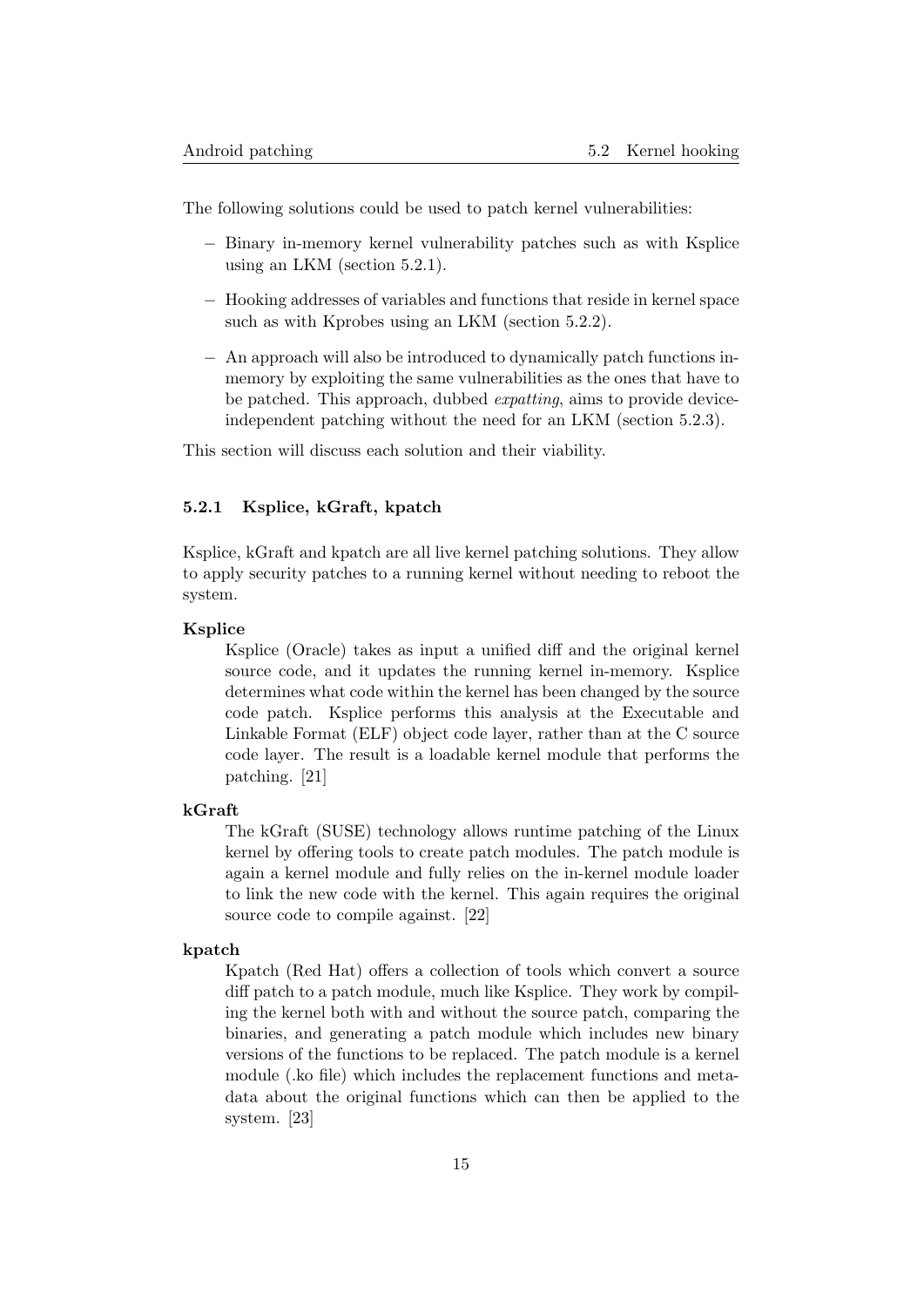All of the solutions require access to the original source code to create unified diffs. Sadly, a lot of smartphone vendors do not release their kernel sources, even though this is in violation of the GPL [\[24\]](#page-39-11). When the source code is available, a device-specific kernel module can be made. Still, it remains a lot of work to create modules for each different device.

Some changes would have to be made to make these solutions work for the Android kernel. Moreover, Kpatch is only supported on Linux kernels with version 3.7 and above. On top of that, some smartphone manufacturers disable module loading or use kernel module signature verification (e.g. the AT&T Samsung Galaxy S4 [\[25\]](#page-39-12)) so that third-party modules cannot be loaded. Even if it could be made to work, it is an inflexible approach.

#### <span id="page-16-0"></span>5.2.2 Kprobes

Kprobes is a a debugging mechanism for the Linux kernel that can be used to dynamically hook any kernel routine and collect debugging and performance information non-disruptively. Almost any kernel code address can be trapped, specifying a handler routine to be invoked when the address is called [\[26\]](#page-39-13).

To use Kprobes, a kernel module can be built that sets traps on the functions that need patching, while handling them with a patched version of the routine. The advantage is that full kernel sources are not needed, and an out-of-tree kernel module can be built. When building an out-of-tree LKM, only the kernel header files are needed instead of the full sources. There must also be a copy available of the matching module version information and version magic before building.

Module version information is stored in a file named Module.symvers, which is created during the kernel build. It lists all exported symbols from vmlinux and all modules. It also lists the CRC if CONFIG MODVERSIONS is enabled [\[27\]](#page-39-14). Since an out-of-tree LKM build does not involve building the actual kernel, Module.symvers is generally not available. However, it can be (partially) rebuilt if there is access to the kernel symbols (section [5.2.3.1\)](#page-17-1) or the system's zImage [\[28\]](#page-39-15). Once this information is available for a certain device, it can be reused on other devices with the same kernel.

The kernel version magic (vermagic) is also needed. When compiling the kernel from source, the version magic information may be found in the include/generated/utsrelease.h file. It contains parameters that are specific to the system, and is added to every kernel module. When loading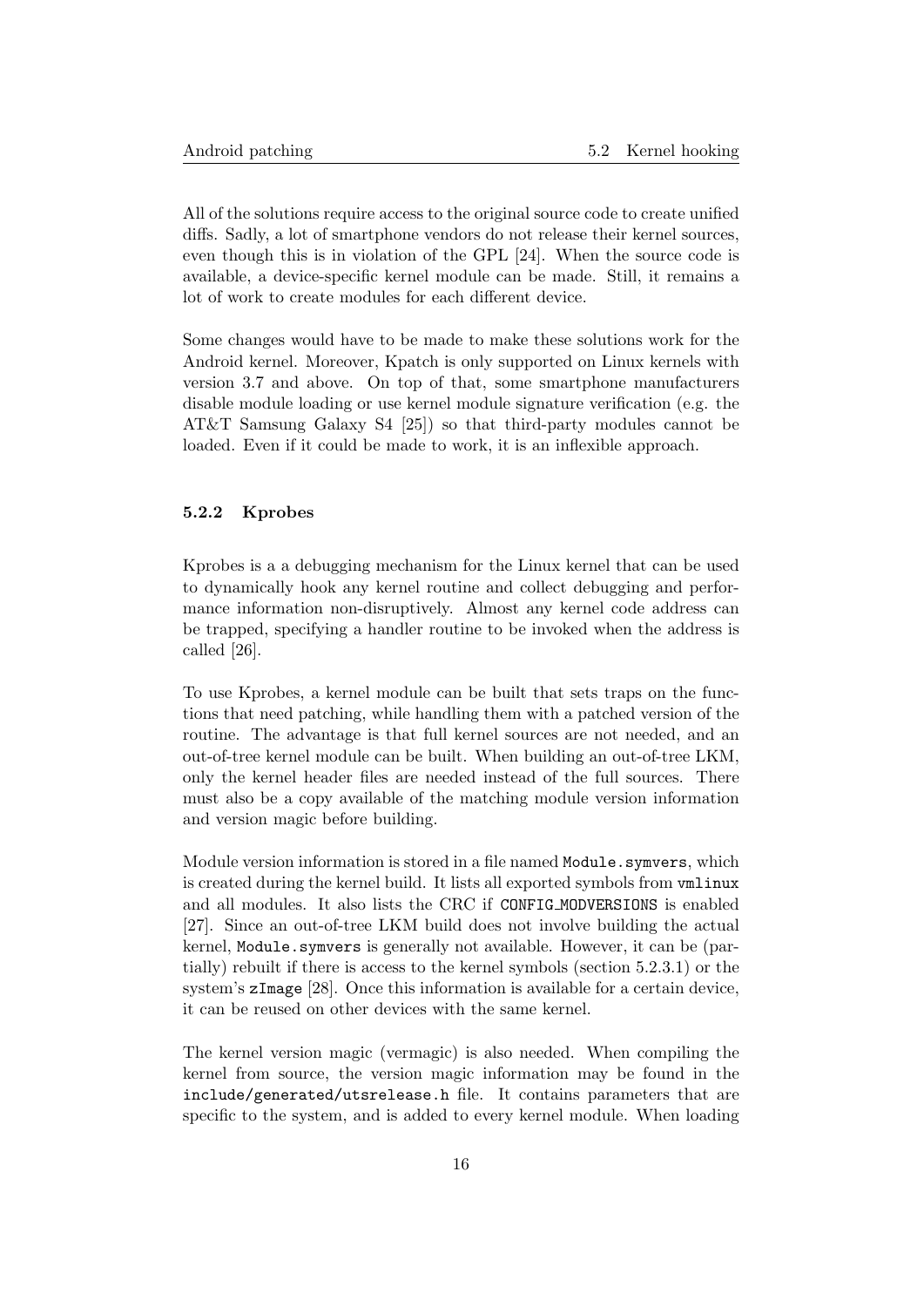a kernel module onto a system, a check is performed to see if the LKM's vermagic matches the system's. This is an extra measure to prevent incompatibilities. More information can also be found in section [6.2.1.3.](#page-28-0)

The module would have to be compiled for every different device, but the approach has less dependencies since no full sources are needed. Support for Kprobes can be enabled at compile-time with the CONFIG KPROBES kernel configuration variable. This means that Kprobes is not necessarily available on every device, which makes this approach once again unreliable.

# <span id="page-17-0"></span>5.2.3 Expatting

After observing the kernel patching solutions in the previous sections, two disadvantages stand out: often kernel sources are not at hand, and the created patches (in the form of loadable kernel modules) would be specific to the device. A universal solution is needed that works in either situation.

Another way of getting ring 0 access other than through a kernel module, is by exploiting a security vulnerability. These can be the exact same vulnerabilities as the ones that have to be patched later on. The approach of exploiting followed by patching will be referred to as expatting. This is a newly proposed term and is not used outside out of this report.

Through means of a kernel vulnerability, it may be possible to gain read/write access to kernel memory in some circumstances. The vulnerable kernel functions or variables (symbols) can then be patched by overwriting the associated memory with new object code. The addresses or locations of these symbols are different for each kernel and are therefore device-dependent. Consequently, these addresses have to be determined at runtime.

#### <span id="page-17-1"></span>5.2.3.1 Kernel symbols

User space applications (and also the kernel) do not use symbol names like OpenFile(). Variable or function names are known by an address such as 0x34cf8000, where they can be accessed in memory.

Address space layout randomization (ASLR) may make the exact location of where symbols can be found unpredictable. In order to prevent an attacker from reliably jumping to a particular exploited function in memory, ASLR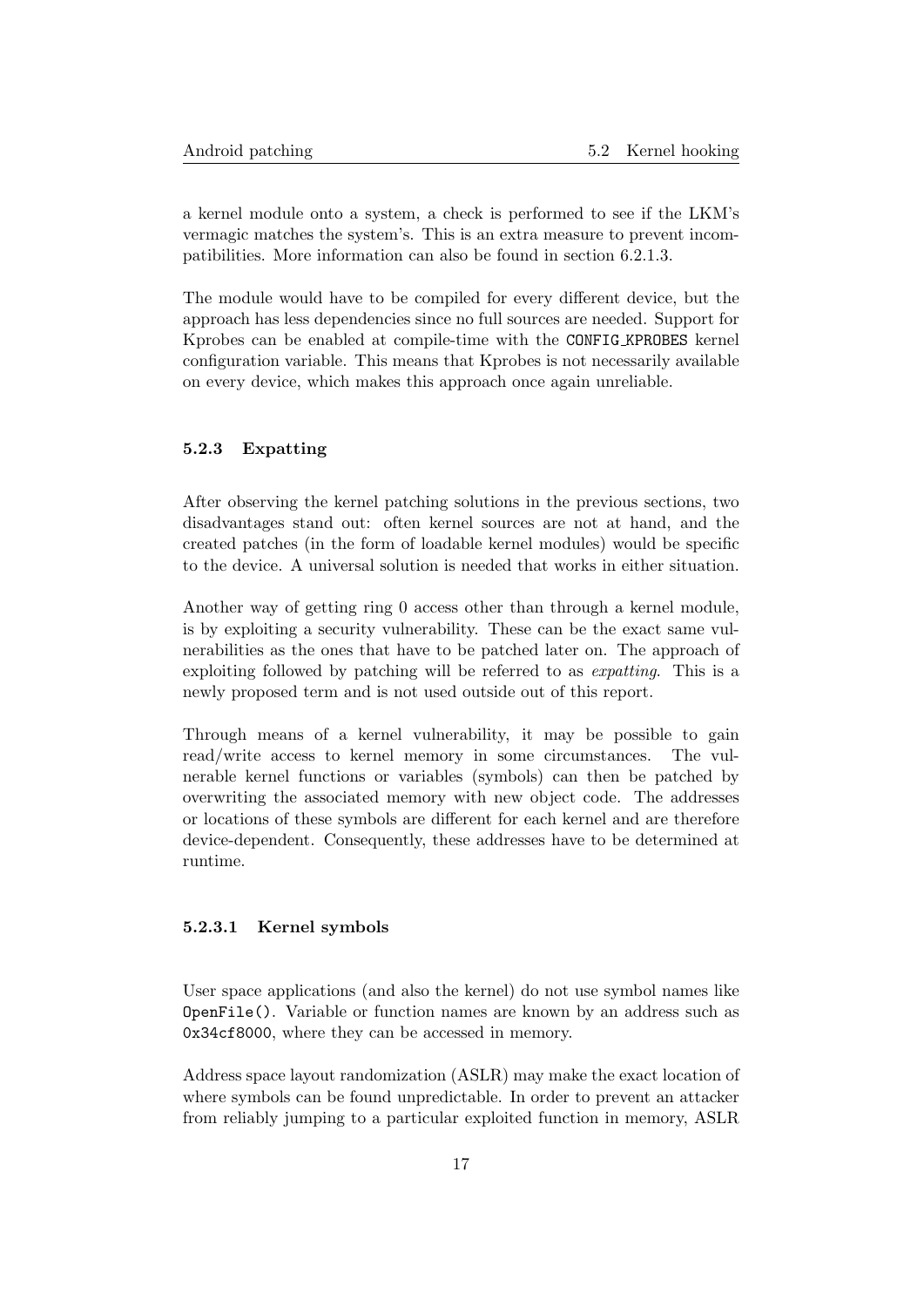can randomly rearrange the positions of key data areas of a program, including the base of the executable and the positions of the stack, heap, and libraries, in a process's address space. In March 2014, support for address space randomization for the Linux kernel itself, which randomizes where the kernel code is placed at boot time, was merged into the kernel mainline of version 3.14 [\[29\]](#page-39-16).

Android has had ASLR for user space applications since version 4.0. At this moment, with the release of version 4.4.4, ASLR is not being applied on kernel level, and symbol addresses are still being determined at compile-time [\[30\]](#page-39-17).

At runtime, the addresses of kernel symbols can sometimes be found in the /proc/kallsyms (or /proc/ksyms) file. The output of /proc/kallsyms can be seen in Table [1.](#page-19-1) However, this file may be unavailable depending on the CONFIG KALLSYMS kernel configuration variable. The System.map file also holds the kernel symbols, but is contained on the /boot partition, which is likely inaccessible.

Moreover, a new sysctl<sup>[1](#page-18-0)</sup> kptr\_restrict was added to the kernel source tree by Dan Rosenberg, which may hide the addresses of kernel symbols. In his commit, the formatting string to print the kernel symbols changed from %p %c %s to %pK %c %s. Quoting Rosenberg, the %pK format specifier is designed to hide exposed kernel pointers, specifically via /proc interfaces. Exposing these pointers provides an easy target for kernel write vulnerabilities, since they reveal the locations of writable structures containing easily triggerable function pointers. The behavior of %pK depends on the  $kptr\_restrict$  sysctl [\[31\]](#page-39-18):

- − kptr restrict = 0: no deviation from the standard %p behavior occurs and addresses are visible by everyone.
- $-$  kptr\_restrict  $= 1$ : only root can view the kernel symbols, while others see the kernel pointers printed as zeros.
- − kptr restrict = 2: kernel pointers using %pK are printed as zeros regardless of privileges (except in kernel space). This is the standard in Android.

Another way to get the symbol locations is through any kind of memory disclosure or memory device and subsequently searching for the symbol table. Getting read/write access to the kernel memory will be addressed in the next section.

<span id="page-18-0"></span><sup>&</sup>lt;sup>1</sup> sysctl: an interface that is used to modify kernel parameters at runtime.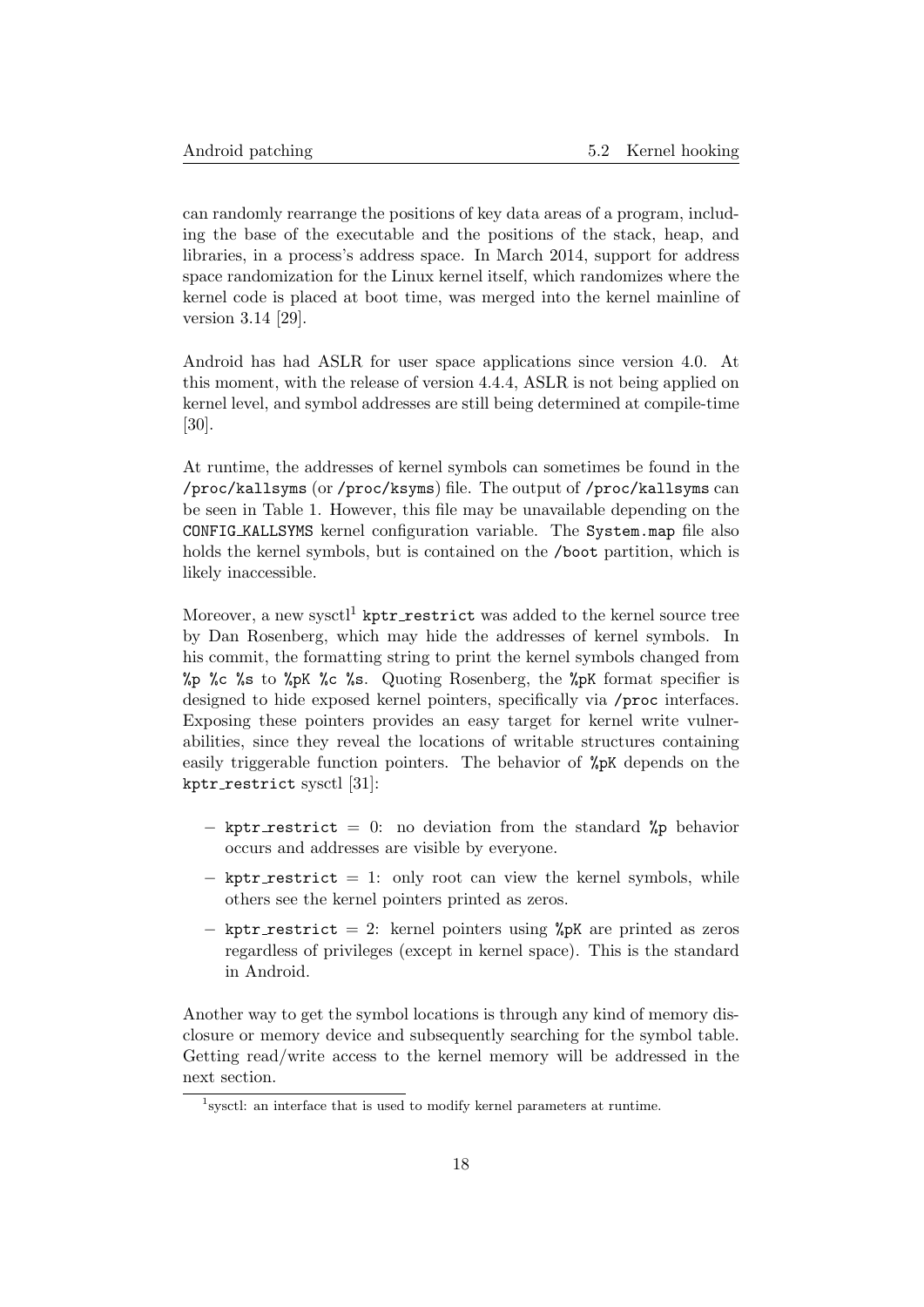| Unrestricted: kptr_restrict = $0$   | Restricted: kptr_restrict = 2   |
|-------------------------------------|---------------------------------|
| $c0008000$ T stext                  | 00000000 T stext                |
| $c0008000$ T $_{\text{text}}$       | 00000000 T text                 |
| c000804c t __create_page_tables     | 00000000 t __create_page_tables |
| $c0008100$ t turn mmu on $loc$      | 00000000 t turn mmu on loc      |
| c000810c T secondary_startup        | 00000000 T secondary_startup    |
| $c0008148$ T $-$ secondary_switched | 00000000 T __secondary_switched |
| c0008154 t __secondary_data         | 00000000 t __secondary_data     |
| $c0008160$ t enable mmu             | $00000000$ t. enable mmu        |
| $c0008180$ t $-c$ vet_atags         | 00000000 t __vet_atags          |
| $c00081c0$ T asm_do_IRQ             | 00000000 T asm_do_IRQ           |

<span id="page-19-1"></span>Table 1 Example output of unrestricted and restricted /proc/kallsyms

On Samsung Galaxy S2, S3, Note 2 and some other smartphones, a character device file /dev/exynos-mem was available which gave access to all physical memory, and was read/write for all users. A public root exploit for this vulnerability searched for the format string %pK %c %s in memory and replaced %pK by %p to force the display of kernel symbol pointers [\[32\]](#page-39-19).

# <span id="page-19-0"></span>5.2.3.2 Read/write access to kernel memory

Several device files exist that may lend themselves for kernel memory reading and writing.

The character device file /dev/mem is an image of the main memory. It may be used to examine (and even patch) the system. Byte addresses are interpreted as physical memory addresses [\[33\]](#page-40-0). If the kernel configuration variable CONFIG STRICT DEVMEM is set to enabled, user space access to /dev/mem will be limited to memory mapped peripherals [\[34\]](#page-40-1). Moreover, some smartphone vendors have patched the source code to completely remove the /dev/mem device file.

The file /dev/kmem is the same as /dev/mem, except that the kernel virtual memory rather than the physical memory is accessed. It is possible that the kernel has been configured with CONFIG DEVKMEM disabled, in which case this device will not be accessible.

When CONFIG\_PROC\_KCORE is enabled, the system will have a /proc/kcore device file which corresponds to the system's physical memory. It returns data in the core dump file format. It does not provide an interface to write to kernel memory, and can only be used for reading memory.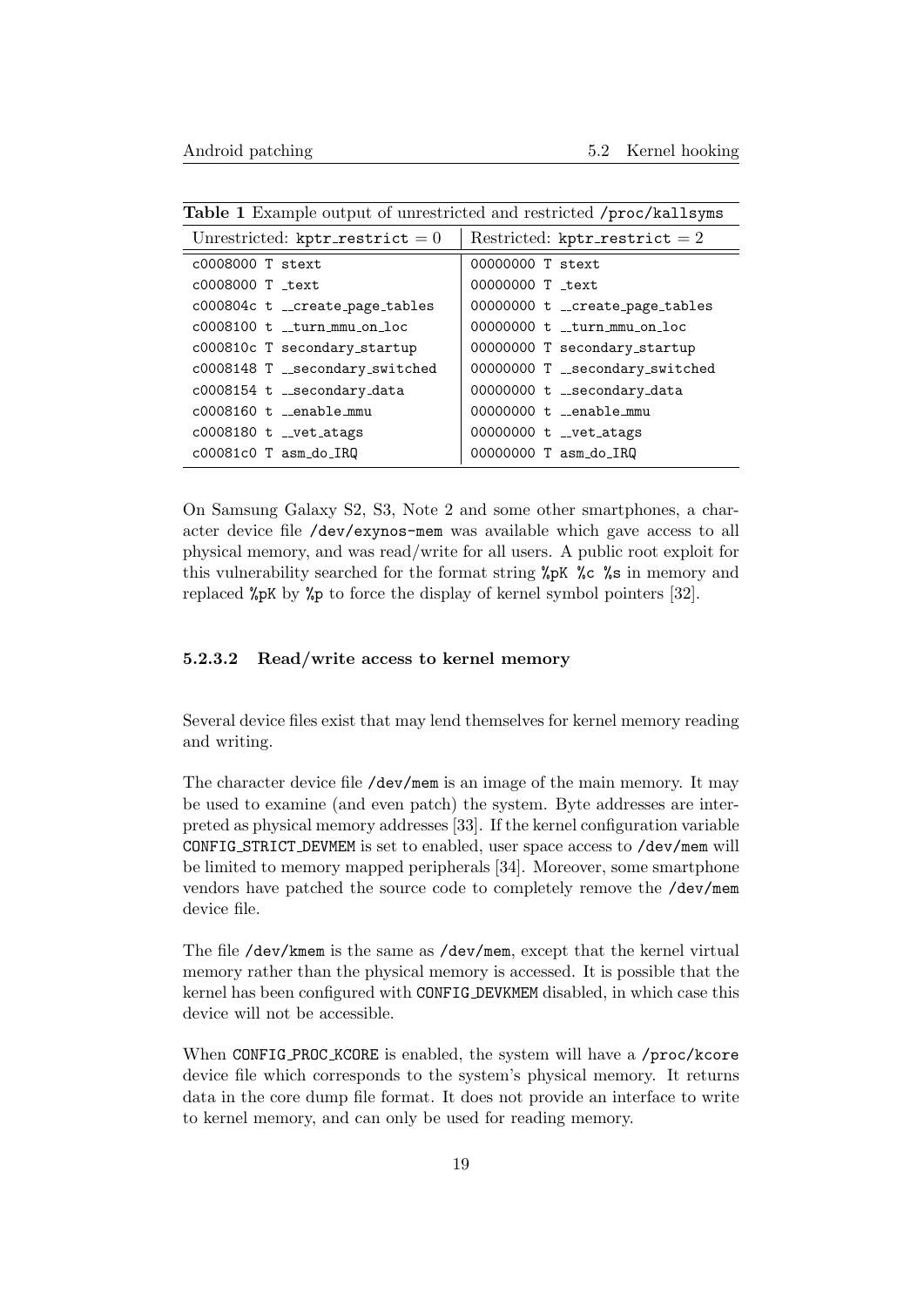In case none of these character devices are available, it is still possible to resort to a kernel vulnerability that may leak kernel memory (e.g. CVE-2013-6282 [\[35\]](#page-40-2)).

#### <span id="page-20-0"></span>5.2.3.3 Kernel exploiting and patching

To exploit and patch kernel vulnerabilities, techniques of rootkits can be used. Most rootkits traditionally perform system call hooking by swapping out function pointers in the system call table [\[36\]](#page-40-3). Not coincidentally, this same technique can be used for replacing vulnerable functions with a patched version.

Once there is write access to kernel memory, privilege escalation can be accomplished using the common technique of overwriting and triggering a kernel function pointer with the address of a payload in userspace. A root shell can then be spawned to fix framework vulnerabilities from.

Despite an effort to make all possible function pointers in the kernel readonly, certain design patterns still leave ample opportunity for exploitation. For example, by overwriting a function pointer within the ptmx\_fops struct (which is not in read-only memory) associated with /dev/ptmx, it is possible to subsequently trigger the pointer with a call to fsync [\[37\]](#page-40-4).

To achieve privilege escalation, the struct cred is the basic unit of "credentials" that the kernel uses to keep track of what permissions a process has. What user it is running as, what groups it is in, etc. The syscall prepare kernel cred will allocate and return such a struct with full privileges, intended for use by in-kernel daemons. Using commit cred, the provided credentials can then be applied to the current process, thereby giving full permissions [\[38\]](#page-40-5).

To determine the addresses of commit creds, prepare kernel cred and ptmx fops, these symbols have to be resolved. This process was described in section [5.2.3.1.](#page-17-1)

A few kernel exploiting frameworks exist that may make the exploiting step easier. Most notably spender 's (Brad Spengler) Enlightenment framework [\[39\]](#page-40-6), and the Android rooting tools by *hiikezoe* (Hiroyuki Ikezoe) and  $f_0 \theta$ .

<span id="page-20-1"></span>Patching the kernel can be done the same way as exploiting: swapping out the function pointer in the system call table, or by overwriting the vulnerable routine in-memory.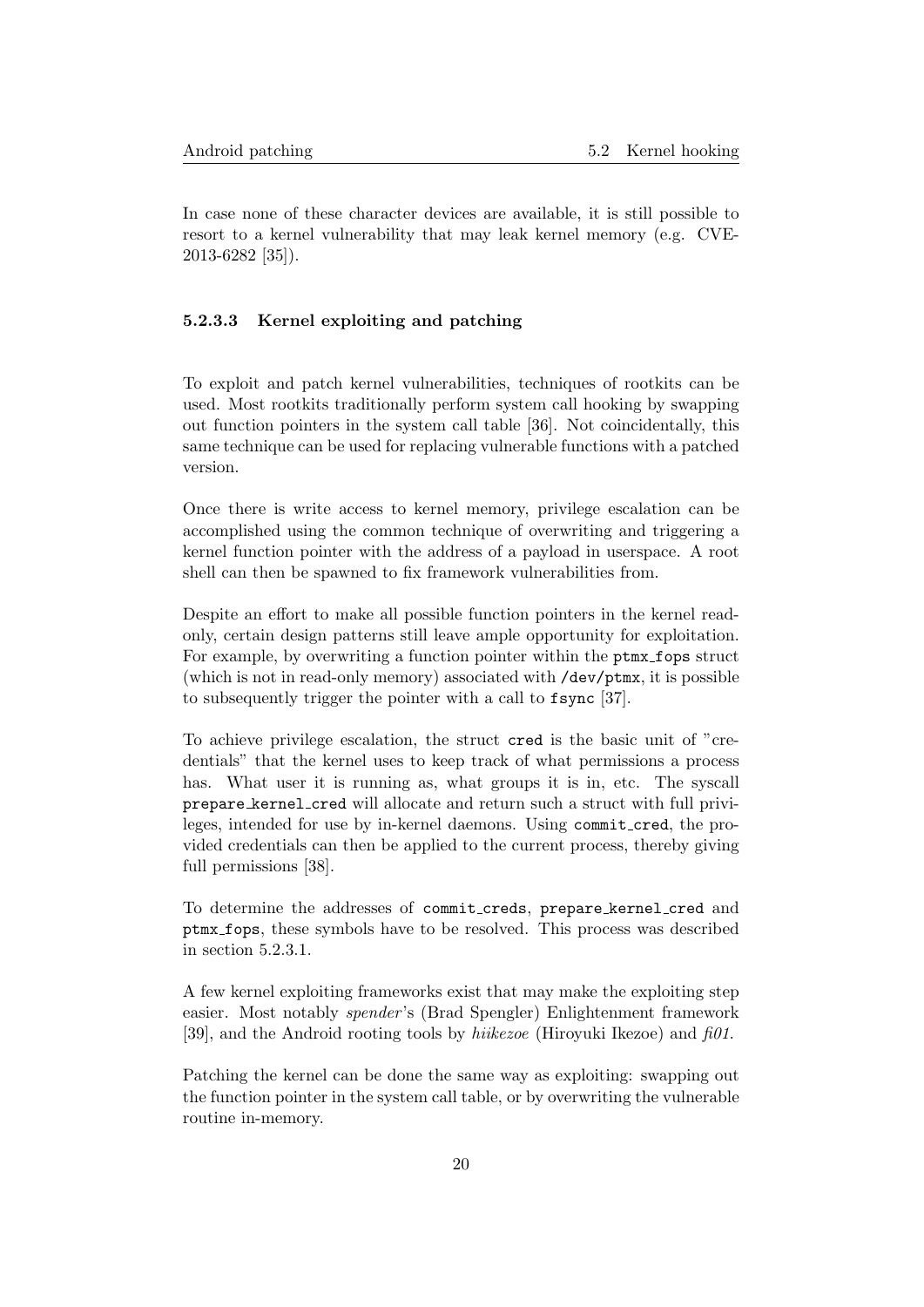# 5.2.3.4 Kernel protections

In some cases, additional security measures have been taken that make the exploiting step tougher.

In Android 4.3, Security-Enhanced Linux (SELinux) was introduced to enforce Mandatory Access Control (MAC) over all processes [\[40\]](#page-40-7). SELinux can operate in one of two global modes: permissive mode, in which permission denials are logged but not enforced, and enforcing mode, in which permission denials are both logged and enforced. In Android 4.3, SELinux was fully permissive. In Android 4.4, SELinux was set to enforcing mode for several root processes: installd, netd, vold and zygote. All other processes, including all regular Android applications, remain in permissive mode to allow further evaluation of SELinux.

Some initiatives have looked into Android kernel hardening with grsecurity, such as AniDroid-Hardened [\[41\]](#page-40-8). Grsecurity consist of a set of patches for the Linux kernel that offer role-based access control, can frustrate and log exploit attempts, restrict access to certain syscalls, and hide information from /proc. Its PaX component can also provide ASLR for both user and kernel space, advanced bounds checking, memory erasure on free, and preventing execution of writable memory [\[42\]](#page-40-9).

On x86 systems, there is a write protection bit that can be applied to kernel memory pages. Attempting to overwrite these read-only marked pages will result in a kernel  $\text{cops}^2$  $\text{cops}^2$ .

However, most Android devices are based on the ARM architecture and do not enforce read-only kernel page permissions. On the other hand, one point of interest is that ARM CPUs utilize a data cache and instruction cache for performance benefits. Modifying code in-place may cause the instruction cache to become incoherent with the actual instructions in the memory. The solution is to flush the instruction cache whenever a modification to kernel code is made, which is accomplished by a call to the kernel routine flush icache range [\[36\]](#page-40-3).

The NX bit, which stands for No-eXecute, is a technology used in CPUs to segregate areas of memory for use by either storage of processor instructions or for storage of data. This feature is in use on both x86 (as the XD-bit) and ARM version 6 and onwards (as the XN-bit) [\[43\]](#page-40-10). On Android, when the NX bit is supported, the syscall vmalloc exec can be used to get a memory block with full access, or to adjust the access. For processors or operating systems that do not support the NX bit, execution of code is implicitly allowed [\[44\]](#page-40-11).

<span id="page-21-1"></span><span id="page-21-0"></span><sup>&</sup>lt;sup>2</sup>Kernel oops: a problem that arises in the kernel. In case one leads to a kernel crash, the term "kernel panic" is used.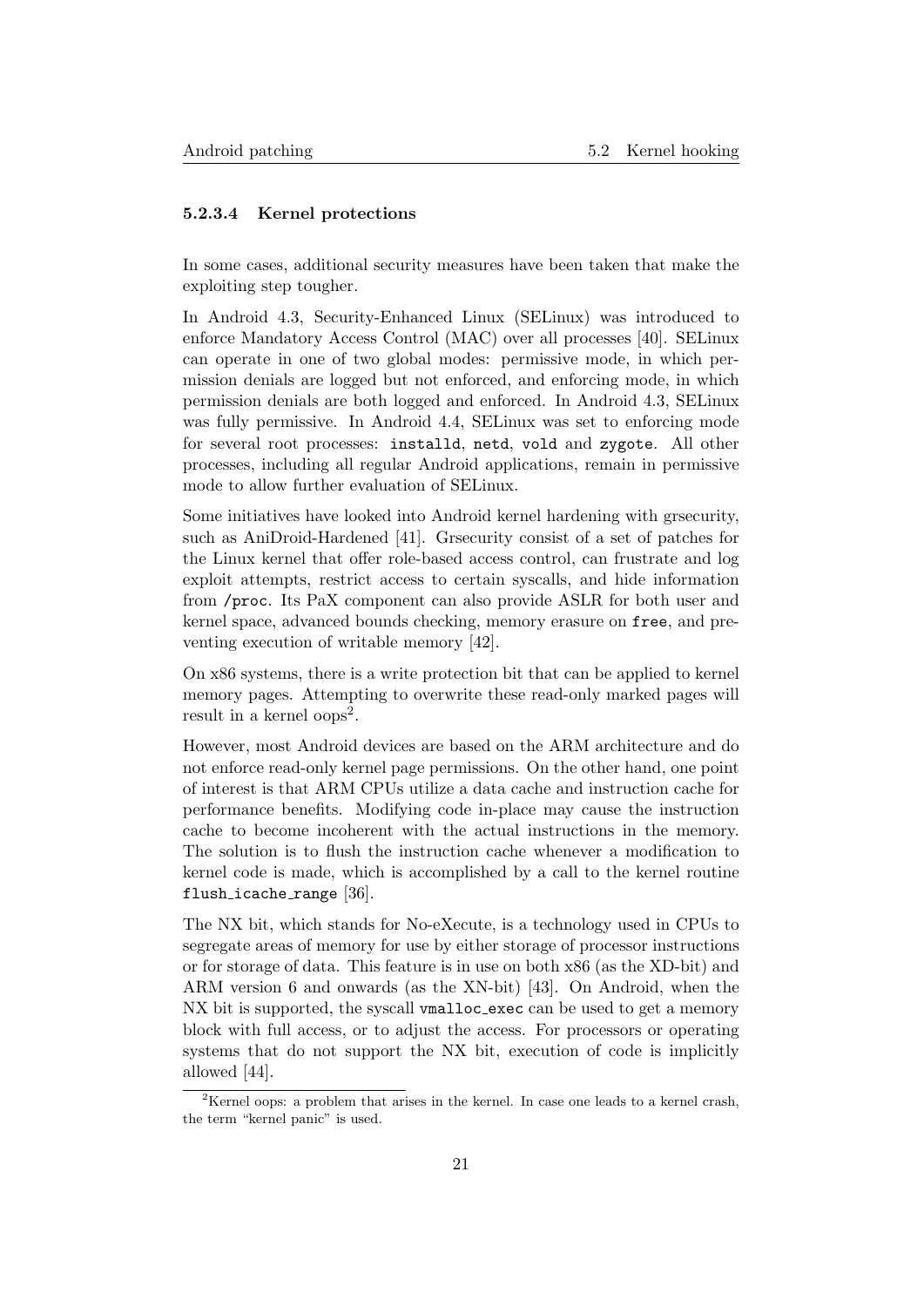### 5.3 Boot hooking

Since the proposed expatting techniques fix vulnerabilities in-memory, the patches will not persist after a system reboot. In this section, several strategies will be discussed on how to apply patches on boot, leaving the base system as intact as possible. Exploits and patches should be saved locally on the device so that there is no need to download them on every boot.

There are a few obstacles that have to be overcome, and each approach has its own advantages and disadvantages.

#### <span id="page-22-0"></span>5.3.1 Obstacle: dm-verity

An example of an obstacle is device-mapper-verity (dm-verity). Android 4.4 supports verified boot through the optional dm-verity kernel feature. Device-mapper is a Linux kernel framework that provides a generic way to implement virtual block devices. It is used to implement volume management (LVM), full-disk encryption (dm-crypt), and in this case: transparent block device integrity checking (dm-verity). [\[45,](#page-40-12) [46\]](#page-40-13)

The dm-verity feature looks at the block device, the underlying storage layer of the file system, and determines if it matches its expected configuration. It does this using a cryptographic hash tree. For every block (typically 4k), there is a SHA256 hash. This way, dm-verity may help to protect against persistent rootkits that can hold onto root privileges and compromise devices.

On Android, dm-verity is applied to the /system partition, which makes it impossible to make persistent system changes. Since it is no longer possible to write to e.g. the /system/bin/app process binary, it becomes harder to hook into the runtime or onto the system boot.

#### <span id="page-22-1"></span>5.3.2 Approach: broadcast receiver

Android applications can hook into the BOOT COMPLETED broadcast. It is a non-ordered broadcast, meaning that it is sent to applications asynchronously in an undefined order. This broadcast is sent right after the system has started, and can be caught by implementing a BroadcastReceiver in the Android application. The Expat MDM agent can then proceed by patching the vulnerabilities. Since other applications can also hook into this broadcast, a race condition exists in which a malicious application can misuse a vulnerability right before the Expat MDM agent gets to action.

<span id="page-22-2"></span>The current Rekey implementation, as discussed in section [5.1.1,](#page-12-2) also listens to the BOOT COMPLETED broadcast, and is consequently vulnerable for this race condition.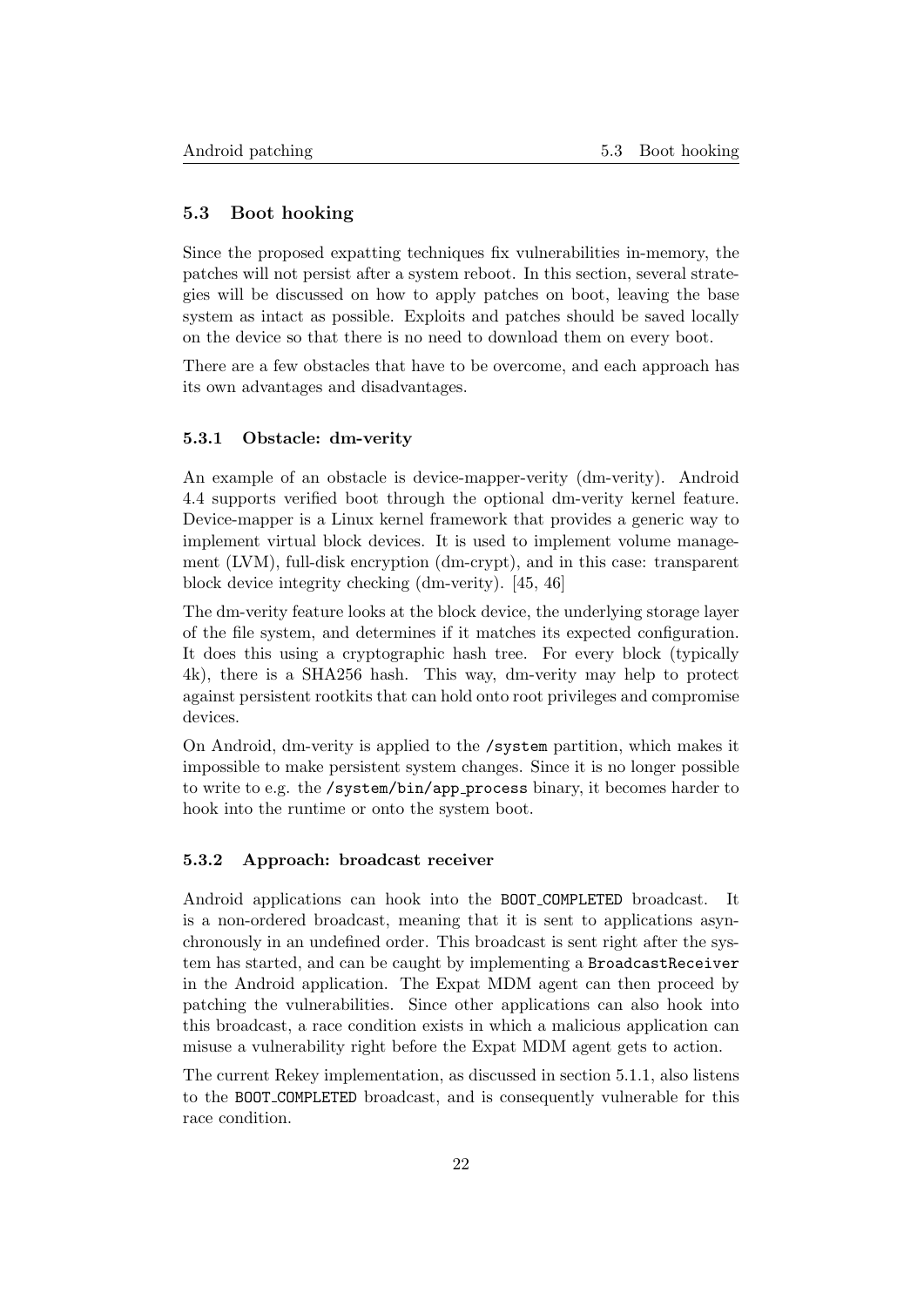# 5.3.3 Approach: modifying init files

A key component of the Android bootup sequence is the init program, which initializes elements of the Android system. It is different from regular Linux distributions which usually use some combination of /etc/inittab and SysV init levels [\[47\]](#page-40-14).

The init process examines two files, init.rc and init.\$device.rc, and executes the commands it finds in them. The first file is used for generic initialization instructions, while the latter is intended to provide devicespecific initialization instructions.

Modifying the init.rc files is not straight-forward. They are part of the ramdisk and not the system partition. This means that at boot, the init.rc file stored in the ramdisk will be used, and whatever changes are made to init.rc will not be reflected as the file is overwritten. Making changes to the init.rc file requires unpacking the boot image, unpacking the ramdisk, editing the init.rc file, repacking the ramdisk, and repacking the boot image.

However, many manufacturers and ROM makers call their own init scripts from init.rc. These may execute scripts that are found in the /etc/init.d or /etc/rc.d directory. These init script may lend themselves for boot hooking, as commands can be appended to them. There is no guarantee that own init scripts are actually used, which makes this approach unreliable.

#### <span id="page-23-0"></span>5.3.4 Approach: modifying app process binary

The earlier discussed init.rc file starts the Zygote daemon via the /system/bin/app process binary. As explained in section [4.1.1,](#page-9-2) Zygote is responsible for starting and managing application processes. Since Zygote preloads the Android application framework, it is a good hooking point. The Zygote process runs as root, and can therefore also be used to launch other boot hooks from.

The Xposed framework uses the app process binary to hook into the runtime and override or extend framework functionality. For this, the original source code has to be modified and recompiled with the necessary changes. The Zygote daemon could for instance always give priority to the BOOT COMPLETED broadcast receiver of the Expat MDM agent, which solves the race condition in section [5.3.2.](#page-22-1)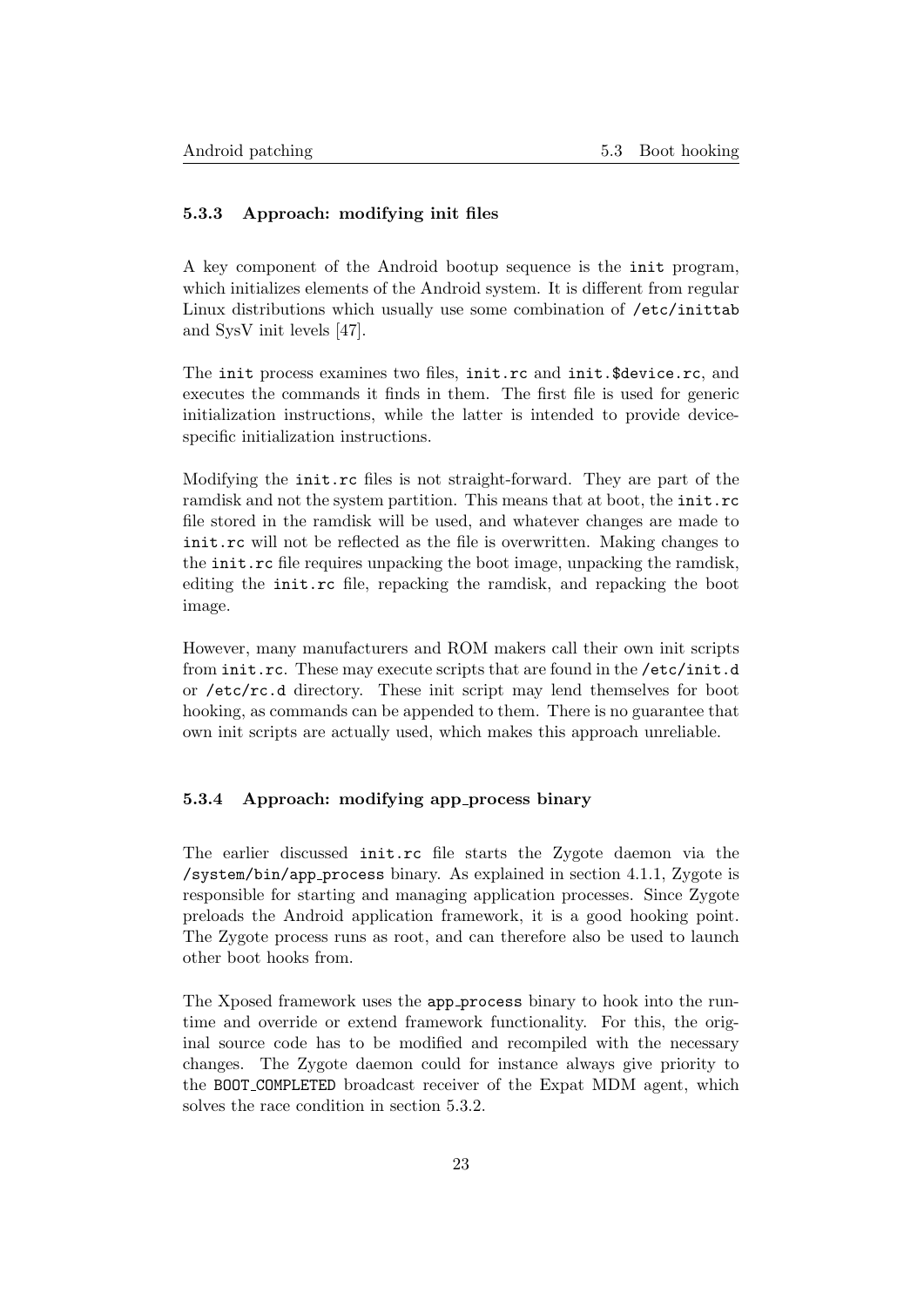The downside is that the implementation of the app process binary may change over time, and different versions for each Android version and architecture have to be compiled (but not for every different device).

To modify files on the /system partition, the partition has to be remounted with read-write rights. Furthermore, this approach cannot be used when dmverity is enabled, as the binary is contained in the /system/bin directory. Verification of the /system partition will fail in this case.

#### <span id="page-24-0"></span>5.3.5 Overview

A combination of the three boot hooking techniques could be used to add a boot hook that is both safe (no race conditions) and reliable. Table [2](#page-24-2) gives an overview of the up- and downsides of the discussed approaches.

On devices with dm-verity enabled, init scripts could still offer a way to hook onto the system boot. If dm-verity is disabled, the most reliable way would be to modify the app process binary. At all times, a broadcast receiver should be used that hooks onto the BOOT COMPLETED broadcast. In case the init script or the Zygote binary failed to call the boot hook, there is always a backup solution. The broadcast receiver can also pick up on this failure (by checking if the other boot hook was executed) and subsequently try a different hooking strategy or init file to hook into.

<span id="page-24-1"></span>

| <b>Table 2 Boot hook strategy comparison</b> |                                       |                                                                               |
|----------------------------------------------|---------------------------------------|-------------------------------------------------------------------------------|
| Strategy                                     | Pros                                  | Cons                                                                          |
| init script                                  | cross-platform<br>$+$                 | $-$ initre overwritten on boot<br>- init scripts not necessarily<br>available |
| app_process<br>binary                        | always in the<br>$^{+}$<br>same place | - dm-verity<br>$-$ architecture specific                                      |
| broadcast<br>receiver                        | cleanest                              | allows race condition                                                         |

<span id="page-24-2"></span>Table 2 Boot hook strategy comparison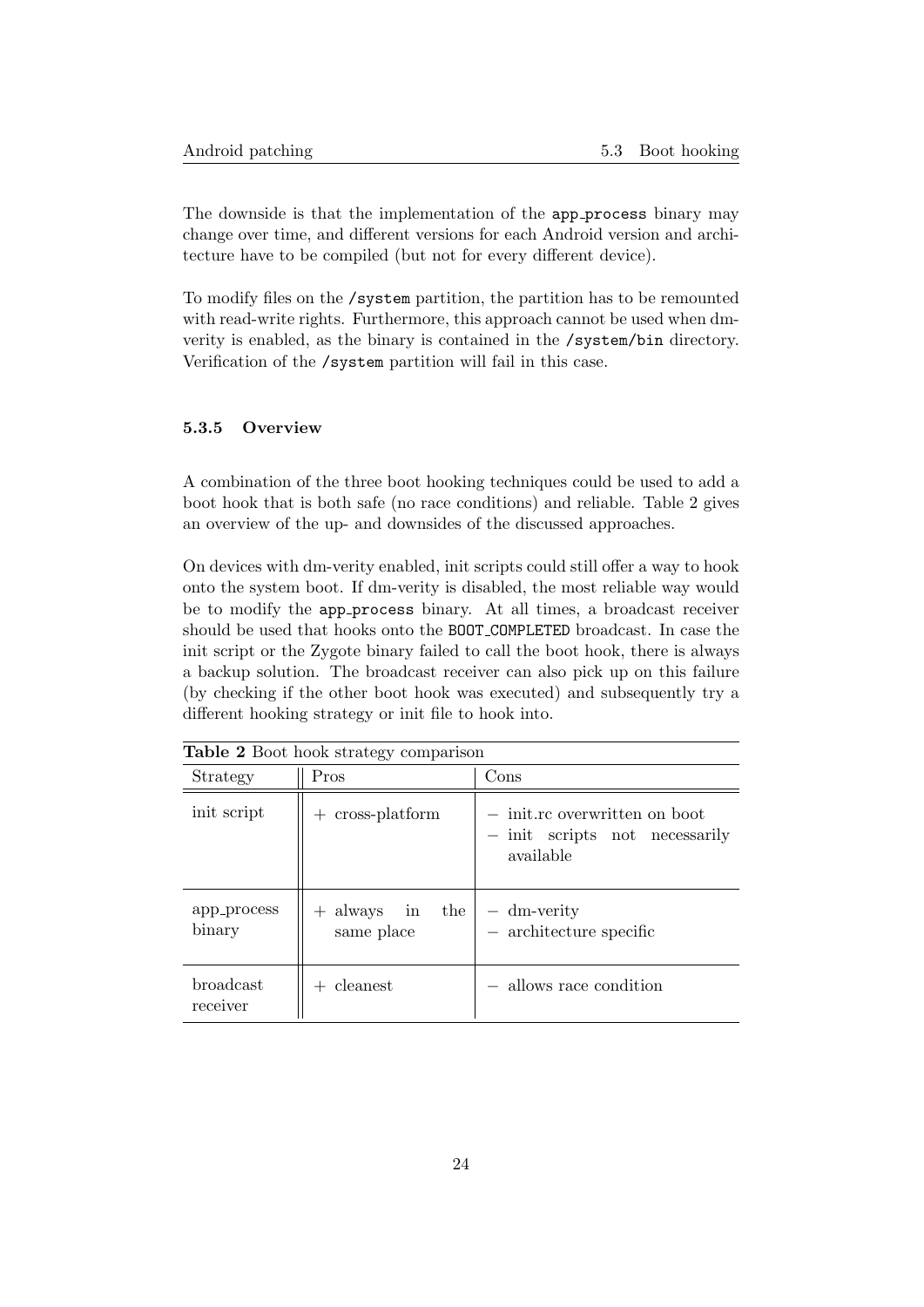# 6 Expat MDM

In general for MDM solutions, there is a central server that issues commands and receives status messages. The mobile device has an agent application installed that listens and acts on the received commands. The agent application can for instance enforce policy settings and report events.

When an MDM solution is capable of using the aforementioned exploit techniques to apply patches, it will be referred to as an expat(-capable) MDM solution in this section.

The structure of a typical Expat MDM setup is shown in Figure [4.](#page-25-1) Just like in a regular MDM setup, the MDM server and MDM agent can be found, but get complemented by extra functionality for expatting. The agent reports system information to the server and receives a set of patches that should be applied, along with the needed exploits to do so.

<span id="page-25-1"></span>

Figure 4: Agent-server Expat MDM setup

<span id="page-25-0"></span>Details will be given on both components and what the device life cycle of an Expat MDM solution in the enterprise would look like, concluding with a proof of concept implementation of these ideas.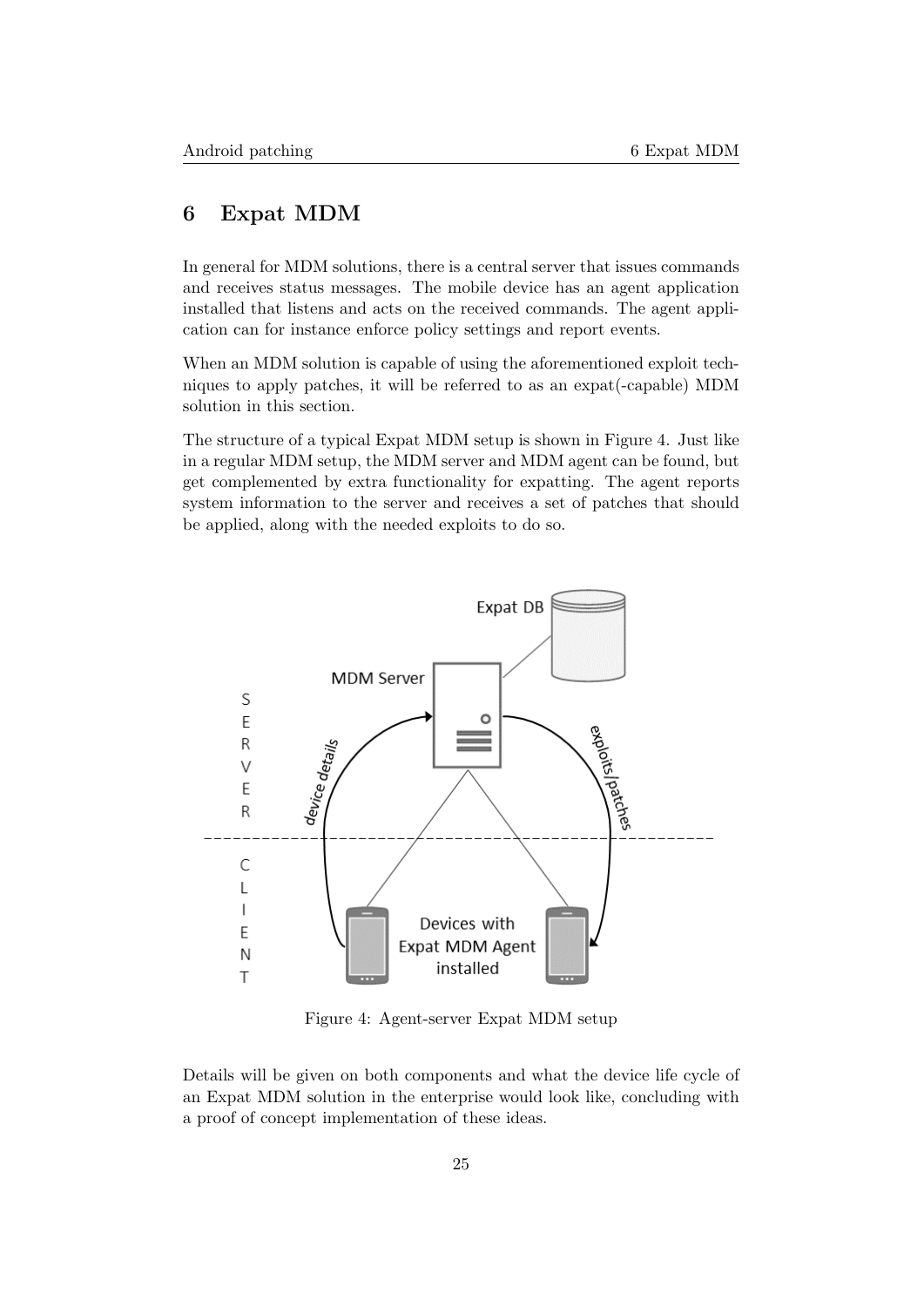### 6.1 Server component

The Expat MDM server component receives status messages and system information that is submitted by the agent application. The set of patches that should be applied can then be determined for that device, along with the exploits that are likely to work.

The database that powers the Expat MDM server, as found in Figure [4,](#page-25-1) contains details about exploits and patches, such as:

- − The exploit or patch type: e.g. code execution, information disclosure.
- − The exploit or patch target: either the runtime or the kernel.
- − Affected versions: version of the application framework or kernel.
- − Affected architectures: in case of a kernel exploit, it may be specific to a certain system architecture, e.g. ARM.
- − A link to the exploit or patch as compiled native binary object.

The business logic contained in the server component uses this data to determine which exploits and patches are suitable for the device that it is currently connected to. Priority should be given to exploits that are likely to succeed and unlikely to cause kernel panics. For example, some exploits may require a race condition that only occurs under certain circumstances. Successful exploitation may depend on the hardware or the compile-time kernel settings. Moreover, an exploit may overwrite parts of kernel memory while it is in use by another process, leading to undefined behavior or a crash. These are situations that should be avoided altogether by choosing correct priorities for available exploits. It may be acceptable to allow exploits that can lead to crashes by listening to kernel messages, and only disabling them if they actually cause problems (section [6.2.2\)](#page-29-0).

## <span id="page-26-0"></span>6.2 Agent component

The agent component is an Android application that is installed onto the user's device and communicates with the server. It gathers all kinds of system information that are of interest to the expatting process, and submits this to the MDM server.

This information only has to be gathered once for the system. In case when ROM updates are pushed, the information gathering process should be done over. A caching mechanism should be in place that remembers this information, while saving the downloaded patches and exploits to a local directory. The patches can then be applied on boot without having to contact the MDM server first.

<span id="page-26-1"></span>The proof of concept Expat MDM agent implementation, addressed in section [6.4,](#page-32-0) also provides code for the server communication and information gathering that is dealt with in the following sections.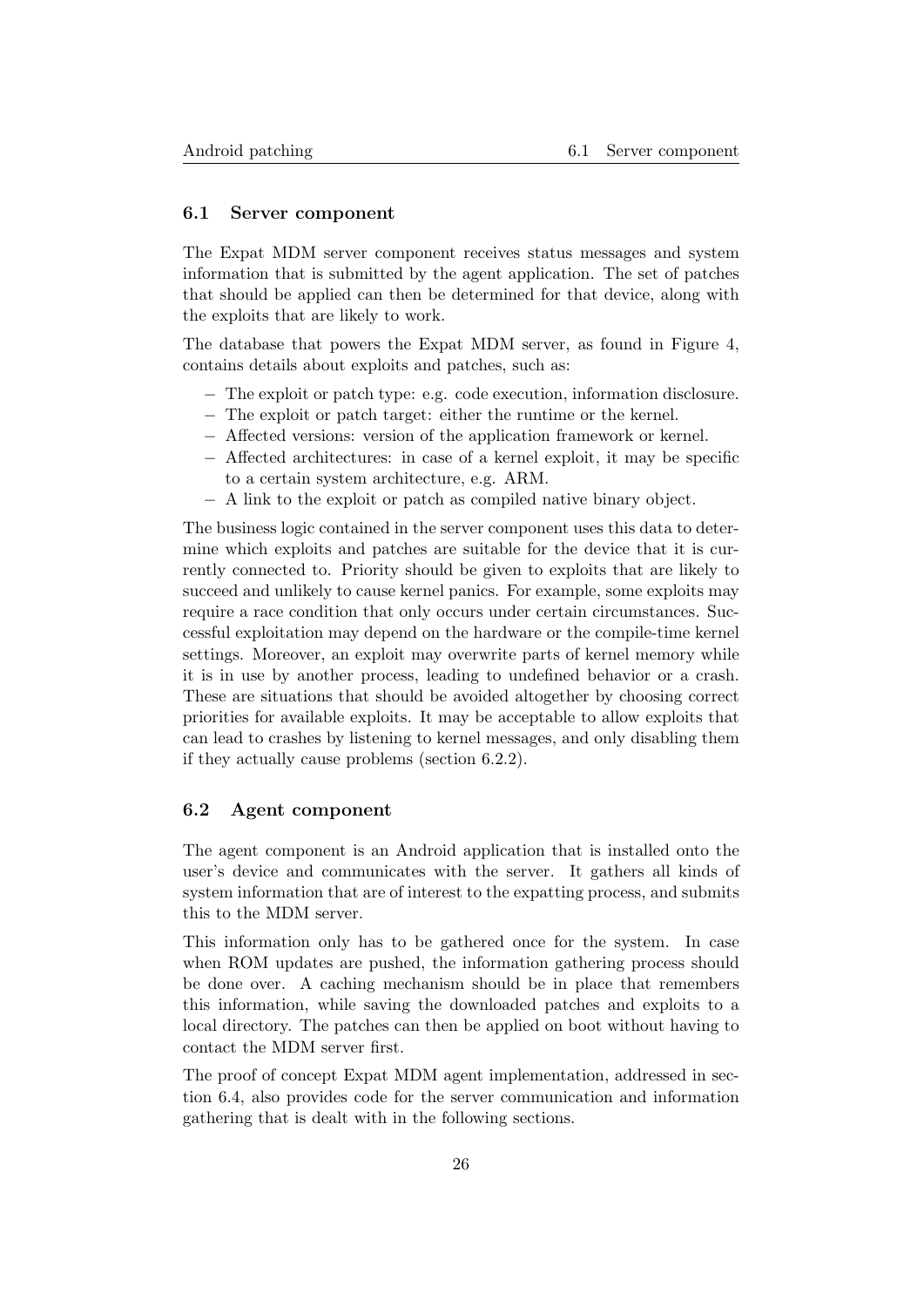# 6.2.1 Information gathering

The MDM agent will gather system information such as the kernel version and which runtime is in use. Note that there are no additional application permissions needed for the agent to discover this information, or any of the information in the following sections.

Determining if security measures such as SELinux, grsecurity or LKM signing are in use, may also be of interest, but is currently out of the scope of this paper.

### <span id="page-27-0"></span>6.2.1.1 Miscellaneous information

The most important relevant information can be easily queried using the built-in Java system property functions. Information that can be gathered through the System.getProperty function includes, but is not limited to: the Linux kernel version, the Android OS version, the architecture, and the device make and model (see Table [3\)](#page-27-2).

<span id="page-27-2"></span>

| Table 3 Android system properties |                                  |                     |
|-----------------------------------|----------------------------------|---------------------|
| Property                          | Description                      | Example             |
| android.release                   | The Android OS version           | 4.2.1               |
| android.sdk                       | The SDK version of the framework | 17                  |
| os.arch                           | The system architecture          | army <sub>7</sub> l |
| os.version                        | The Linux kernel version         | 2.6.32              |
| build.brand                       | The consumer-visible brand       | <b>JIAYU</b>        |
| build.manufacturer                | The device manufacturer          | <b>JYT</b>          |
| build.model                       | The device model                 | $JY-G5$             |

### <span id="page-27-1"></span>6.2.1.2 Determining the runtime

Knowing which runtime is in use is important for determining how framework vulnerabilities should be patched. The process of patching framework vulnerabilities is different under Dalvik than it is under ART, as they are fixed by hooking into the runtime.

Reading the system property java.vm.name currently returns "Dalvik" regardless of which runtime is in use. It is possible that this behavior will change once ART is no longer in its infancy.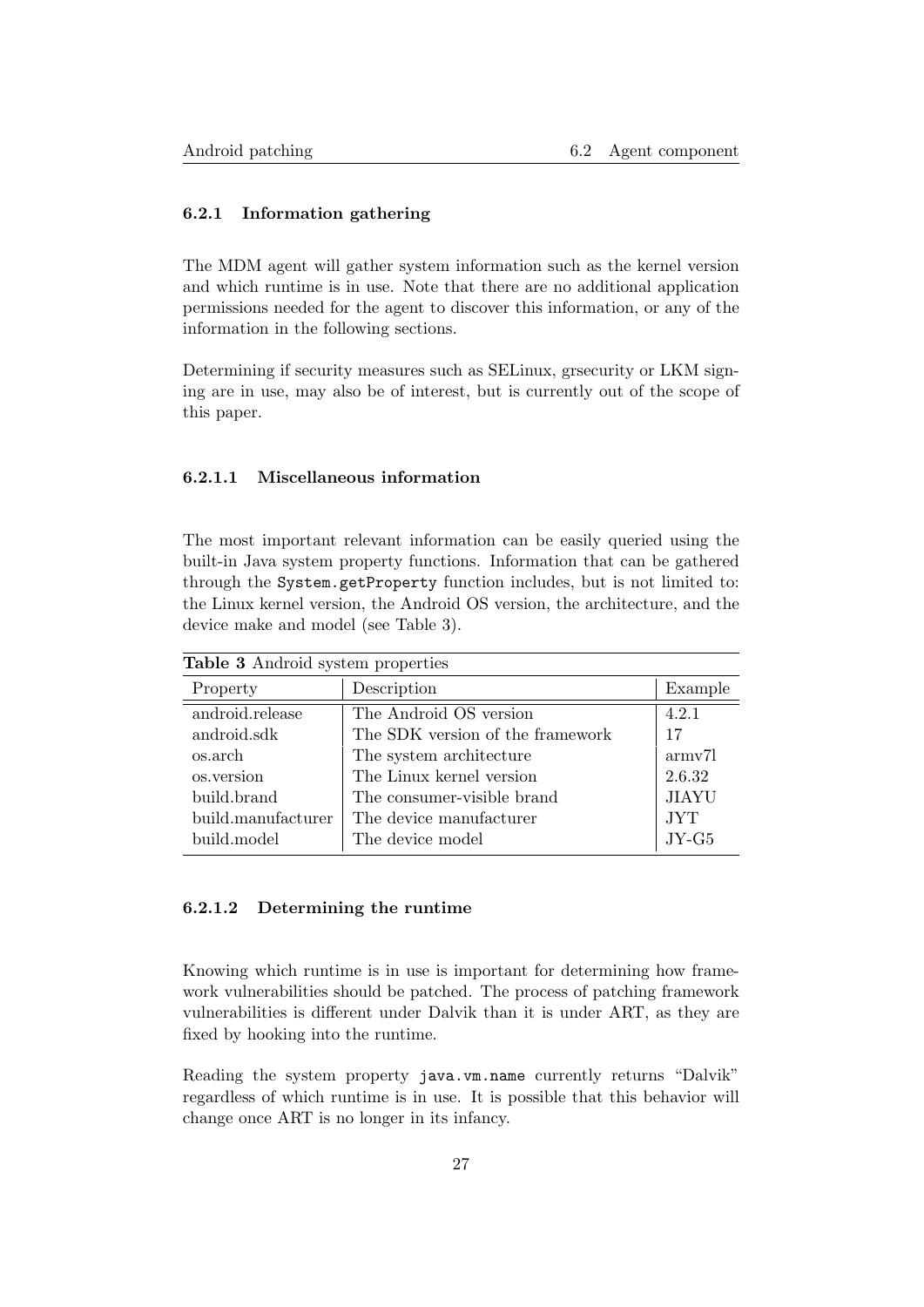As a workaround, the class android.os.SystemProperties provides an interface similar to System.getProperty, which reveals a property called persist.sys.dalvik.vm.lib. It returns libdvm.so for the Dalvik VM or  $\text{libart}(\text{d})$ . so for ART, and is currently the most reliable way of determining the used runtime. The class is not being exported as part of the public SDK, but can still be accessed using Java Reflection.

#### <span id="page-28-0"></span>6.2.1.3 Linux vermagic string

If the kernel supports module loading, a Linux kernel module (LKM) may be loaded to gain access to kernel memory. The downside is that LKMs are system specific.

As briefly mentioned in section [5.2.2,](#page-16-0) one of the complications in building an out-of-tree kernel module is that the vermagic string contained in the kernel object file must match the system's version magic.

The vermagic string contained in a Linux kernel module may look as follows:

3.4.5 SMP preempt mod unload ARMv7

This string means that the kernel was compiled for ARM devices against the codebase of version 3.4.5 with support for Symmetric Multi Processing (SMP), preemptive multitasking (PREEMPT), and module unloading (mod unload).

The command uname -a may inform on version information of which the output will look as follows:

```
Linux localhost 3.4.5 #1 SMP PREEMPT Thu Oct 31 16:13:14 CST
2013 armv7l GNU/Linux
```
However, this string is incomplete (e.g. mod\_unload is not supplied) and does not report the exact vermagic as the LKM would expect it to find.

<span id="page-28-1"></span>The /system/lib/modules directory on Android devices usually contains kernel modules, and is also readable by Android applications. Since the vermagic string can be found inside the kernel object files (.ko), it suffices to scan the directory for files ending in this extension, and to locate the vermagic string in one of them.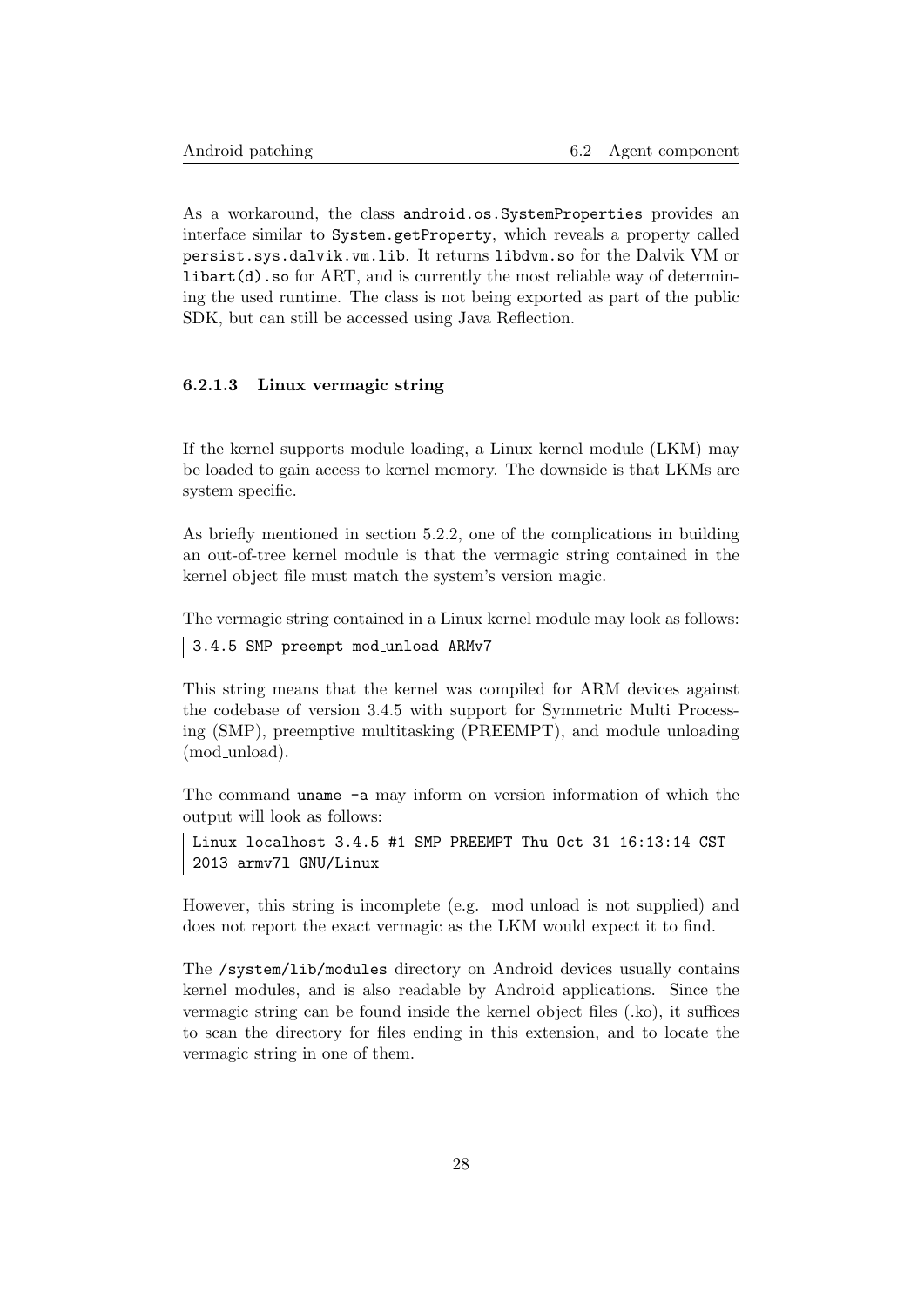# 6.2.1.4 Status of dm-verity

Kernels that are compiled with dm-verity will not allow changes to the /system directory. This complicates boot hooking in a reliable way (section [5.3\)](#page-21-0).

Among the steps to enable the verified boot process, developers are required to add a verify flag to the device's fstab file in order to enable block integrity verification for the system partition.

A line in the fstab file would look like as follows to support dm-verity:

```
/dev/block/platform/msm sdcc.1/by-name/system /system ext4
ro, barrier=1 wait,verify
```
Reading the fstab file and checking for the verify flag could thus be a way to detect whether dm-verity is enabled.

For Android 4.2.2 and earlier, the device-specific vold.fstab configuration file defines mappings from sysfs devices to filesystem mount points. For Android releases 4.3 and later, the various fstab files used by init, vold and recovery were unified in the /fstab.\$device file [\[48\]](#page-40-15). The following locations could be searched for readable fstab files:

- − /fstab.\$device
- − /fstab.\$device.rc
- − /etc/vold.conf
- − /etc/vold.fstab
- − /etc/fstab

Besides locating the fstab file, the veritysetup binary may be found in the PATH. The veritysetup command is used to configure dm-verity managed device-mapper mappings. The availability of this command could indicate that dm-verity is enabled.

#### <span id="page-29-0"></span>6.2.2 Expatting process

The exploits and patches that the MDM agent receives from the server are in a binary format that is specific to the architecture. These binary objects can either be in the form of a shared libray or native executable. The objects are downloaded and saved to the application's files directory.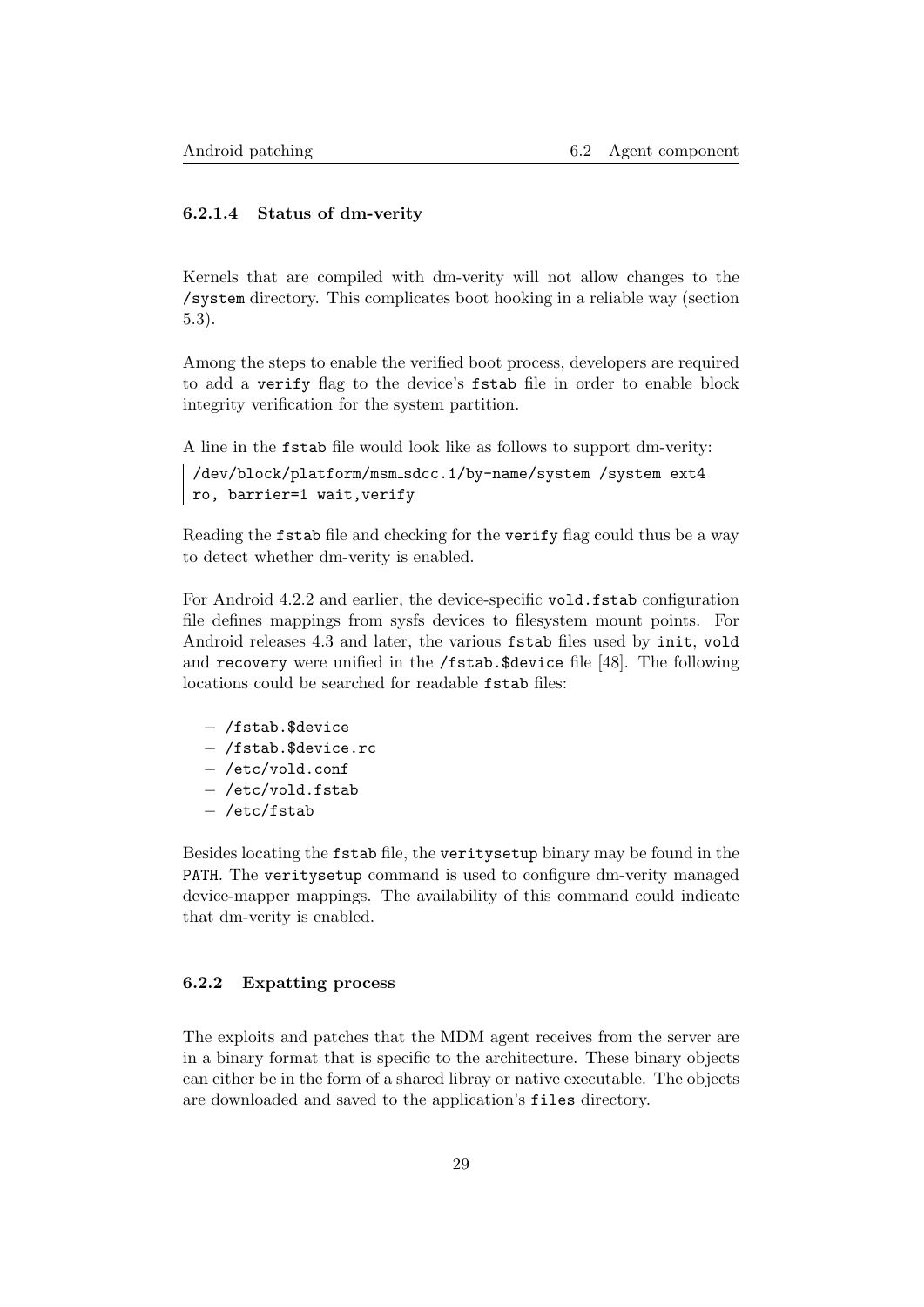In case the object is a shared library, it should contain JNI bindings to be able to talk to the Android Java application. Using a shared object has as downside that JNI exported functions should be defined beforehand in the Java application. This can be circumvented by using a wrapper library with predefined JNI exports that loads other shared libraries using dlopen. A major downside is that if a shared object causes an error, it will cause the whole Android application to crash.

Using a native executable may therefore be a better choice than a shared library. As an extra step, the read/execute bits for the binary should be set with the chmod utility. The binary can then be executed using the Runtime.getRuntime().exec() function. In this case, the process is forked off from the main Android application. This provides an extra layer of resilience against errors, and will not cause the whole Android application to crash if the forked process crashes.

Since applications cannot write outside their folder except for the SD card, and the SD card is mounted with the noexec flag, only the application's files directory should be used to save native executables.

When exploiting is successful, a list of kernel symbols can be extracted from memory. This list should be saved, as it can speed up subsequent expatting after a reboot. It is also of interest for use on other devices with the same kernel.

Patches should be applied in a fault tolerant way. If exploits or patches are poorly programmed, they make cause kernel oopses and even kernel panics. For this reason, the procfile /proc/kmsg should be closely monitored, which is where kernel events will show up. In case of a kernel panic, messages from the previous boot can be found in /proc/last kmsg. When a kernel panic is detected, the exploit or patch that led to the crash can be disabled.

# <span id="page-30-0"></span>6.3 Expat device life cycle

This section describes the life cycle of a device if it would be used in an Expat MDM environment. The focus is on use within the enterprise, although the same concepts can be applied on any MDM solution that exists outside a work environment.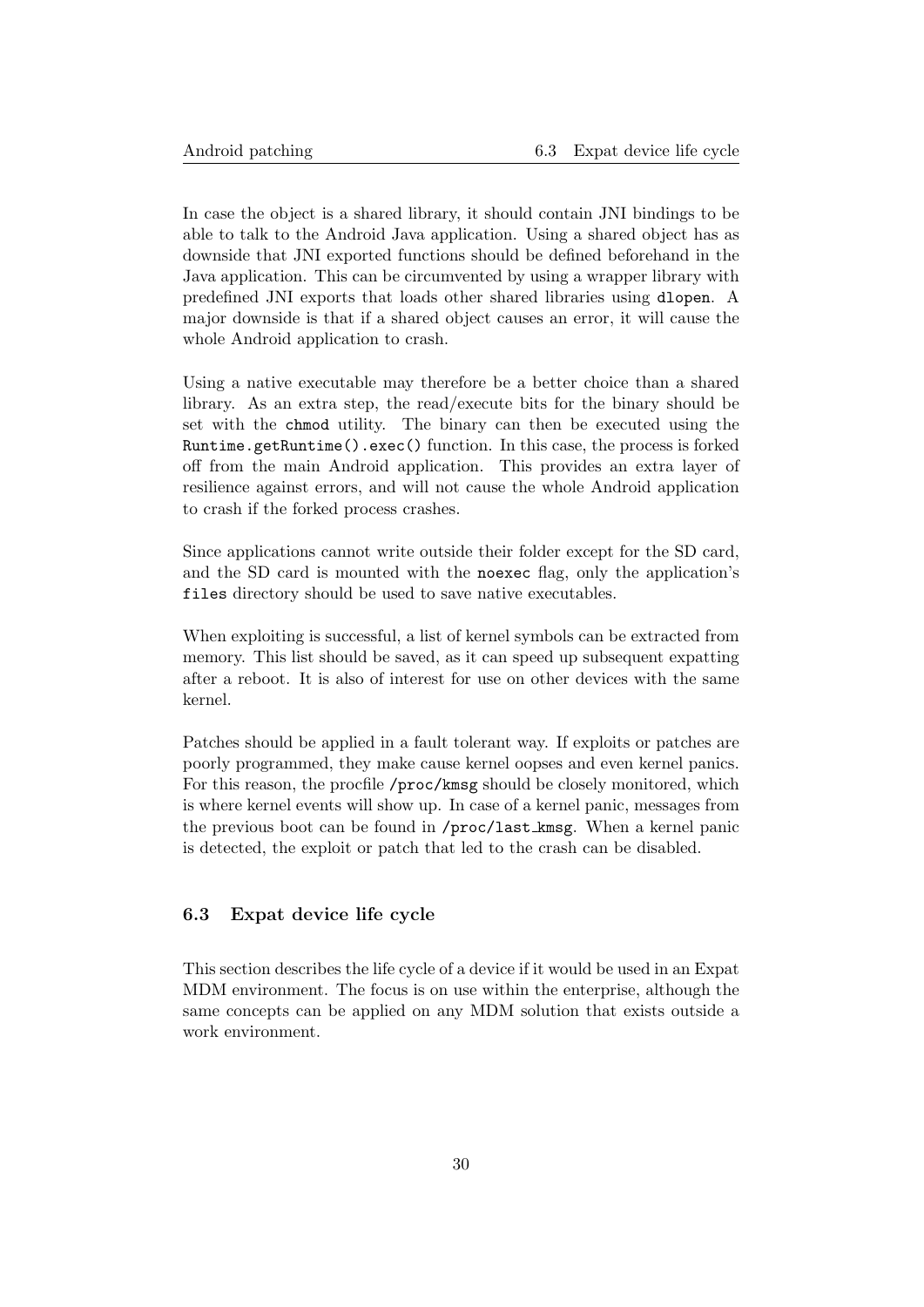

Figure 5: MDM device life cycle

The following device states can be distinguished when considering the life cycle of an Expat MDM device:

#### Enroll

An employee would like to use an own device for company purposes. The user chooses to agree with the enrollment and monitoring procedures. Enrollment steps are taken to allow the device onto the company network. This includes examining the smartphone if it meets all requirements. E.g. the device is not rooted and contains no malware.

### **Configure**

The Expat MDM agent is installed onto the device. It enrolls itself with the MDM server, gathers device details, and sends these to the server. Initial exploiting and patching occurs, and a boot hooking strategy is determined.

#### Monitor

The device is being monitored for new threats, either by periodically checking with the MDM server or by pushing new updates to the device. Policy updates and security patches are applied as they come in.

#### Retire

The device is taken out of the MDM monitoring cycle. The agent is removed and any possible boot hooks or system modifications are reverted. The device can now be repurposed for use outside of the enterprise environment.

In regard to the Evard machine life cycle [\[49\]](#page-40-16), an additional Unknown state could be added to the Expat MDM life cycle. For instance, having a rooted device can have implications on the integrity and workings of the MDM agent and its monitoring cycle. Rooted devices cause a certain entropy (e.g.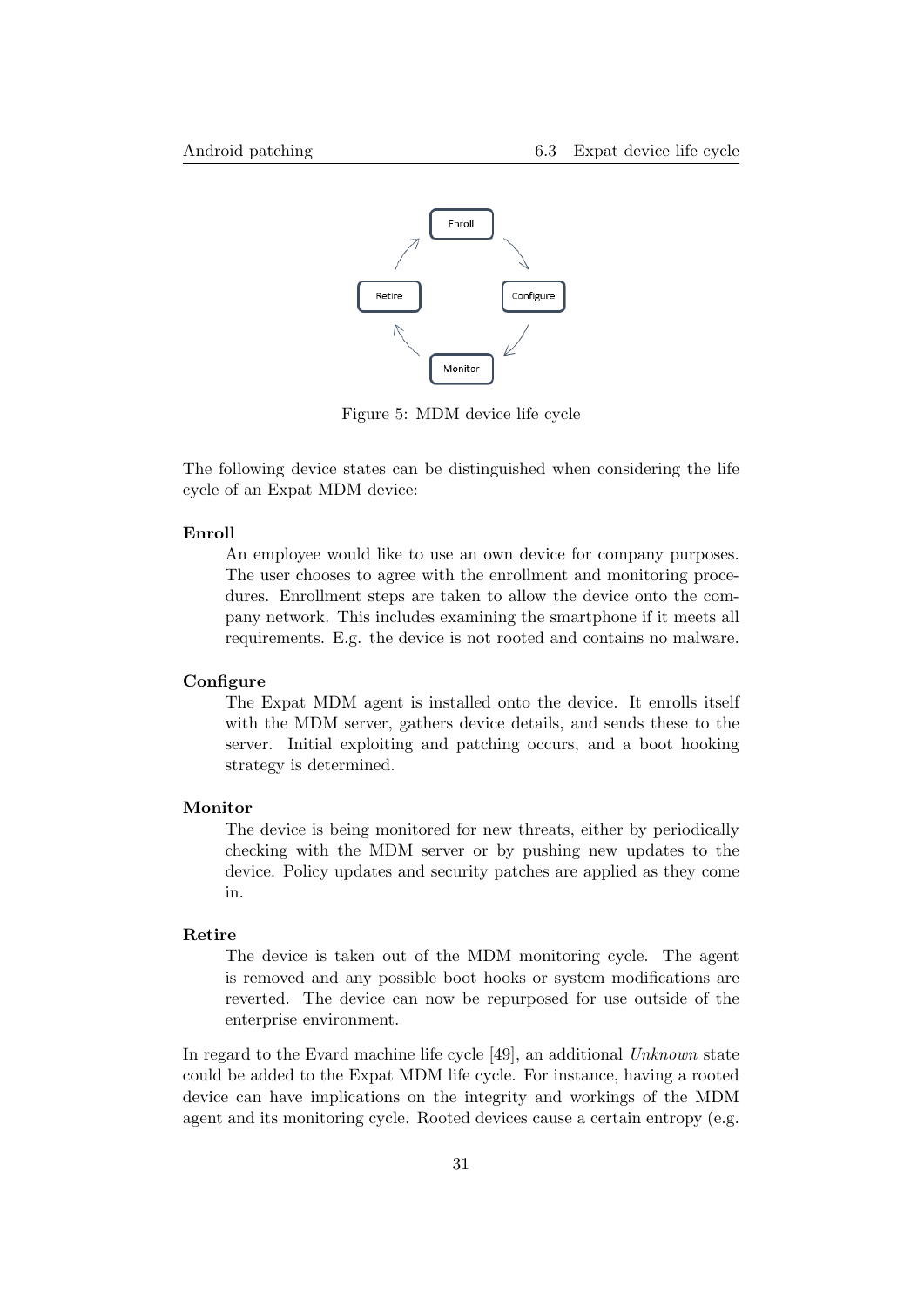unreliable status information) that results in an Unknown device state. If the device is rooted even before the enrollment process, there is always additional entropy that has to be taken into account.

When the user decides to perform a manual firmware update, or when the manufacturer pushes an OTA update, the device goes back to the Configure state. Device details are gathered anew after which the correct exploiting, patching, and boot hooking strategies are determined, as they may have changed after the update.

# <span id="page-32-0"></span>6.4 Proof of concept

The expatting techniques introduced in this paper were consolidated into a proof of concept Expat MDM solution. The proof of concept consists of a server and agent component, and demonstrates how an Expat MDM solution would be used in real-world situations. The agent application is able to download exploits and patches from a central MDM server and apply them.

The server component for this proof of concept was written in NodeJS. It uses the Express web application framework to serve API requests. The Expat DB is an in-memory SQLite database that is accessed from the main app through the Sequelize ORM as extra abstraction layer.

The MDM agent is an Android application that gathers system information as described in section [6.2.1.](#page-26-1)

The POC contains a sample exploit and patch for CVE-2013-6282. It is compiled as a shared object from C code with JNI bindings. The exploit description, as originally reported by Catalin Marinas [\[35\]](#page-40-2):

The (1) get user and (2) put user API functions in the Linux kernel before 3.5.5 on the v6k and v7 ARM platforms do not validate certain addresses, which allows attackers to read or modify the contents of arbitrary kernel memory locations via a crafted application, as exploited in the wild against Android devices in October and November 2013.

The demo code can be found in an online code repository (Appendix [A\)](#page-41-0).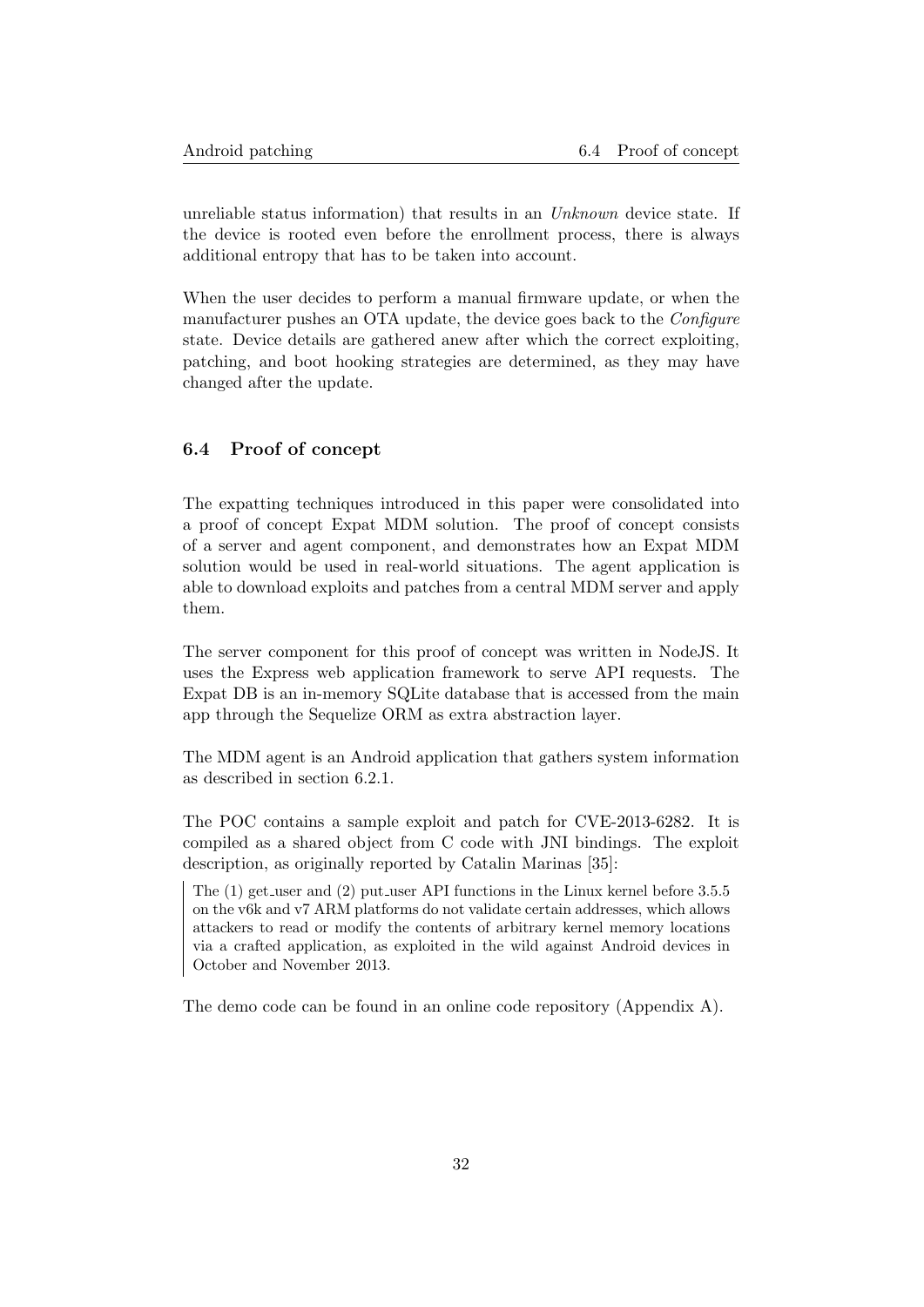# <span id="page-33-0"></span>7 Practical evaluation

The discussed techniques can be combined to create a device-independent vulnerability exploit-patching framework. There is no need to load a devicespecific kernel module.

During the creation of a patch, assembly code is often used to perform inmemory code replacement. This means that although the patch can work regardless of the kernel compile-time symbols, the code may still have to be adapted for other architectures. Most Android devices are running on ARM, but this may change in the future.

The low-level character of the exploits and patches may cause kernel panics when offsets in memory are not carefully chosen. There is a need for fault tolerance: patches should be applied very carefully in order not to disturb the normal functioning of the system. The patches should contain verification routines to check if the patch has been applied correctly.

The in-memory patching nature of expatting is by default non-permanent, and if things go wrong, a reboot is enough to revert to a clean system. However, when using boot hooks, persistent changes can be made to the system to increase the reliability of expatting.

Some kernel vulnerabilities are race conditions that may take a while to gain kernel-level access. If the proposed techniques were to be applied on boot, this may make the startup time significantly longer.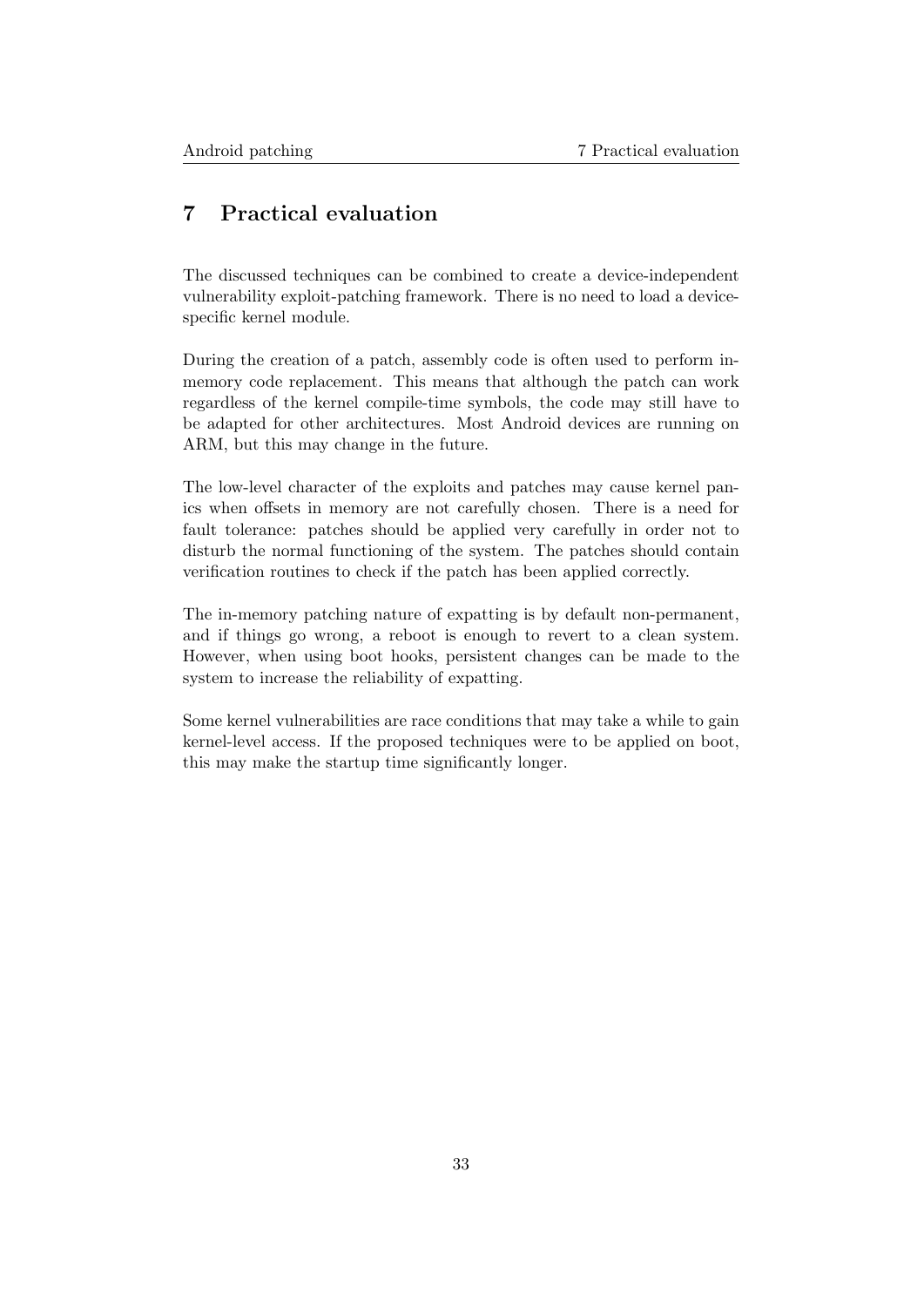# <span id="page-34-0"></span>8 Ethical considerations

Some of the proposed techniques can also be found in malicious software such as rootkits that have the intention to gain unwanted privileged access to devices. As always "with great power comes great responsibility" applies: a malicious Android application could obtain the same elevated privileges as the MDM agent without needing additional user intervention (through means of an exploit). That application could then misuse the privileges (e.g. destroy or steal data) whereas the Expat MDM agent can patch these exact vulnerabilities that led to the exploit.

In a BYOD setting, employees would first have to sign a consent form that states their awareness of the implications of having the MDM agent installed onto their devices. The techniques proposed in this paper make it possible to obtain privileged access (and thus also access to private data). These same techniques shall not be used for anything other than is needed to protect the device from the predefined or emerging vulnerabilities/threats.

An Android application that exploits/patches security vulnerabilities such as the proposed Expat MDM agent is not necessarily an enterprise solution, but can also be offered to individuals. In this case, the developer/vendor of the application should clearly state the earlier concerns. It is then up to the end user to trust the vendor to not abuse the obtained privileges.

Lastly, an application that implements the proposed expatting techniques can possibly not be released onto the Google Play store. X-Ray<sup>[3](#page-34-1)</sup>, a vulnerability scanner for Android, was disallowed from the Play store for not complying with the content policy.

The Expat MDM agent could be classified under the Dangerous Products or System Interference section of the Google Play content policy<sup>[4](#page-34-2)</sup>. Especially the following items cause concern:

− Don't transmit or link to viruses, worms, defects, trojan horses, malware, or any other items that may introduce security vulnerabilities to or harm user devices, apps, or personal data.

 $\rightarrow$  The Expat MDM agent retrieves exploits and patches from a centralized server, which makes it incompatible with the Google Play content policy.

<span id="page-34-1"></span><sup>3</sup>http://www.xray.io

<span id="page-34-2"></span><sup>4</sup>https://play.google.com/about/developer-content-policy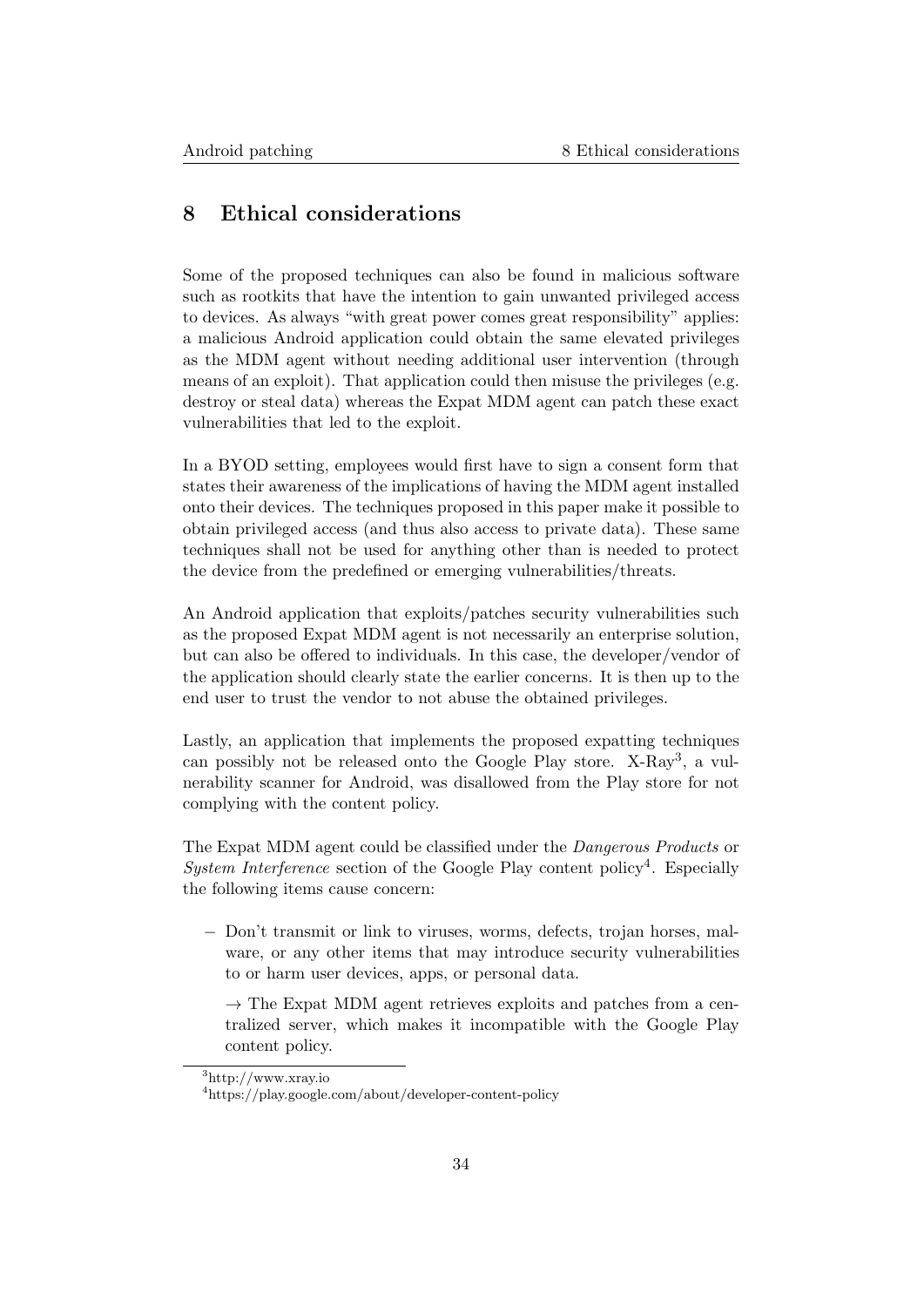− An app downloaded from Google Play may not modify, replace or update its own APK binary code using any method other than Google Play's update mechanism.

 $\rightarrow$  The exploits and patches that are received from the central server are binary object files that will be executed. It is unclear whether this would be an actual problem.

− An app downloaded from Google Play (or its components or derivative elements) must not make changes to the user's device outside of the app without the user's knowledge and consent.

 $\rightarrow$  As long as the user consents to the expatting process, this condition is complied with.

The agent can still be pushed to devices in a BYOD environment that uses an in-house application store. There are also alternative application markets that may not impose the same restrictions and allow the Expat MDM agent without further concerns.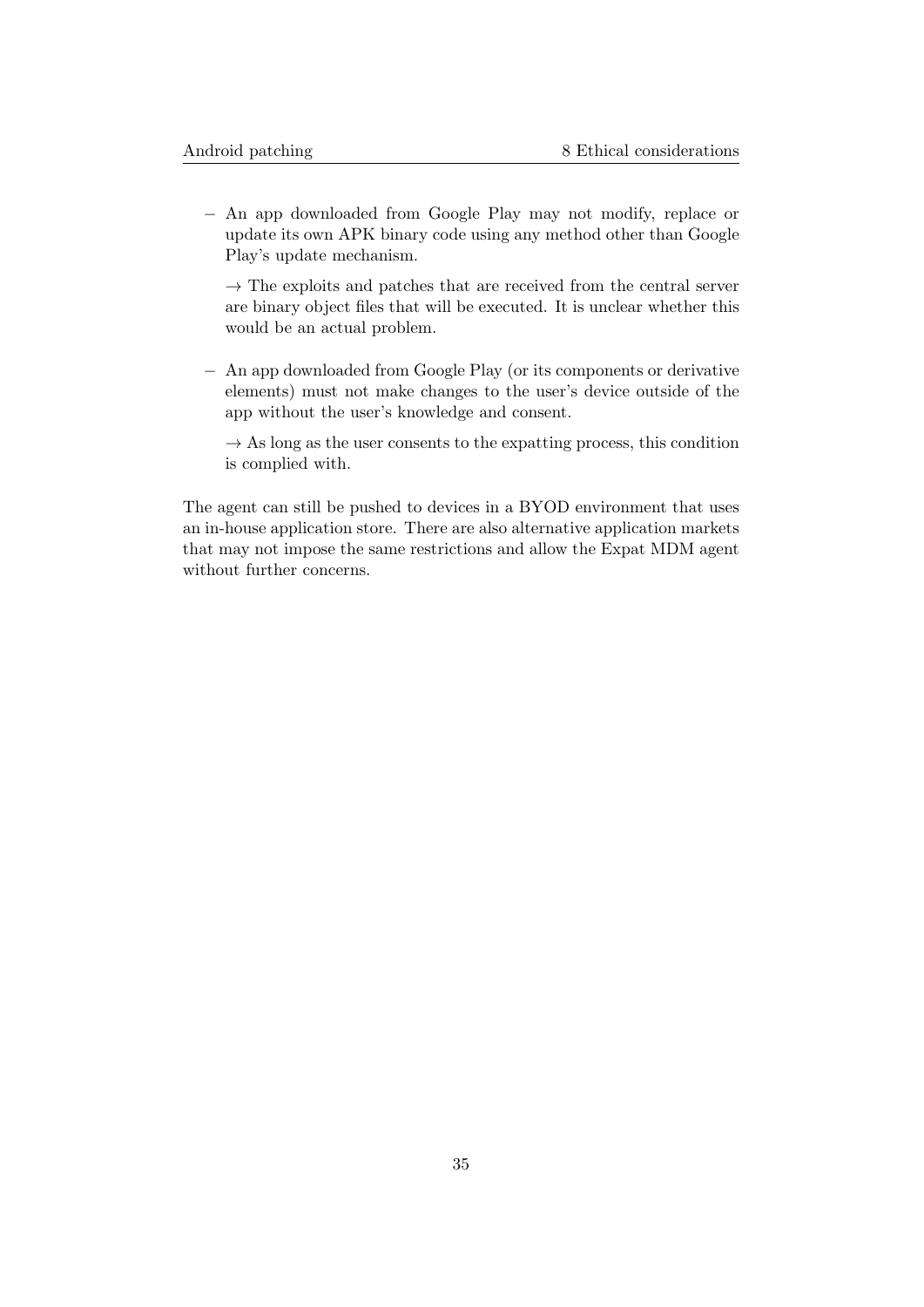# <span id="page-36-0"></span>9 Conclusion

Runtime and kernel hooking techniques (section [5\)](#page-12-0) can be used to patch vulnerabilities in Android devices. Hooking solutions for the Dalvik runtime already exist (section [5.1\)](#page-12-1). Several approaches are discussed to hook vulnerable functions in the kernel (section [5.2\)](#page-14-0).

The proposed expatting techniques for the kernel can leverage weaknesses in the system to gain privileged access to the device and subsequently patch vulnerabilities in-memory (section [5.2\)](#page-14-0). Hooking of vulnerable functions is possible by resolving kernel symbols at runtime (section [5.2.3.1\)](#page-17-1). The operating system can then be patched from user space by using vulnerabilities or character device files that lend access to kernel memory (section [5.2.3.2\)](#page-19-0). This device-independent method no longer requires the explicit need for the original kernel sources, or the loading of kernel modules. Because vulnerabilities are patched in-memory, patches have to be applied on each system boot (section [5.3\)](#page-21-0).

Thanks to expatting, the vendor can be cut out, and the responsibility of bringing out patches can be transferred to the MDM solution (section [6\)](#page-24-1). It offers a way to bring outdated Android devices up-to-date with the latest security fixes. The MDM agent gathers system details (section [6.2.1\)](#page-26-1) that can be used by the MDM server to determine which patches should be applied on the device (section [6.1\)](#page-25-0). An overview is given on what the life cycle of a device would look like as part of an expat-capable MDM solution (section [6.3\)](#page-30-0).

There are a few difficulties that have to be overcome such as possible security measures (section [5.2.3.4\)](#page-20-1), reliable boot hooking (section [5.3.5\)](#page-24-0) and resilience against kernel panics (section [6.2.2\)](#page-29-0). By carefully creating the exploits and patches, the latter can in most cases be overcome (section [7\)](#page-33-0).

The implementation of the Expat MDM application (section [6.4\)](#page-32-0) proves that the concept of expatting is feasible: it uses the same security vulnerability to exploit and subsequently patch the system. It also offers a basis for the creation of MDMs that employ the same expatting techniques.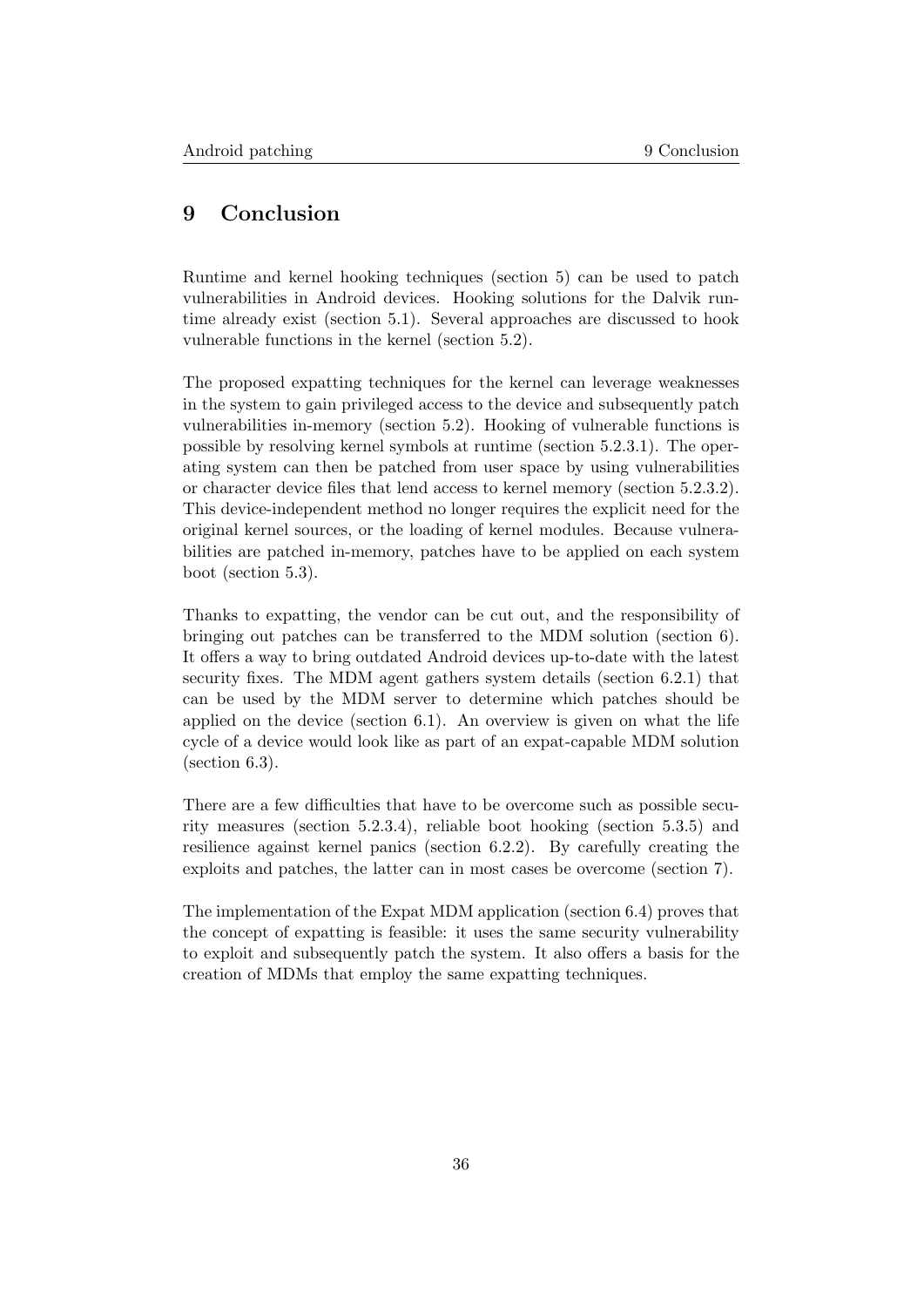# <span id="page-37-0"></span>10 Future work

This paper was mostly focused around kernel vulnerability patching. Since ART is poised to become the new default Android runtime, vulnerability research and hooking techniques to bring out patches for ART will be needed. Other kernel exploiting techniques are out there and may also be interesting to add to the ones mentioned.

Furthermore, researchers will have to observe how the use of security measures on Android, such as SELinux, dm-verity and ASLR, will affect expatting in the future.

Lastly, no database of security vulnerability exploits and patches currently exists for kernel nor framework vulnerabilties. If expatting would be used in the real world, such a database is needed.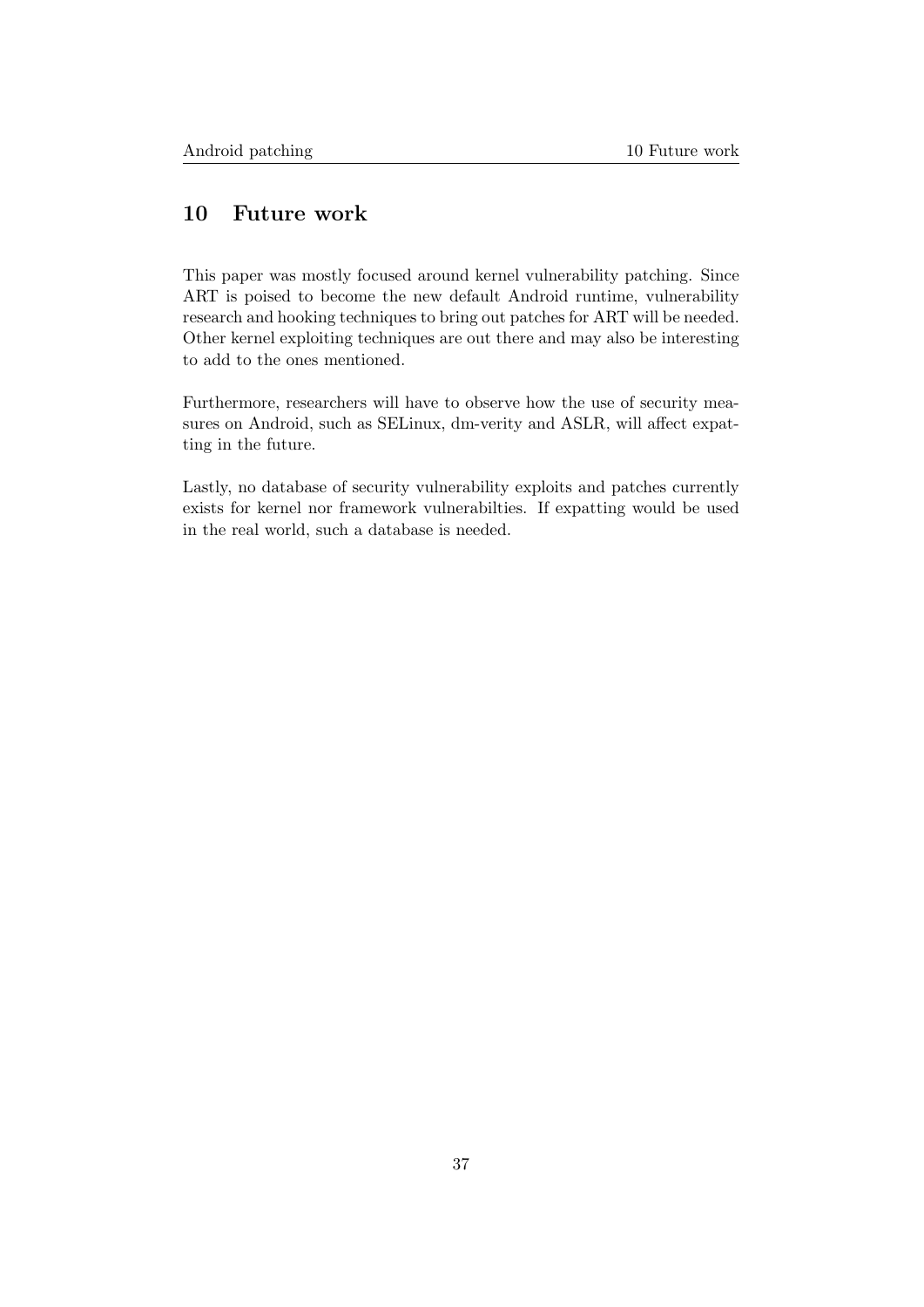# <span id="page-38-0"></span>11 References

- <span id="page-38-1"></span>[1] TechCrunch and Natasha Lomas. Android Still Growing Market Share By Winning First Time Smartphone Users. [http://goo.gl/FJKHC6.](http://goo.gl/FJKHC6)
- <span id="page-38-2"></span>[2] Joost Kremers. Security Evaluation of Mobile Device Management Solutions. Master's thesis, Radboud Universiteit Nijmegen, 2014.
- <span id="page-38-3"></span>[3] Terrence Cosgrove, Rob Smith, Chris Silva, Bryan Taylor, John Girard, and Monica Basso. Magic Quadrant for Enterprise Mobility Management Suites. Gartner G00211101, April, 2014. [https://info.mobileiron.com/gartner-magic](https://info.mobileiron.com/gartner-magic-quadrant-2014-content.html)[quadrant-2014-content.html.](https://info.mobileiron.com/gartner-magic-quadrant-2014-content.html)
- <span id="page-38-4"></span>[4] Collin Mulliner, Jon Oberheide, William Robertson, and Engin Kirda. Patch-Droid: scalable third-party security patches for Android devices. In Proceedings of the 29th Annual Computer Security Applications Conference, pages 259–268. ACM, 2013. [http://www.mulliner.org/collin/academic/publications/](http://www.mulliner.org/collin/academic/publications/patchdroid.pdf) [patchdroid.pdf.](http://www.mulliner.org/collin/academic/publications/patchdroid.pdf)
- <span id="page-38-5"></span>[5] William Enck, Peter Gilbert, Byung-Gon Chun, Landon P Cox, Jaeyeon Jung, Patrick McDaniel, and Anmol Sheth. TaintDroid: An Information-Flow Tracking System for Realtime Privacy Monitoring on Smartphones. In OSDI, volume 10, pages 1–6, 2010. [http://appanalysis.org/tdroid10.pdf.](http://appanalysis.org/tdroid10.pdf)
- <span id="page-38-6"></span>[6] Golam Sarwar, Olivier Mehani, Roksana Boreli, and Dali Kaafar. On the Effectiveness of Dynamic Taint Analysis for Protecting Against Private Information Leaks on Android-based Devices. In 10th International Conference on Security and Cryptography (SECRYPT), 2013. [http://www.nicta.com.au/](http://www.nicta.com.au/pub?doc=6865) [pub?doc=6865.](http://www.nicta.com.au/pub?doc=6865)
- <span id="page-38-7"></span>[7] Manuel Egele, Christopher Kruegel, Engin Kirda, and Giovanni Vigna. PiOS: Detecting Privacy Leaks in iOS Applications. In NDSS, 2011. [http://www.](http://www.seclab.tuwien.ac.at/papers/egele-ndss11.pdf) [seclab.tuwien.ac.at/papers/egele-ndss11.pdf.](http://www.seclab.tuwien.ac.at/papers/egele-ndss11.pdf)
- <span id="page-38-8"></span>[8] Tsung-Hsuan Ho, Daniel Dean, Xiaohui Gu, and William Enck. PREC: practical root exploit containment for android devices. In Proceedings of the 4th ACM conference on Data and application security and privacy, pages 187–198. ACM, 2014. [http://dance.csc.ncsu.edu/papers/codespy14.pdf.](http://dance.csc.ncsu.edu/papers/codespy14.pdf)
- <span id="page-38-9"></span>[9] Keunwoo Rhee, Woongryul Jeon, and Dongho Won. Security Requirements of a Mobile Device Management System. International Journal of Security & Its Applications, 6(2), 2012. [http://www.sersc.org/journals/IJSIA/vol6](http://www.sersc.org/journals/IJSIA/vol6_no2_2012/49.pdf) no2 [2012/49.pdf.](http://www.sersc.org/journals/IJSIA/vol6_no2_2012/49.pdf)
- <span id="page-38-10"></span>[10] Keunwoo Rhee, Dongho Won, Sang-Woon Jang, Sooyoung Chae, and Sangwoo Park. Threat modeling of a mobile device management system for secure smart work. Electronic Commerce Research, 13(3):243–256, 2013.
- <span id="page-38-11"></span>[11] Dan Bornstein. Dalvik VM internals. In Google I/O Developer Conference, volume 23, pages 17–30, 2008. [https://sites.google.com/site/io/dalvik-vm](https://sites.google.com/site/io/dalvik-vm-internals/)[internals/.](https://sites.google.com/site/io/dalvik-vm-internals/)
- <span id="page-38-12"></span>[12] Dan Bornstein. Android Developers Blog: Dalvik JIT. [http://android](http://android-developers.blogspot.nl/2010/05/dalvik-jit.html)[developers.blogspot.nl/2010/05/dalvik-jit.html.](http://android-developers.blogspot.nl/2010/05/dalvik-jit.html)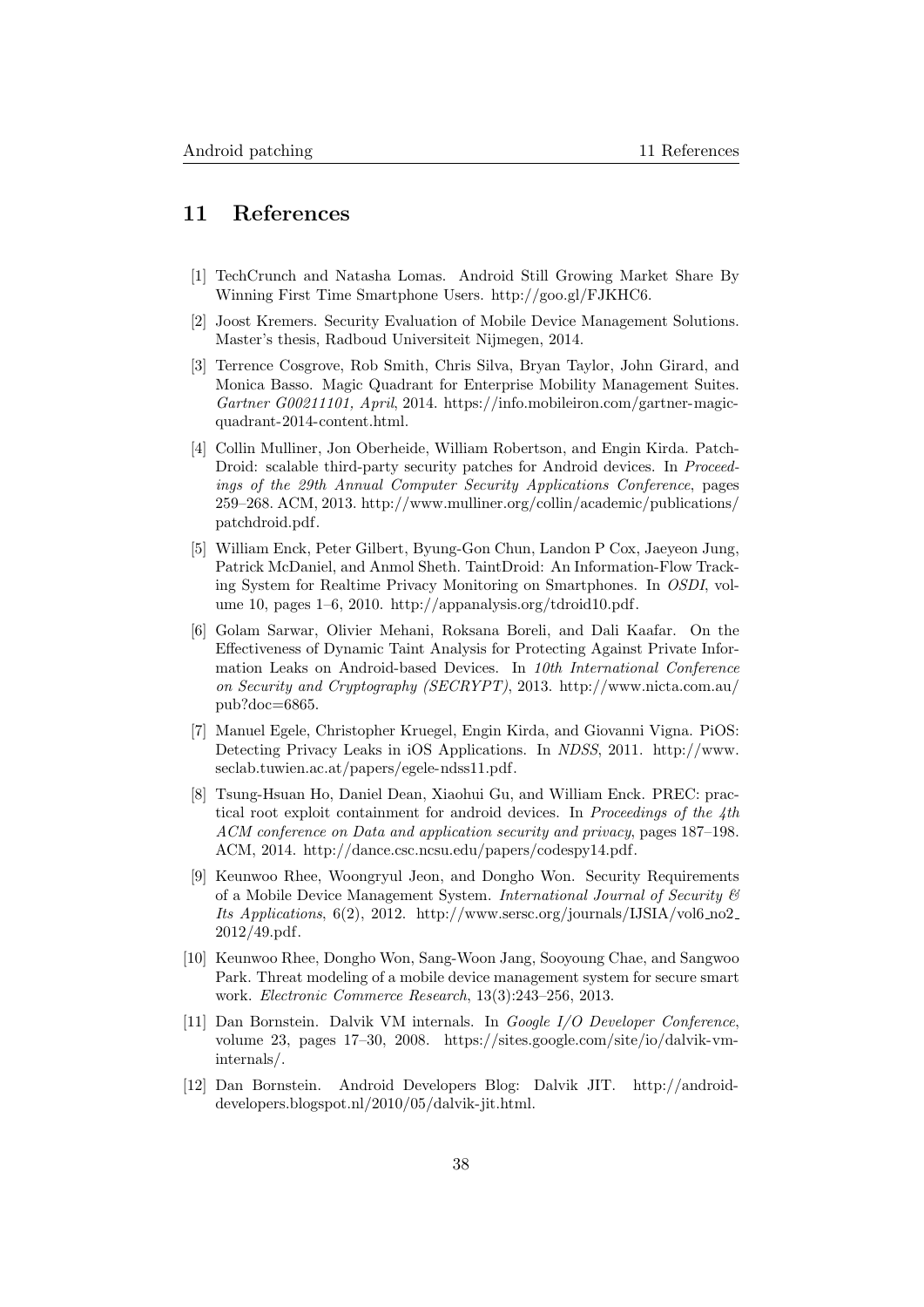- <span id="page-39-0"></span>[13] Bas Alberts and Massimiliano Oldani. Beating up on Android. [http://www.](http://www.infiltratecon.net/infiltrate/archives/Android_Attacks.pdf) [infiltratecon.net/infiltrate/archives/Android](http://www.infiltratecon.net/infiltrate/archives/Android_Attacks.pdf) Attacks.pdf.
- <span id="page-39-1"></span>[14] Patrick Brady. Anatomy & physiology of an android. In Google I/O Developer Conference, 2008. [http://androidteam.googlecode.com/files/Anatomy-](http://androidteam.googlecode.com/files/Anatomy-Physiology-of-an-Android.pdf)[Physiology-of-an-Android.pdf.](http://androidteam.googlecode.com/files/Anatomy-Physiology-of-an-Android.pdf)
- <span id="page-39-2"></span>[15] Wikipedia. Protection ring. [http://en.wikipedia.org/wiki/Protection](http://en.wikipedia.org/wiki/Protection_ring) ring.
- <span id="page-39-3"></span>[16] Jools Whitehorn. Android malware gives itself root access. [http://www.techradar.com/news/phone-and-communications/mobile](http://www.techradar.com/news/phone-and-communications/mobile-phones/android-malware-gives-itself-root-access-1062294)[phones/android-malware-gives-itself-root-access-1062294.](http://www.techradar.com/news/phone-and-communications/mobile-phones/android-malware-gives-itself-root-access-1062294)
- <span id="page-39-4"></span>[17] Wikipedia. Android rooting. [http://en.wikipedia.org/wiki/Android](http://en.wikipedia.org/wiki/Android_rooting) rooting.
- <span id="page-39-5"></span>[18] Rovo89. XDA-Developers: Xposed - ROM modding without modifying APKs. [http://forum.xda-developers.com/xposed/framework-xposed-rom](http://forum.xda-developers.com/xposed/framework-xposed-rom-modding-modifying-t1574401)[modding-modifying-t1574401.](http://forum.xda-developers.com/xposed/framework-xposed-rom-modding-modifying-t1574401)
- <span id="page-39-6"></span>[19] Jeff Forristal. Android: One root to own them all. Black Hat USA, 2013. [https://media.blackhat.com/us-13/US-13-Forristal-Android-One-Root](https://media.blackhat.com/us-13/US-13-Forristal-Android-One-Root-to-Own-Them-All-Slides.pdf)[to-Own-Them-All-Slides.pdf.](https://media.blackhat.com/us-13/US-13-Forristal-Android-One-Root-to-Own-Them-All-Slides.pdf)
- <span id="page-39-7"></span>[20] Rovo89. XDA-Developers: The ART of patience. [http://forum.xda](http://forum.xda-developers.com/showpost.php?p=49979752)[developers.com/showpost.php?p=49979752.](http://forum.xda-developers.com/showpost.php?p=49979752)
- <span id="page-39-8"></span>[21] Wikipedia. Ksplice. [http://en.wikipedia.org/wiki/Ksplice.](http://en.wikipedia.org/wiki/Ksplice)
- <span id="page-39-9"></span>[22] Wikipedia. kGraft. [http://en.wikipedia.org/wiki/KGraft.](http://en.wikipedia.org/wiki/KGraft)
- <span id="page-39-10"></span>[23] Red Hat. kpatch: dynamic kernel patching. [https://github.com/dynup/](https://github.com/dynup/kpatch) [kpatch.](https://github.com/dynup/kpatch)
- <span id="page-39-11"></span>[24] Wikipedia. Linux kernel: Legal aspects. [http://en.wikipedia.org/wiki/Linux](http://en.wikipedia.org/wiki/Linux_kernel) [kernel.](http://en.wikipedia.org/wiki/Linux_kernel)
- <span id="page-39-12"></span>[25] jeboo. XDA-Developers: BypassLKM: bypass module signature verification on TW 4.3. [http://forum.xda-developers.com/showthread.php?t=2578566.](http://forum.xda-developers.com/showthread.php?t=2578566)
- <span id="page-39-13"></span>[26] Jim Keniston and Prasanna S. Panchamukhi. Kernel debugging with kprobes. [https://www.kernel.org/doc/Documentation/kprobes.txt.](https://www.kernel.org/doc/Documentation/kprobes.txt)
- <span id="page-39-14"></span>[27] Kernel.org. Building External Modules. [https://www.kernel.org/doc/](https://www.kernel.org/doc/Documentation/kbuild/modules.txt) [Documentation/kbuild/modules.txt.](https://www.kernel.org/doc/Documentation/kbuild/modules.txt)
- <span id="page-39-15"></span>[28] Mike Hommey. Building a Linux kernel module without the exact kernel headers. [http://glandium.org/blog/?p=2664.](http://glandium.org/blog/?p=2664)
- <span id="page-39-16"></span>[29] Wikipedia. Address space layout randomization. [http://en.wikipedia.org/](http://en.wikipedia.org/wiki/Address_space_layout_randomization) wiki/Address\_space\_layout\_[randomization.](http://en.wikipedia.org/wiki/Address_space_layout_randomization)
- <span id="page-39-17"></span>[30] Jon Oberheide. Exploit Mitigations in Android Jelly Bean 4.1. [https://www.](https://www.duosecurity.com/blog/exploit-mitigations-in-android-jelly-bean-4-1) [duosecurity.com/blog/exploit-mitigations-in-android-jelly-bean-4-1.](https://www.duosecurity.com/blog/exploit-mitigations-in-android-jelly-bean-4-1)
- <span id="page-39-18"></span>[31] Dan Rosenberg. kptr restrict for hiding kernel pointers from unprivileged users. [https://git.kernel.org/cgit/linux/kernel/git/torvalds/linux.git/](https://git.kernel.org/cgit/linux/kernel/git/torvalds/linux.git/commit/?id=455cd5ab305c90ffc422dd2e0fb634730942b257) [commit/?id=455cd5ab305c90ffc422dd2e0fb634730942b257.](https://git.kernel.org/cgit/linux/kernel/git/torvalds/linux.git/commit/?id=455cd5ab305c90ffc422dd2e0fb634730942b257)
- <span id="page-39-19"></span>[32] MWR Labs. Extra modules for the Mercury Android Security Assessment Framework. [https://github.com/mwrlabs/mercury-modules.](https://github.com/mwrlabs/mercury-modules)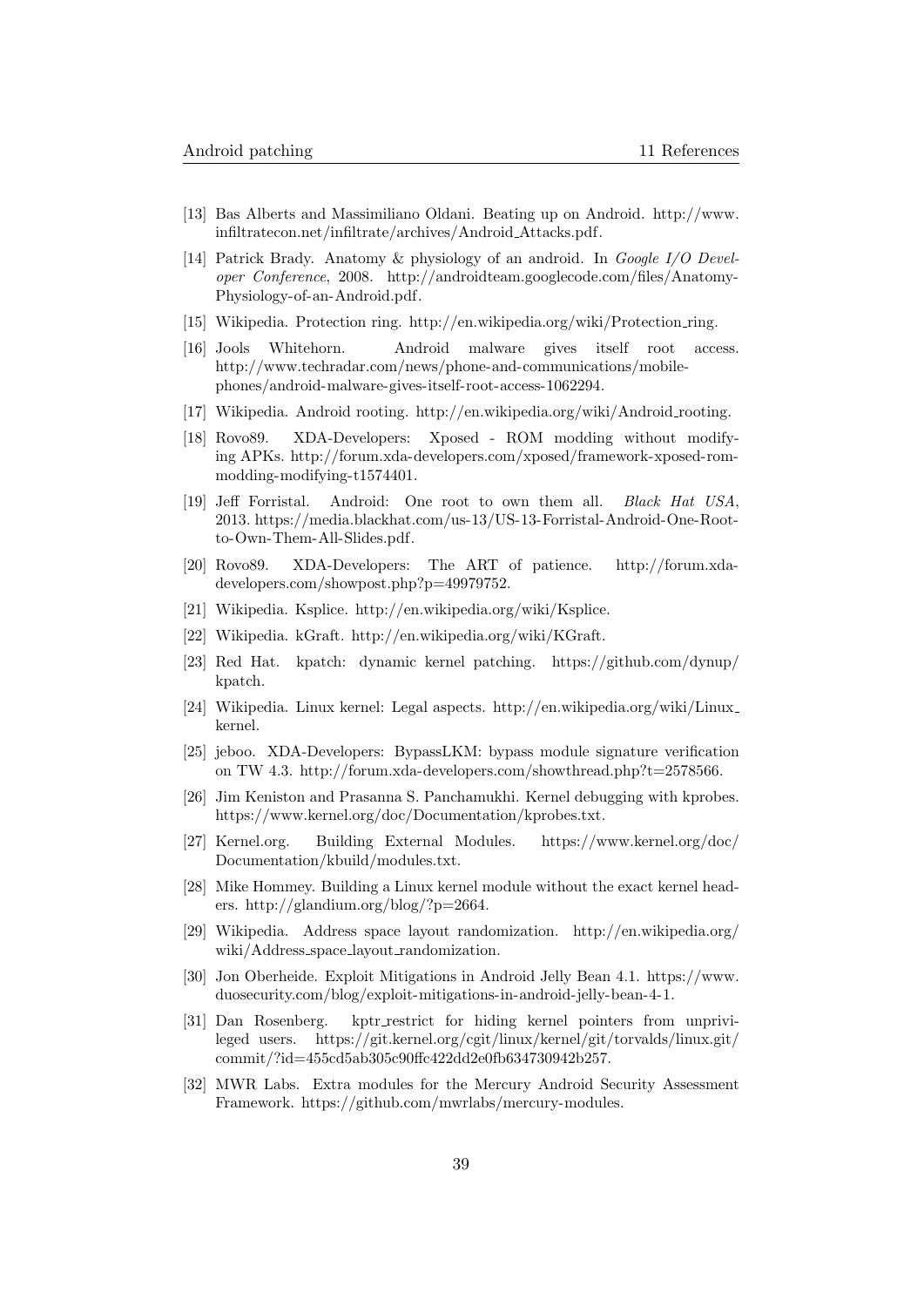- <span id="page-40-0"></span>[33] About.com. Linux / Unix Command: mem. [http://linux.about.com/library/](http://linux.about.com/library/cmd/blcmdl4_mem.htm) [cmd/blcmdl4](http://linux.about.com/library/cmd/blcmdl4_mem.htm) mem.htm.
- <span id="page-40-1"></span>[34] Android Git. Kernel hacking Kconfig.debug. [https://android.googlesource.](https://android.googlesource.com/kernel/common/+/android-3.0/arch/unicore32/Kconfig.debug) [com/kernel/common/+/android-3.0/arch/unicore32/Kconfig.debug.](https://android.googlesource.com/kernel/common/+/android-3.0/arch/unicore32/Kconfig.debug)
- <span id="page-40-2"></span>[35] MITRE. CVE-2013-6282. [http://cve.mitre.org/cgi-bin/cvename.cgi?name=](http://cve.mitre.org/cgi-bin/cvename.cgi?name=CVE-2013-6282) [CVE-2013-6282.](http://cve.mitre.org/cgi-bin/cvename.cgi?name=CVE-2013-6282)
- <span id="page-40-3"></span>[36] Michael Coppola. Suterusu rootkit: Inline kernel function hooking on x86 and ARM. [http://www.poppopret.org/2013/01/07/suterusu-rootkit-inline](http://www.poppopret.org/2013/01/07/suterusu-rootkit-inline-kernel-function-hooking-on-x86-and-arm/)[kernel-function-hooking-on-x86-and-arm/.](http://www.poppopret.org/2013/01/07/suterusu-rootkit-inline-kernel-function-hooking-on-x86-and-arm/)
- <span id="page-40-4"></span>[37] Michael Coppola. CSAW CTF 2013 kernel exploitation challenge. [http://www.](http://www.poppopret.org/2013/11/20/csaw-ctf-2013-kernel-exploitation-challenge/) [poppopret.org/2013/11/20/csaw-ctf-2013-kernel-exploitation-challenge/.](http://www.poppopret.org/2013/11/20/csaw-ctf-2013-kernel-exploitation-challenge/)
- <span id="page-40-5"></span>[38] Nelson Elhage. Much ado about NULL: Exploiting a kernel NULL dereference. [https://blogs.oracle.com/ksplice/entry/much](https://blogs.oracle.com/ksplice/entry/much_ado_about_null_exploiting1) ado about null exploiting1.
- <span id="page-40-6"></span>[39] Brad Spengler. Enlightenment - Linux Null PTR Dereference Exploit Framework. [http://www.exploit-db.com/exploits/9627/.](http://www.exploit-db.com/exploits/9627/)
- <span id="page-40-7"></span>[40] Android Source. Validating Security-Enhanced Linux in Android. [http://](http://source.android.com/devices/tech/security/se-linux.html) [source.android.com/devices/tech/security/se-linux.html.](http://source.android.com/devices/tech/security/se-linux.html)
- <span id="page-40-8"></span>[41] Novic dev. XDA-Developers: AniDroid-hardened kernel. [http://forum.xda](http://forum.xda-developers.com/nexus-s/development/kernel-anidroid-hardened-t1525257)[developers.com/nexus-s/development/kernel-anidroid-hardened-t1525257.](http://forum.xda-developers.com/nexus-s/development/kernel-anidroid-hardened-t1525257)
- <span id="page-40-9"></span>[42] Richard Carback. Understanding Linux kernel vulnerabilities. [http://www.](http://www.csee.umbc.edu/courses/undergraduate/421/Spring12/02/slides/ULKV.pdf) [csee.umbc.edu/courses/undergraduate/421/Spring12/02/slides/ULKV.pdf.](http://www.csee.umbc.edu/courses/undergraduate/421/Spring12/02/slides/ULKV.pdf)
- <span id="page-40-10"></span>[43] Wikipedia. NX bit. [http://en.wikipedia.org/wiki/NX](http://en.wikipedia.org/wiki/NX_bit) bit.
- <span id="page-40-11"></span>[44] ITB CompuPhase. The SMALL booklet: implementor's guide. 2005. [http:](http://www.doomworld.com/eternity/engine/smallguide.pdf) [//www.doomworld.com/eternity/engine/smallguide.pdf.](http://www.doomworld.com/eternity/engine/smallguide.pdf)
- <span id="page-40-12"></span>[45] Android Source. Dm-verity on boot. [https://source.android.com/devices/](https://source.android.com/devices/tech/security/dm-verity.html) [tech/security/dm-verity.html.](https://source.android.com/devices/tech/security/dm-verity.html)
- <span id="page-40-13"></span>[46] Nikolay Elenkov. Verified boot with dm-verity. [http://nelenkov.blogspot.be/](http://nelenkov.blogspot.be/2014/05/using-kitkat-verified-boot.html) [2014/05/using-kitkat-verified-boot.html.](http://nelenkov.blogspot.be/2014/05/using-kitkat-verified-boot.html)
- <span id="page-40-14"></span>[47] eLinux. Android Booting. [http://elinux.org/Android](http://elinux.org/Android_Booting) Booting.
- <span id="page-40-15"></span>[48] Android Source. Device specific configuration. [https://source.android.com/](https://source.android.com/devices/tech/storage/config.html) [devices/tech/storage/config.html.](https://source.android.com/devices/tech/storage/config.html)
- <span id="page-40-16"></span>[49] Rémy Evard. An Analysis of UNIX System Configuration. In LISA, volume 97, pages 179–194, 1997. [https://www.usenix.org/legacy/publications/](https://www.usenix.org/legacy/publications/library/proceedings/lisa97/full_papers/20.evard/20_html/main.html) [library/proceedings/lisa97/full](https://www.usenix.org/legacy/publications/library/proceedings/lisa97/full_papers/20.evard/20_html/main.html) papers/20.evard/20 html/main.html.